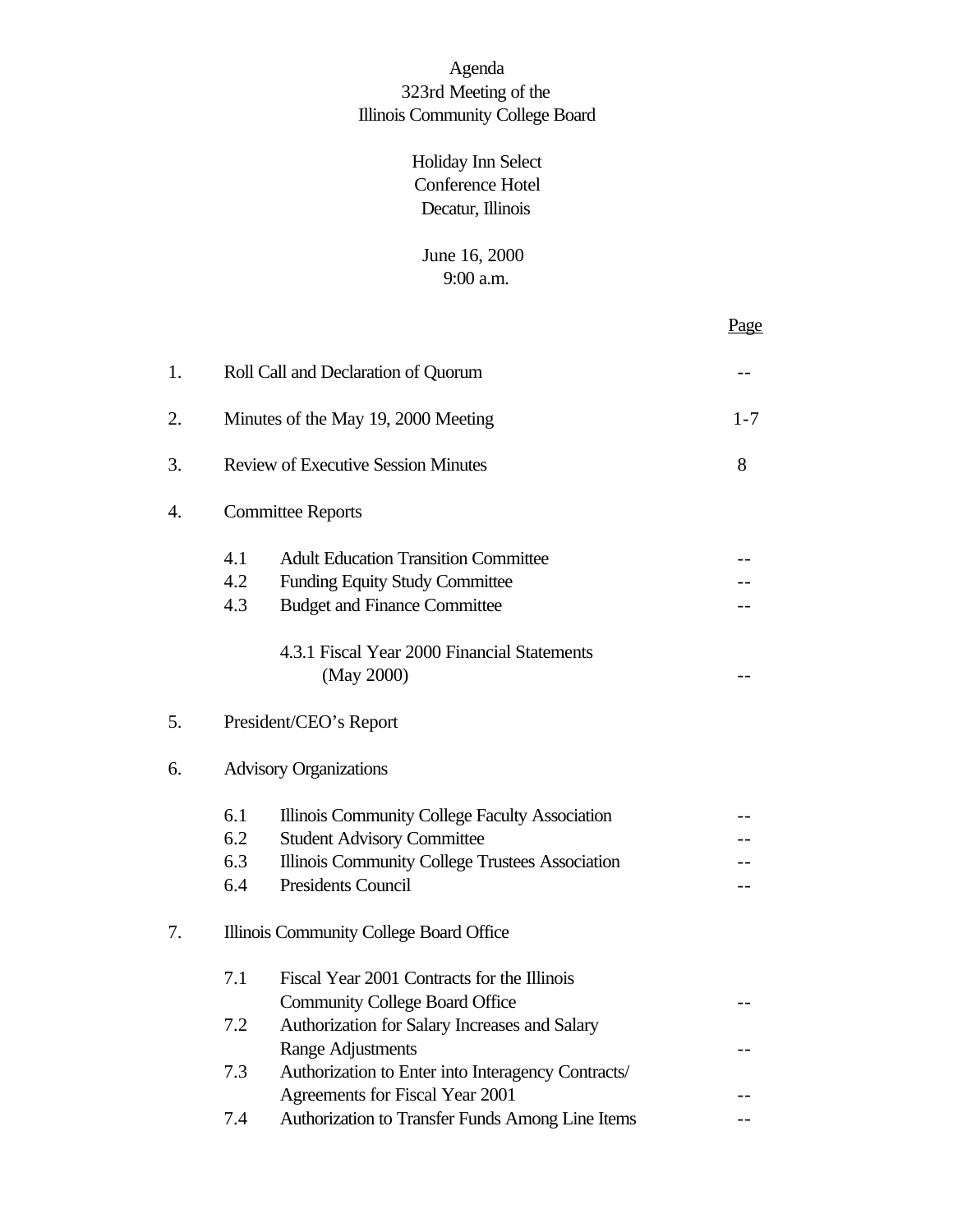# Agenda 323rd Meeting of the Illinois Community College Board

|     |                                                                                                    | Page      |
|-----|----------------------------------------------------------------------------------------------------|-----------|
| 8.  | Election of Illinois Community College Board<br>Vice Chair for Fiscal Year 2001                    | 9         |
| 9.  | Illinois Community College Board Fiscal Year 2002<br><b>Calendar of Meetings</b>                   | 10        |
| 10. | Strategic Planning Initiative for the Illinois<br><b>Community College System</b>                  | 11        |
| 11. | Status Report on Transfer of Adult Education Governance                                            | 12        |
| 12. | Board Approval for Continuing Educational Services<br>at East St. Louis Community College Center   | 13        |
| 13. | <b>Endorsement of Revised IAI General Education</b><br>Core Curriculum                             | $14 - 16$ |
| 14. | Prairie State Achievement Exam                                                                     | 17        |
| 15. | New Units of Instruction                                                                           | 18-20     |
| 16. | Proposed Policy Guidelines for Restricted Grant<br>Expenditures and Reporting for Fiscal Year 2001 | 21-49     |
| 17. | <b>Other Business</b>                                                                              |           |
| 18. | <b>Executive Session</b>                                                                           |           |
| 19. | Adjournment                                                                                        |           |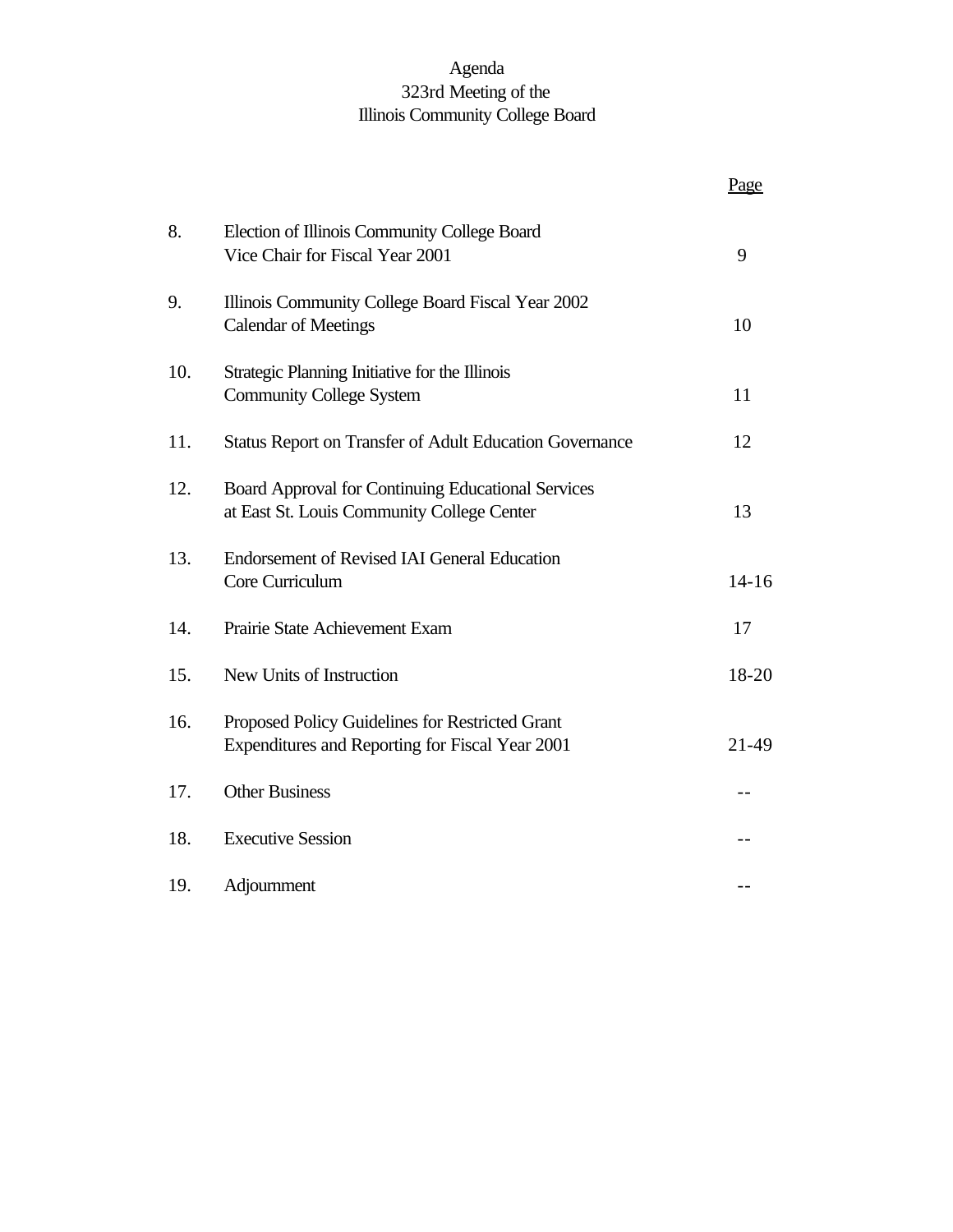#### UNAPPROVED

Minutes of the 322<sup>nd</sup> Meeting of the Illinois Community College Board May 19, 2000 Harry L. Crisp II Community College Center Conference Room Springfield, Illinois

#### Item #1 - Roll Call and Declaration of Quorum

Chairman Ed Duffy called the meeting to order at 9:30 a.m. Roll call was taken with the following members present: James Berkel, Edward Duffy, Inez Galvan, Laurna Godwin, Joseph Neely, Martha Olsson, James Zerkle and Alison Womack. Dave Davis, Gwendolyn Laroche, Delores Ray, and Lee Walker were absent.

## Item #2 - Minutes of the March 17, 1999 Meeting

InezGalvanmade a motion, which was seconded byJoe Neely, to approve the minutes asrecorded. The motion was approved by unanimous voice vote. Student advisory vote: Yes.

#### Item #3 - Presentation of Excellence in Workforce Preparation Awards

Awards for Excellence in Workforce Preparation were presented to Joliet Junior College, John Wood Community College, and Triton College.

#### Item #4 - Committee Reports

#### Item #4.1 - Adult Education Transition Committee

Jim Berkel reported that the committeemet this morning to review issues and receive information from staff on activities underway. The committee will name its chair in June.

The date and location for the Governor's signing of House Bill 4266 (transfer of adult education governance) has not been determined. Signing is expected when the Governor returns from South Africa.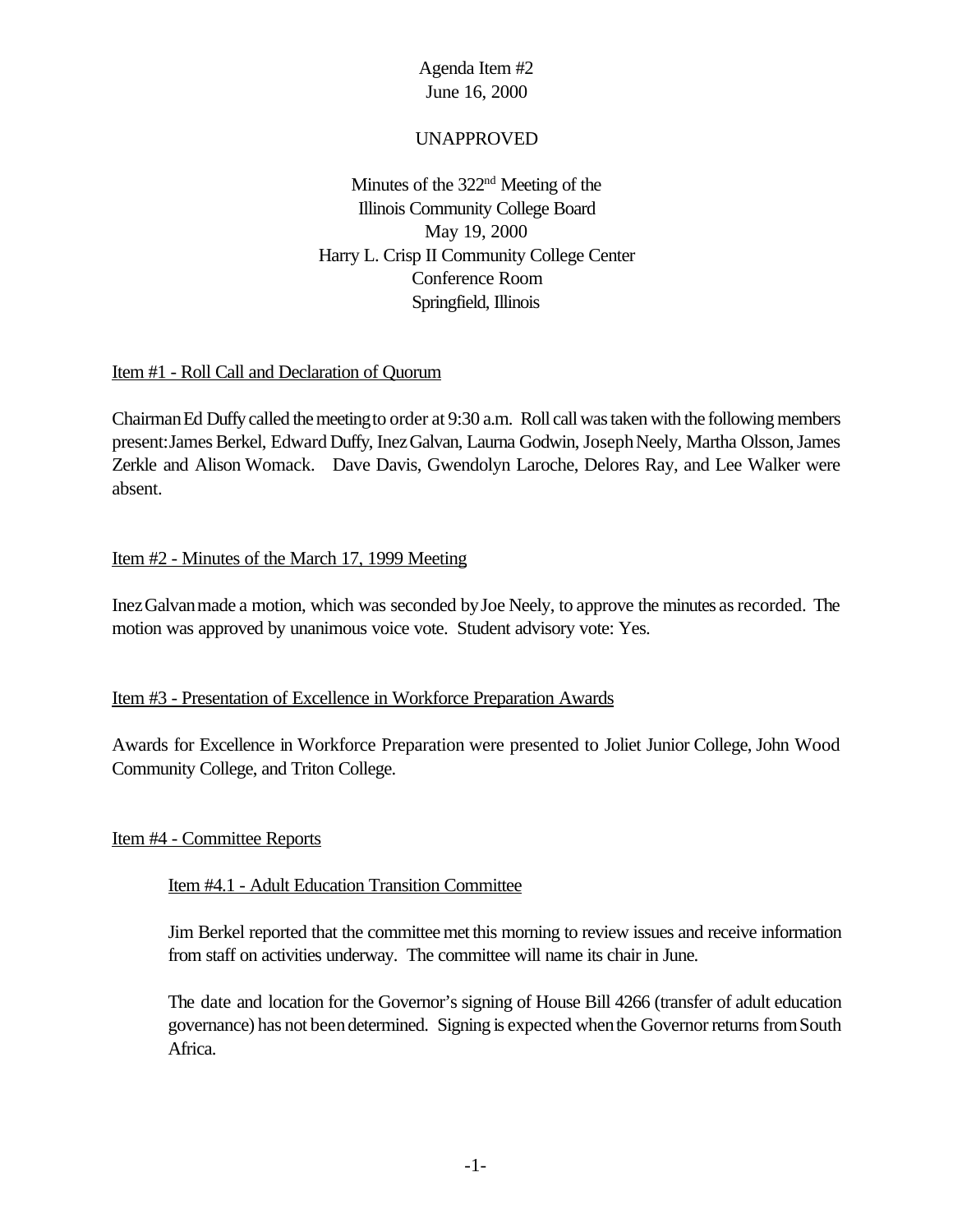### Item #4.2 - Funding Equity Study Committee

JimZerkle reported that the committee met this morning. A committee chair has not been named. The committee received an outline of the process and issues that are being studied by staff.

Mr. Zerkle commented that this study will be very significant in the future for funding of higher education in Illinois.

## Item #4.3 - Budget and Finance Committee

Martha Olssonreported that a chair has not beennamed. The committee met today and approved the CEO's travel and other reimbursements. The committee discussed the fiscal year 2000 system operating budget. Also discussed was the fiscal year 2000 office budget.

Item #4.3.1 - Fiscal Year 2000 Financial Statements (March and April)

The committee reviewed and approved the financial statements which are presented for Board information.

#### Item #5 - President/CEO's Report

Joe Cipfl introduced Jeff Newell as the ICCB Assistant Director for Instructional Technology. Jennifer Foster has been hired as the Associate Director for Adult Education, effective June 16.

Governor Ryan has conducted a series of town hall/roundtable meetings around the state. A representative of the ICCB staff has been in attendance at the meetings.

The Governor has begun signing bills passed by the recent General Assembly. The community college system had a good legislative session. The General Assembly approved a 6.2 percent increase for the community college system, the Governor's recommended level.

On May 11, 2000, the Board of Higher Education announced that the University Center will be located at the College of Lake County in Grayslake.

On May 4, Jim Zerkle accompanied ICCBstaff at a visit to the East St. Louis CommunityCollege Center to review the building remodeling plan. The Governor has approved \$27 million in expenditures for this Center, consisting of community college programming, Southern Illinois University programming, and the Illinois Department of Security One-Stop Workforce Development Center. The building's completion date is targeted for fall 2002.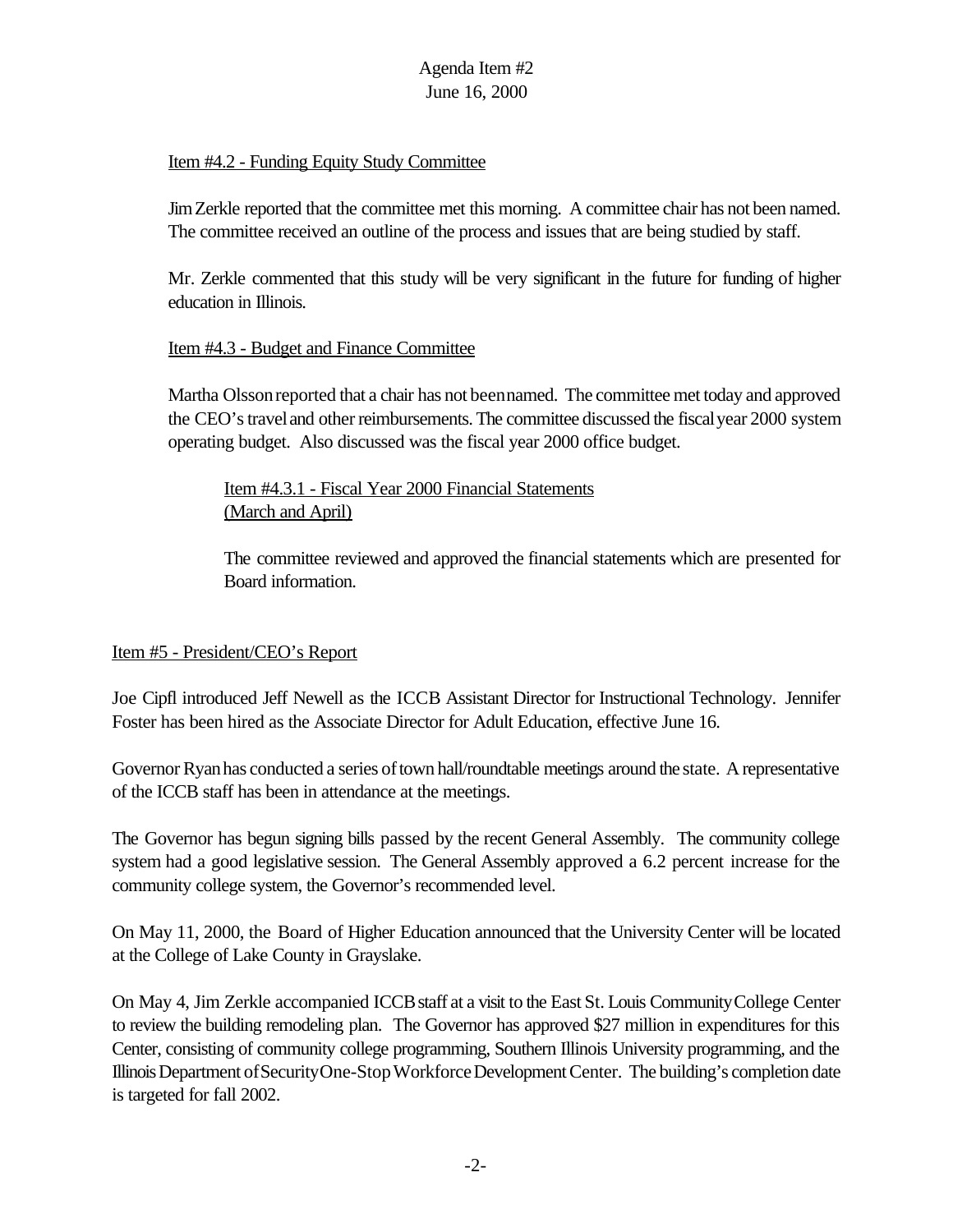PhiTheta Kappa events were held April 4-5 inSpringfield. Joe commended community college presidents for their commitment to PTK.

The May/June 2000 edition of the *Illinois Manufacturers Association* magazine, which the Board received with their May agenda packets, features an article on how community colleges partner with manufacturers. Black Hawk College of Moline is the magazine's cover photo.

Ray Hancock is retiring as president at John A. Logan College in Carterville, Norm Jenkins as president of Kishwaukee College in Malta, and Ben Cullers as president of Southeastern Illinois College.

Chairman Duffy delivered the Commencement Address at Waubonsee Community College on May 18. Dr. Cipfl delivered the Commencement Address at Lincoln Trail College on May 12, and will deliver the Address at Black Hawk College-East Campus this evening, May 19.

Joe Cipfl and Virginia McMillan will depart for China on May 20 with a delegation of seven educators from the Governor's office and the community college system. China is interested in establishing a community college system, and they have recognized the Illinois system to be exemplary.

## Item #6 - Advisory Organizations

## Item #6.1 - Presidents Council

Larry Huffman reported that the Council will review the strategic plan for the community college system at its June meeting.

The presidents appreciate ICCB staff leadership with the Funding Equity Study, and they also appreciate the "heads up" in preparation to meet its challenges. The Council has organized an "Advance Strike Force"group to provide input to the study before decisions have been finalized.

Board members were encouraged to attend commencement ceremonies at community colleges, as well as GED ceremonies.

#### Item #6.2 - Illinois Community College Faculty Association

Leo Welch reported that in addition to serving on the ICCFA, he also serves on the BHE Faculty Advisory Committee. At its April meeting, the BHE FAC asked for faculty input. Mr. Welch distributed a paper entitled *The American Faculty Poll* which is an excerpt from a 100-page document completed by the National Opinion Research Center in Chicago with support of TIAA-CREF*.* All segments of higher education faculty have provided input into this document. Mr. Welch provided highlights on various items in the report.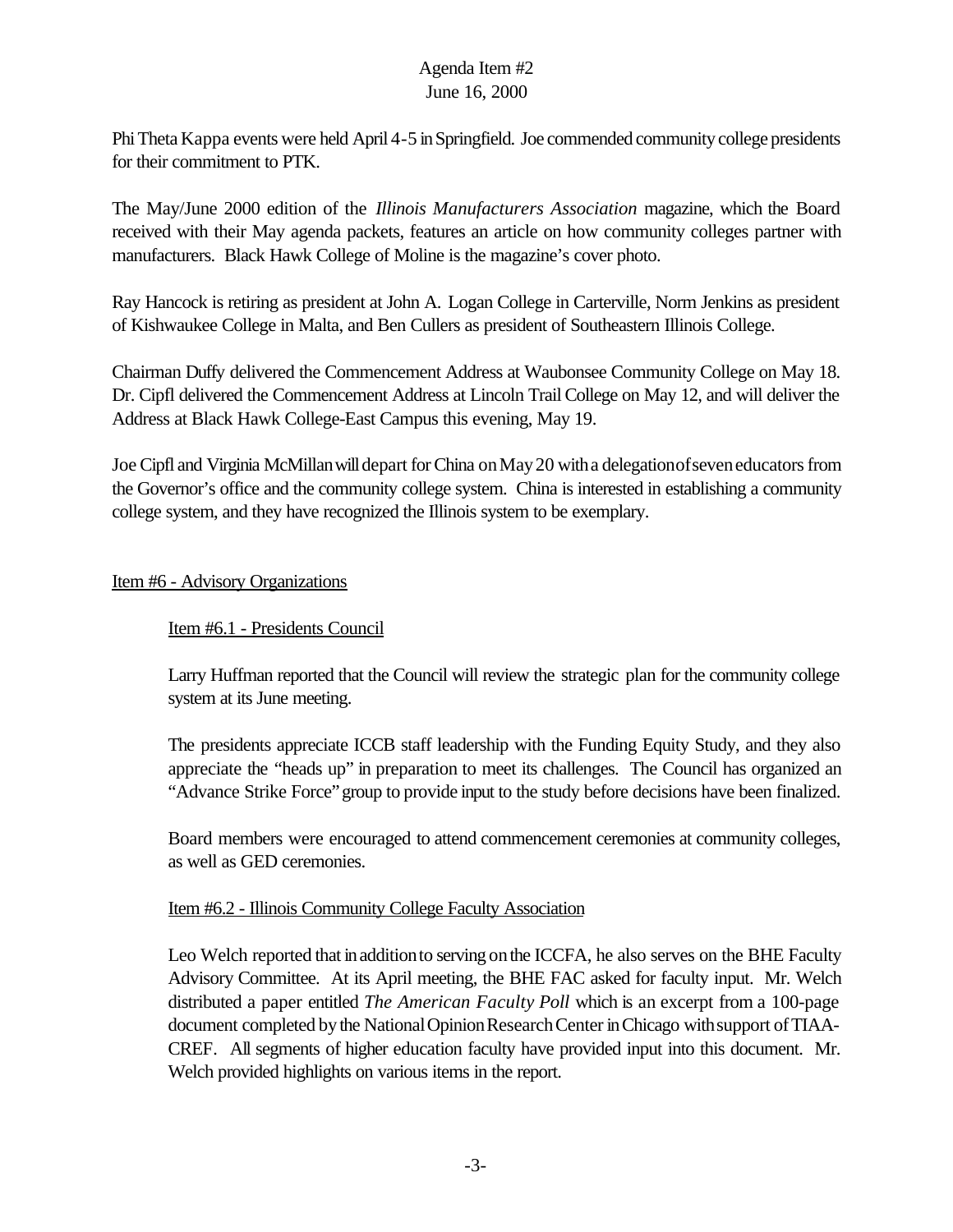The full report will be made available upon request.Chairman Duffy stated that the ICCB will obtain the full report for review by members and staff.

#### Item #6.3 - Student Advisory Committee

Alison Womack reported on the PTK events held April 4-5, as well as events on Student Lobby Day.

#### Item #6.4 - Illinois Community College Trustees Association

Gary Davis displayed a banner on the 100<sup>th</sup> Anniversary of Community Colleges.

The ICCTA now upgraded its internet connection to wireless. Joe Cipfl and Neil Admire of the Illinois Community College System Foundation were commended for their assistance in securing the placement of an antenna onto the roof of the office building.

A recent Iowa study reported that a person with an associates degree had lower annual earnings in 1998 than in 1991. The trustees and presidents are investigating these results in Illinois to see if this is accurate for our graduates. Communication will be made to the Iowa author if his study is not reflective of Illinois graduates.

Announcements of the ICCTA Annual Convention on June 15-17, 2000 in Decatur were distributed. ICCB members are invited to attend as guests of the ICCTA.

Joe Cipfl of the ICCB, Larry Huffman of the Presidents Council, Leo Welch of the Faculty Association, and AlisonWomack representing the students werecommendedfortheir cooperative efforts during the past year.

The ICCB Funding Equity Study Committee will be an important committee, and the ICCTA is available to be of assistance.

Recipients of the awards for Excellence in Workforce Preparation were congratulated.

#### Item #7 - FY 2001 Final Operating and Capital Budget for the Illinois Community College System

Don Wilske reported that on May 17, 2000, the Governor signed the funding bill for all of education. The General Assembly adjourned on April 14, 2000, and higher education as a whole received a 5.6 percent increase. The community college system operations received a 6.2 percent increase, which was the Governor's recommended level. All state offices received a 5 percent increase. Additional highlights of the budget were reported.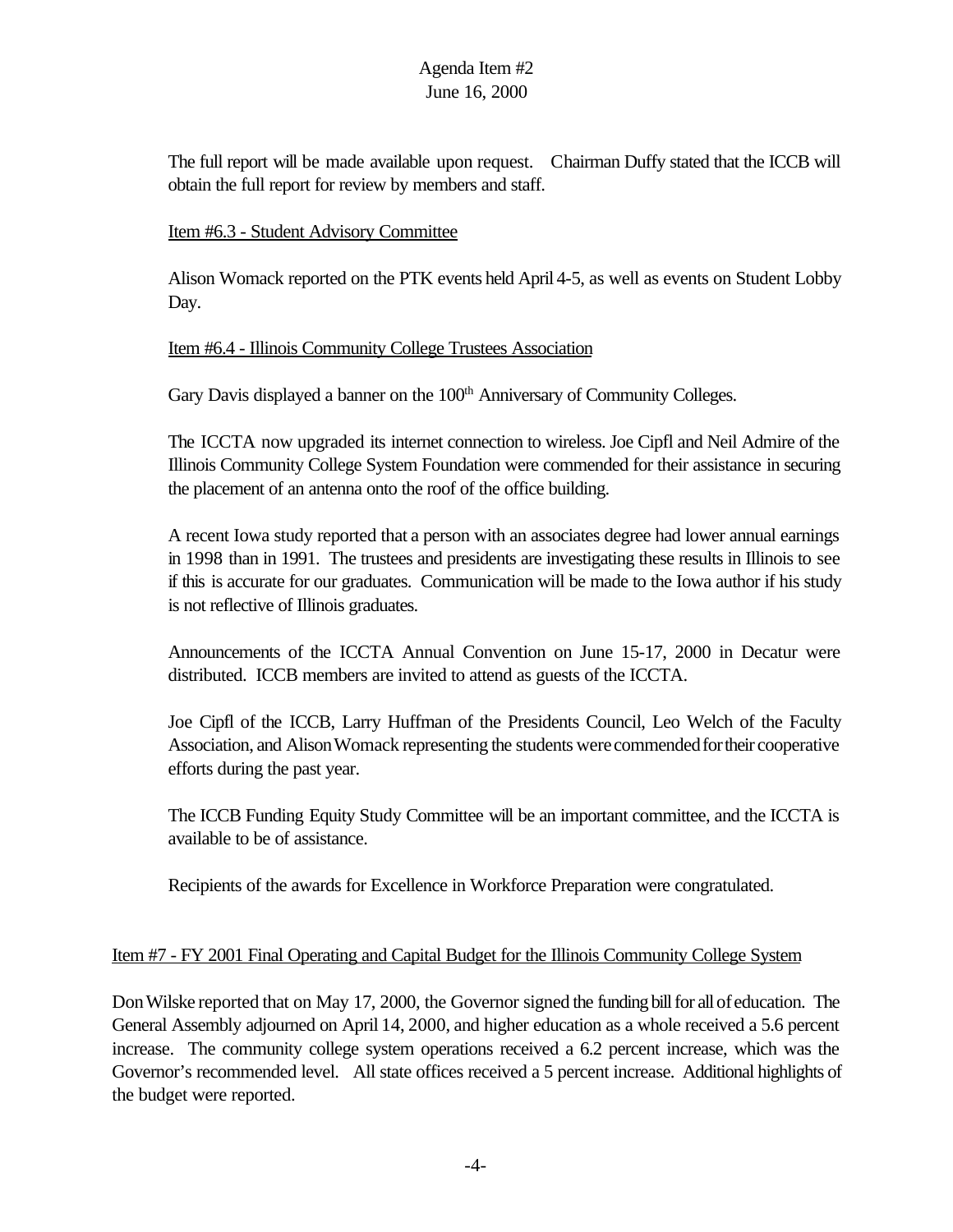This year, three new grant programs were funded for fiscal year 2001: Accelerated College Enrollment Grant, Current Workforce Training Grant, and the Illinois Community Colleges Online Grant. Highlights were made oneachofthese new grant programs. Virginia McMillan reported on the Community Colleges Online Grant, Preston Morgan reported on the Current Workforce Training Grant, and Don Wilske reported on the Accelerated College Enrollment Grant.

#### Item #8 - Status Report on Adult Education Governance

The transition process has begun to transfer adult education governance from the Illinois State Board of Education to the Illinois Community College Board. The completion date is targeted for July 1, 2001. Seven transition teams have been named, and the Board will receive periodic reports.

#### Item #9 - Status Report on the Illinois Community College System Strategic Planning Initiative

The Strategic Planning Steering Committee continues its work on the draft plan. The latest version is now being reviewed by system groups, and these groups will provide input prior to a request for Board approval. This document will be a major focus for discussion at the June 16 ICCB meeting. Consultant Brenda Albright will be in attendance at the Board meeting.

#### Item #10 - Endorsement of Recommendation of the IAI Major Field Panel in Social Work

Martha Olsson made the following motion, which was seconded by Laurna Godwin:

The Illinois Community College Board hereby endorses the transferable major field recommendationinsocialwork developed bythe social work faculty panel and endorsed by the Illinois Articulation Initiative Steering Panel as shown on the following pages and requests that community colleges begin to implement the recommendation.

The motion was approved by unanimous voice vote. Student advisory vote: Yes.

Item #11 - Cooperative Agreement Among Heartland Community College, Kankakee Community College, Richland Community College, and Illinois Valley Community College

James Berkel made the following motion, which was seconded by Inez Galvan: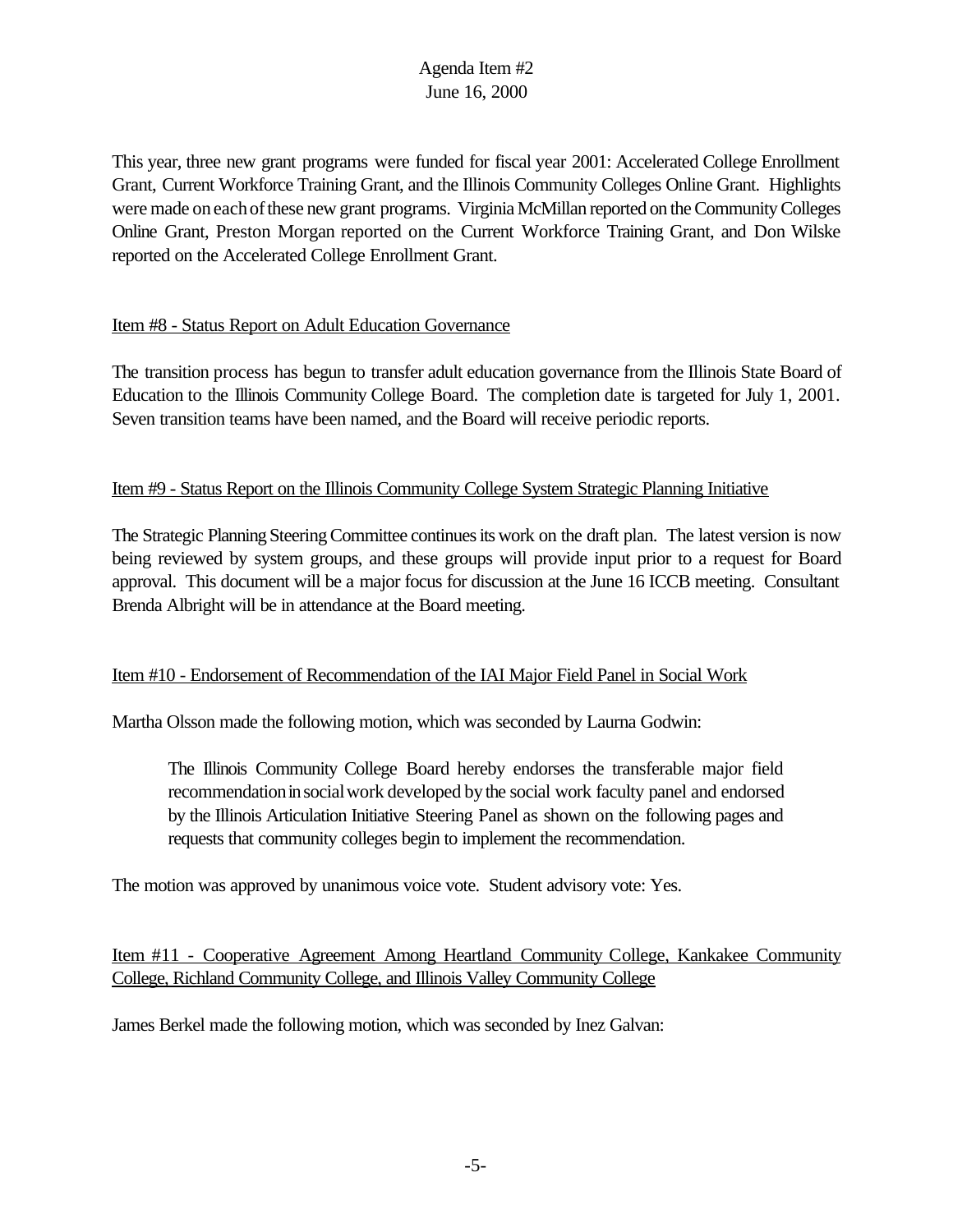The Illinois Community College Board hereby approves the cooperative agreement, known as the Comprehensive Agreement Regarding the Expansion of Educational Resources, for instruction among Heartland Community College, Illinois Valley Community College, Kankakee Community College, and Richland Community College.

The motion was approved by unanimous voice vote. Student advisory vote: Yes.

#### Item #12 - New Units of Instruction

Laurna Godwin made the following motion, which was seconded by Inez Galvan:

The Illinois Community College Board hereby approves the following new units of instruction for the community colleges listed below:

# **PERMANENT PROGRAM APPROVAL**

## Elgin Community College

- Pastry Chef AAS degree (66 semester credit hours)
- Pastry Chef Assistant Certificate (31 semester credit hours)
- Lead Baker Certificate (17 semester credit hours)

#### Richland Community College

- Electrician AAS degree (61 semester credit hours)(Regional)
- Surgical Technology AAS degree (62 semester credit hours)(Regional)

#### South Suburban College

- Fitness Assistant Certificate (14 semester credit hours)
- Fitness Specialist Certificate (32 semester credit hours)

# **TEMPORARY PROGRAM APPROVAL**

#### College of DuPage

• Technical Communications Certificate (32 quarter credit hours)

## Richland Community College

• Computer Networking Certificate (12 semester credit hours)

The motion was approved by unanimous voice vote. Student advisory vote: Yes.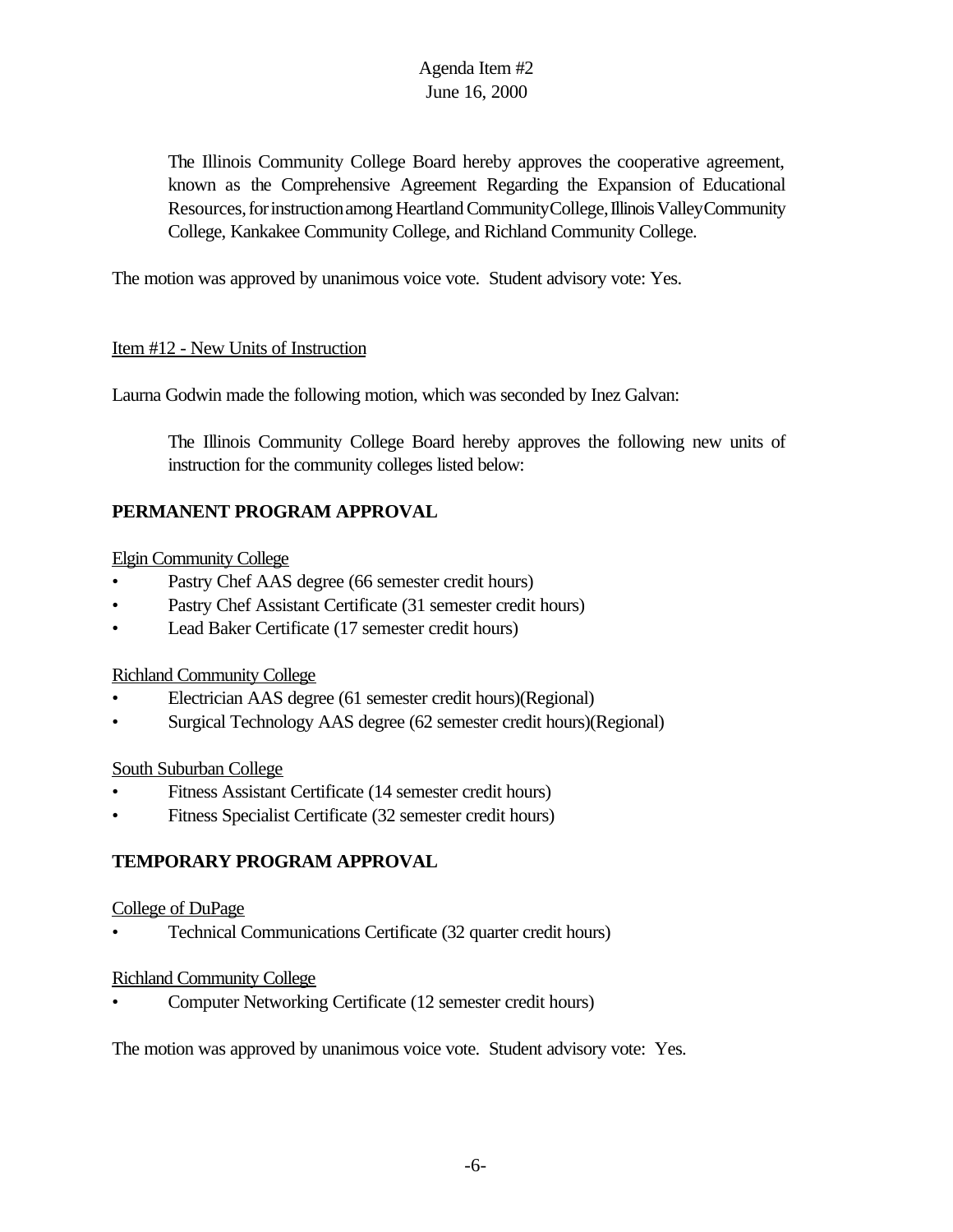Item#13 - Proposed Policy Guidelines for Restricted Grant Expenditures and Reporting for Fiscal Year 2001

The guidelines are to streamline the administrative processes of the Illinois Community College Board for Restricted Grants. These changes have been endorsed by the system and formal approval will be requested at the June 16 meeting. Three new grants for fiscal year 2001 are included: Current Workforce Training, Illinois Community Colleges Online, and Accelerated College Enrollment.

#### Item #15 - Executive Session

James Berkel made a motion, which was seconded by Inez Galvan, to adjourn into Executive Session at 11:15 a.m. for the purpose of discussing personnel issues. The motion was seconded by unanimous voice vote. Student advisory vote: Yes.

The Board reconvened into open session at 11:39 a.m.

Item #16 - Adjournment

Joe Neely made a motion, which was seconded by Inez Galvan, to adjourn the meeting at 11:40 a.m. The motion was approved by unanimous voice vote. Student advisory vote: Yes.

Edward T. Duffy, Chair Joseph J. Cipfl, President/CEO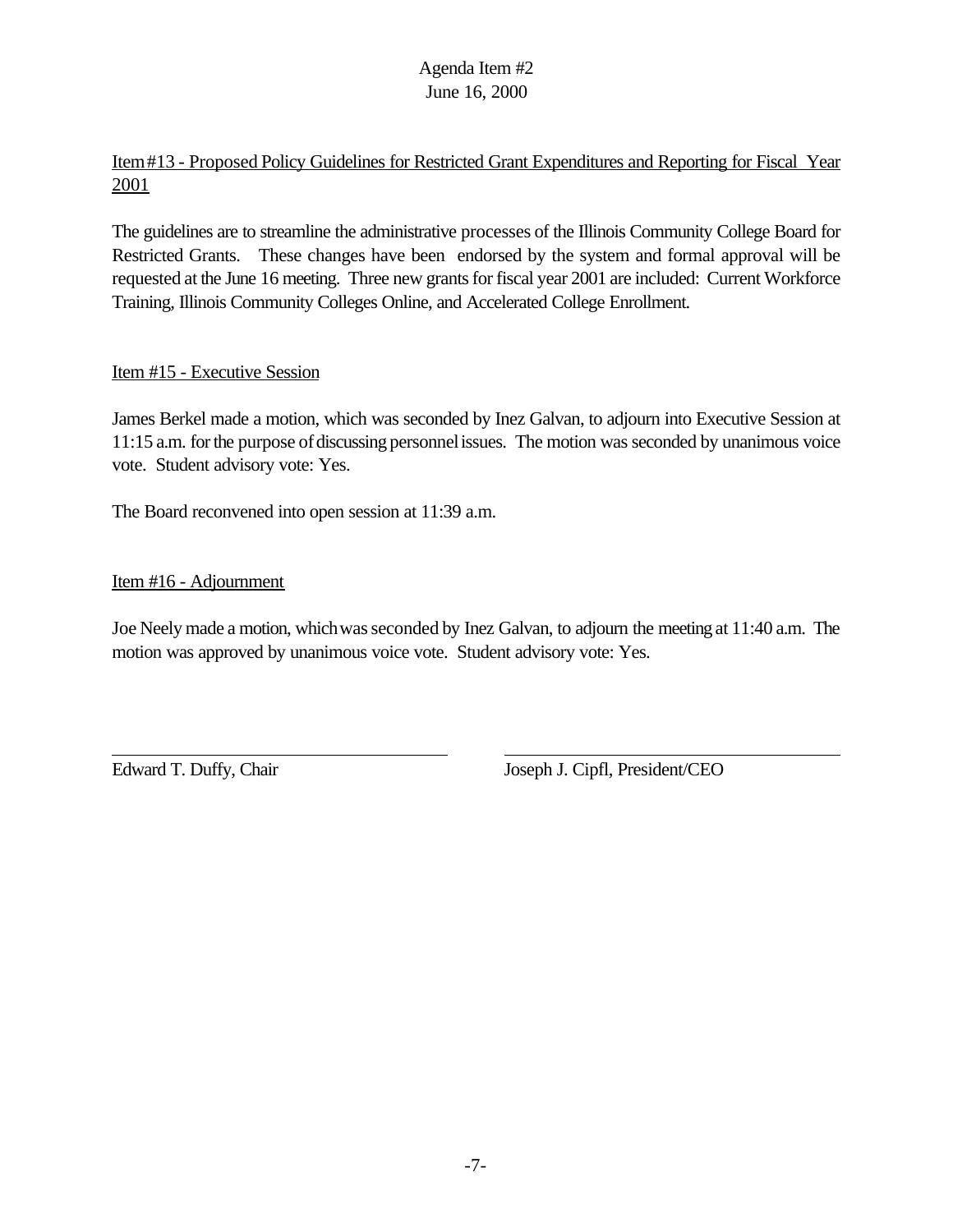#### Illinois Community College Board

#### **REVIEW OF EXECUTIVE SESSION MINUTES**

The Illinois Open Meeting Act requires public bodies to review, at least twice a year, minutes of the executive sessions to determine if the contents of such minutes continue to require confidentiality or if they may be made available for public inspection.

#### **RECOMMENDED ACTION**

It is recommended by that the following motion be adopted:

The Illinois Community College Board hereby determines that the minutes of the Board executive sessions held on March 19, 1999, and January 21, 2000 remain confidential. Minutes of Board executive sessions held on March 17, 2000, and May 19, 2000 are declared by the Board to remain confidential.

**BACKGROUND**. The last review of executive session minutes was held on January 21, 2000, and the next Board review of executive session minutes will take place on January 19, 2001.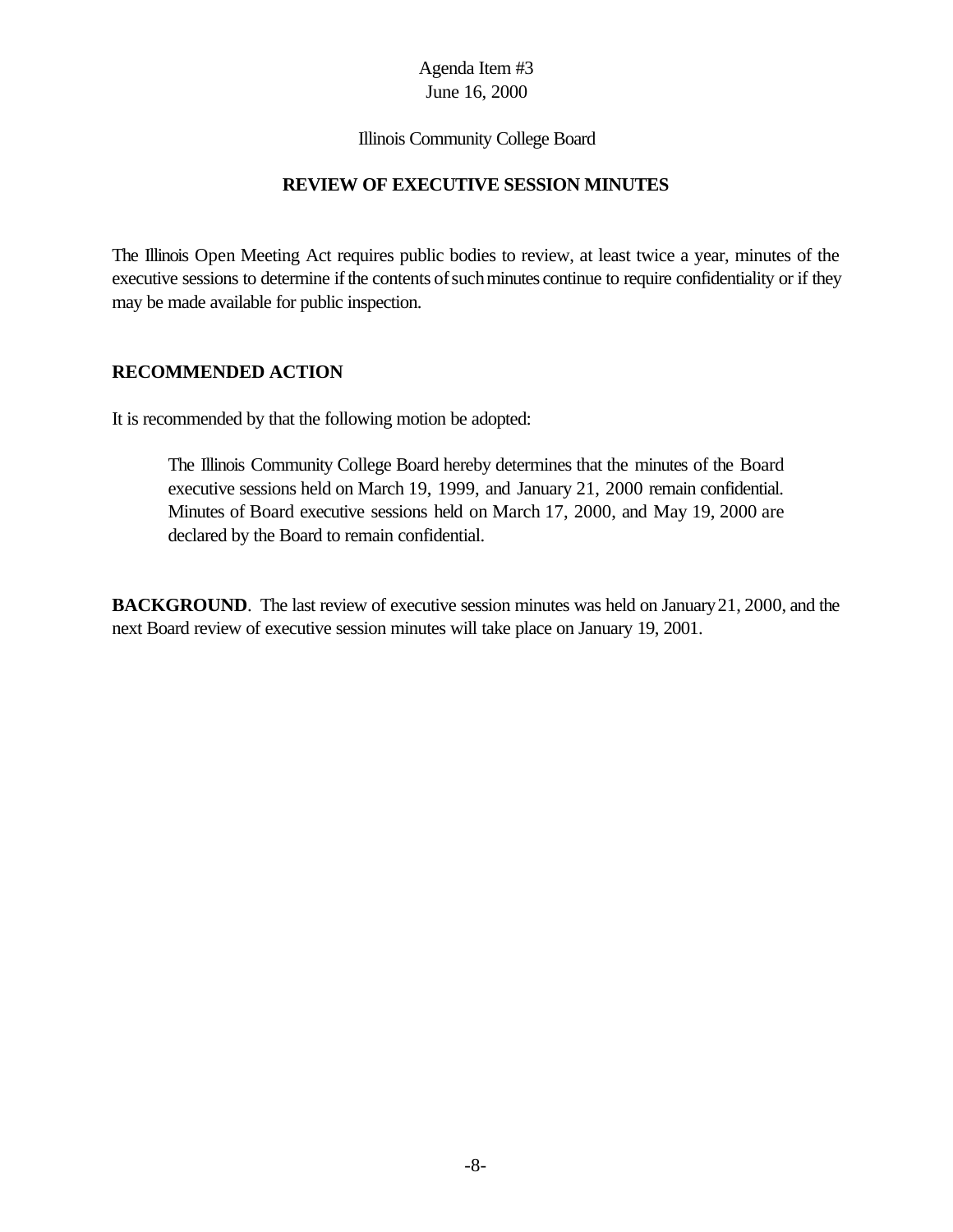Illinois Community College Board

## **ELECTION OF ILLINOIS COMMUNITY COLLEGE BOARD VICE CHAIR FOR FISCAL YEAR 2001**

Nominations will be accepted from the Board at its meeting on June 16, 2000.

## **RECOMMENDED ACTION**

(Oral nominations will be received from the Board.)

**BACKGROUND**. As stated in Statute 102-3. of the Illinois Public Community College Act, "...At a regular meeting by the end of June each year the vice-chairman shall be selected by members of the board for an annual term beginning July 1 next..."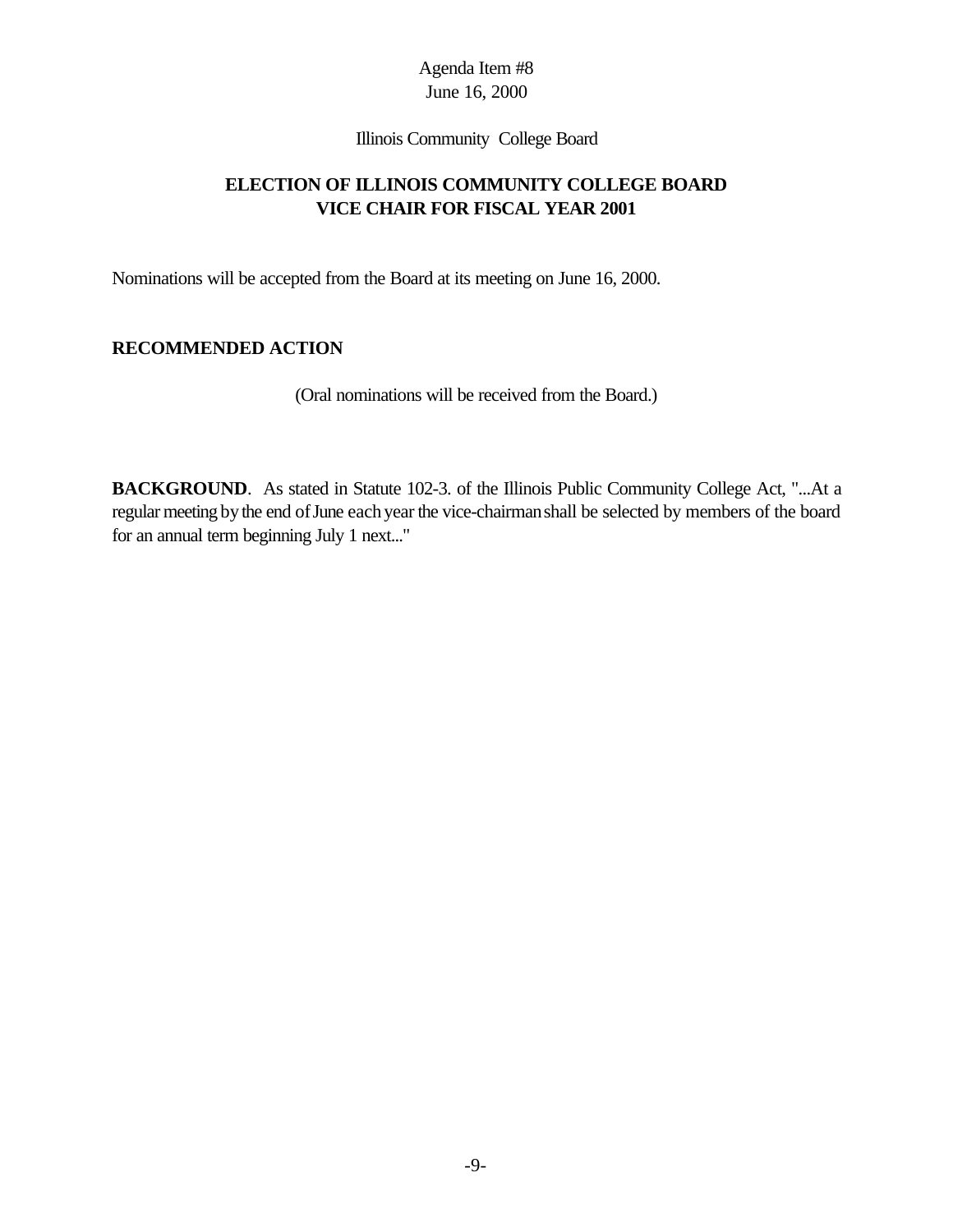Illinois Community College Board

## **ILLINOIS COMMUNITY COLLEGE BOARD FISCAL YEAR 2002 CALENDAR OF MEETINGS**

Each fiscal year, the Board conducts two meetings at campuses around the state, three meetings in Springfield, and the June meeting at a location to be determined by the Trustees Association.

#### **RECOMMENDED ACTION**

It is recommended that the following motion be adopted:

The Illinois Community College Board hereby adopts the following fiscal year 2002 calendar of meetings.

Fiscal Year 2002

| July 20, 2001    | (Subject to Call)                                      |
|------------------|--------------------------------------------------------|
| September 21     | 9:00 a.m. - Joliet Junior College, Joliet              |
| October 19       | 9:00 a.m. - ICCB Office, 401 E. Capitol, Springfield   |
| December 7       | (Subject to Call)                                      |
| January 18, 2002 | 9:00 a.m. - ICCB Office, 401 E. Capitol, Springfield   |
| March 15         | 9:00 a.m. - Illinois Valley Community College, Oglesby |
| May 17           | 9:00 a.m. - ICCB Office, 401 E. Capitol, Springfield   |
| $*$ June         | 9:00 a.m. - (Day and Location are Undetermined)        |

\* June meetings of the ICCB are held in conjunction with the ICCTA and the Presidents Council

**BACKGROUND**. Invitations have been received from presidents of the Joliet Junior College and Illinois ValleyCommunityCollege. The Board last met at Joliet Junior College on March 16, 1973, and at Illinois Valley Community College on June 18, 1976.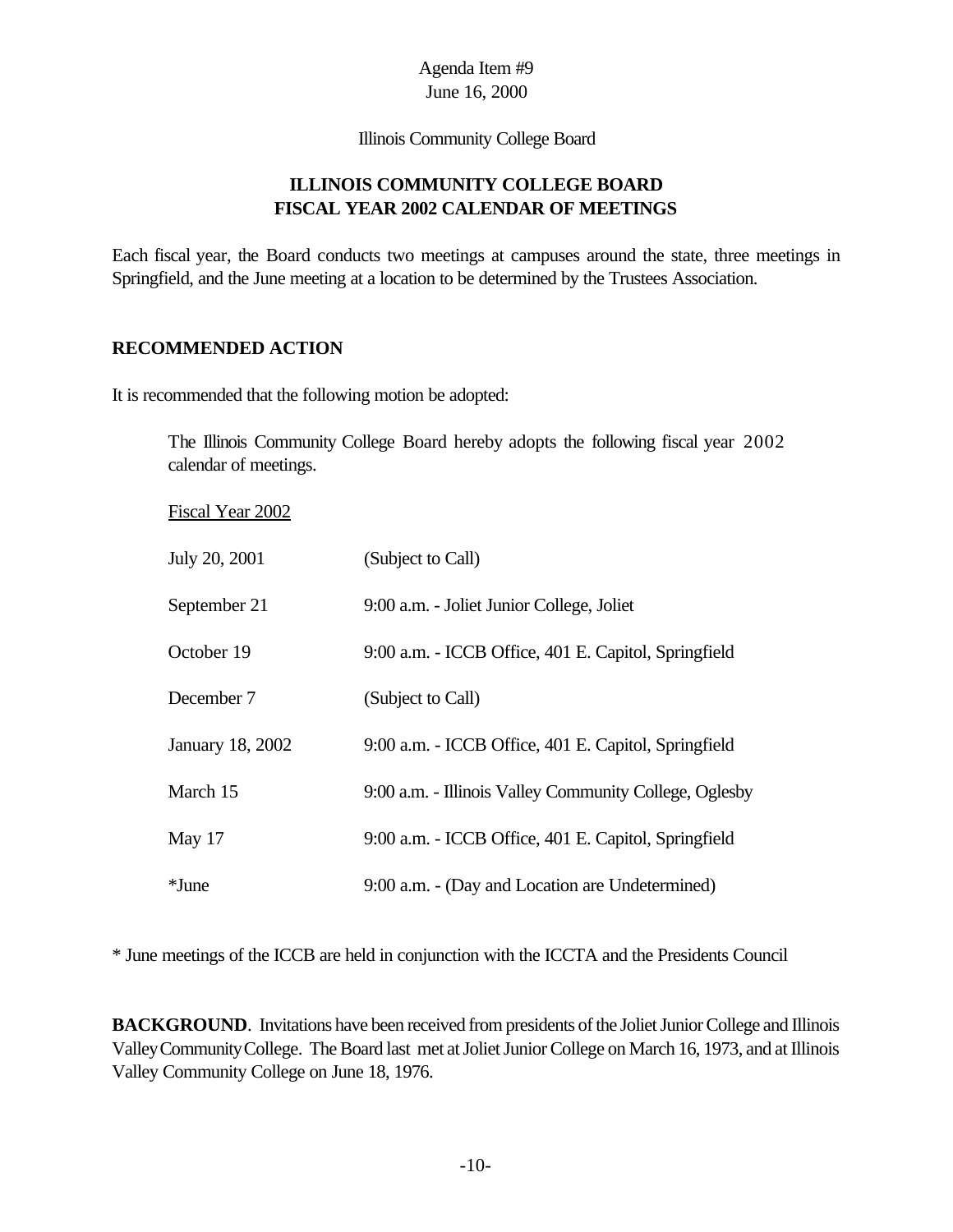Illinois Community College Board

# **STRATEGIC PLANNING INITIATIVE FOR THE ILLINOIS COMMUNITY COLLEGE SYSTEM**

An oral report will be presented at the June 16, 2000, ICCB meeting.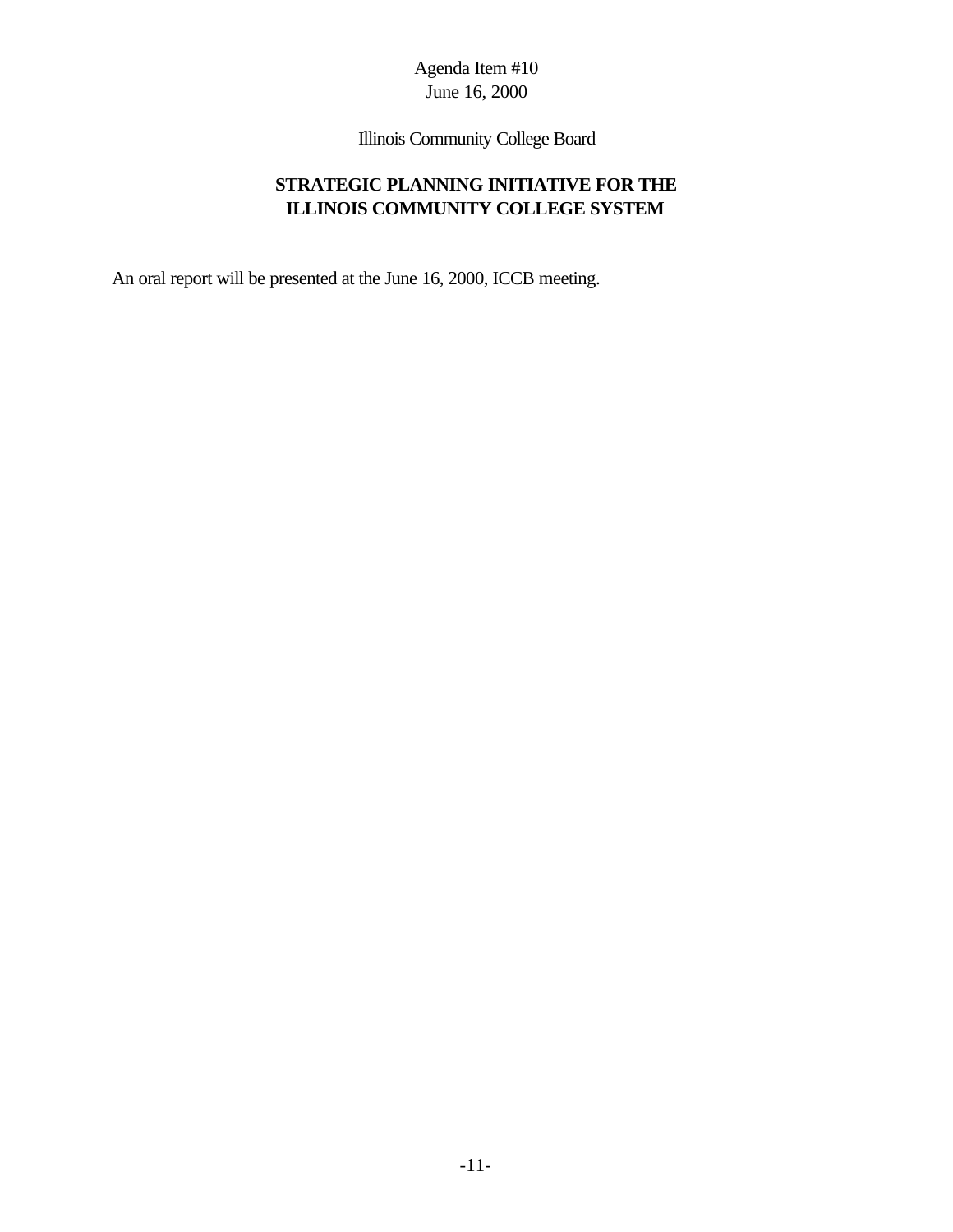#### Illinois Community College Board

## **STATUS REPORT ON ADULT EDUCATION AND LITERACY**

Progress continues in planning for a smooth and orderly transfer of the administration of adult education and literacy functions and programs.

The ICCB Senior Director for Adult Education and ISBE field staff worked together to review all fiscal year 2001 proposals forfunding of new and continuing adult education and literacy programs. ICCB staff gained in-depth knowledge of nearly 130 providers and their programs in Illinois.

The ICCB/ISBE Transition Team on Data Reporting and Management Information Systems met at ISBE for a demonstration of the current data system used for federal and state data reporting, the ISBE STAIRS system. This system has been used by ISBE for adult education and literacy accountability since 1996. All adult education and literacy programs, except the CityColleges ofChicago, use STAIRS to report to the state.

Funding allocations for adult education and literacy providers are being finalized for the new fiscal year. The ICCB/ISBE Program Transition Team is reviewing individual program performance to determine awards.

There are currently four professional development Adult Education and Literacy Service Centers geographically distributed throughout Illinois. These Service Centers are funded with federal dollars and other grants through multi-year contracts with the administrative agency. The last year for the current cycle ends June 30, 2000. To ensure continued service during and after the transition, an Adult Education Service Center request for proposal was developed by ISBE and reviewed by both agencies. Through the Transition Coordination Team, the two agencies agreed that the new contracts would be issued again for a three-year period. The proposals are in the process of review at this time.

The Adult Education Advisory Council met on May 31 to review the vision and goals developed by the Council and adult education administrators as they relate to the transition. A list of transition teams, team leaders, and members was provided to the Council. As a result, Council members have volunteered to work with various transitionteams, primarily in the program component areas. The Transition Coordination Team will review the Advisory Council recommendations at its next meeting.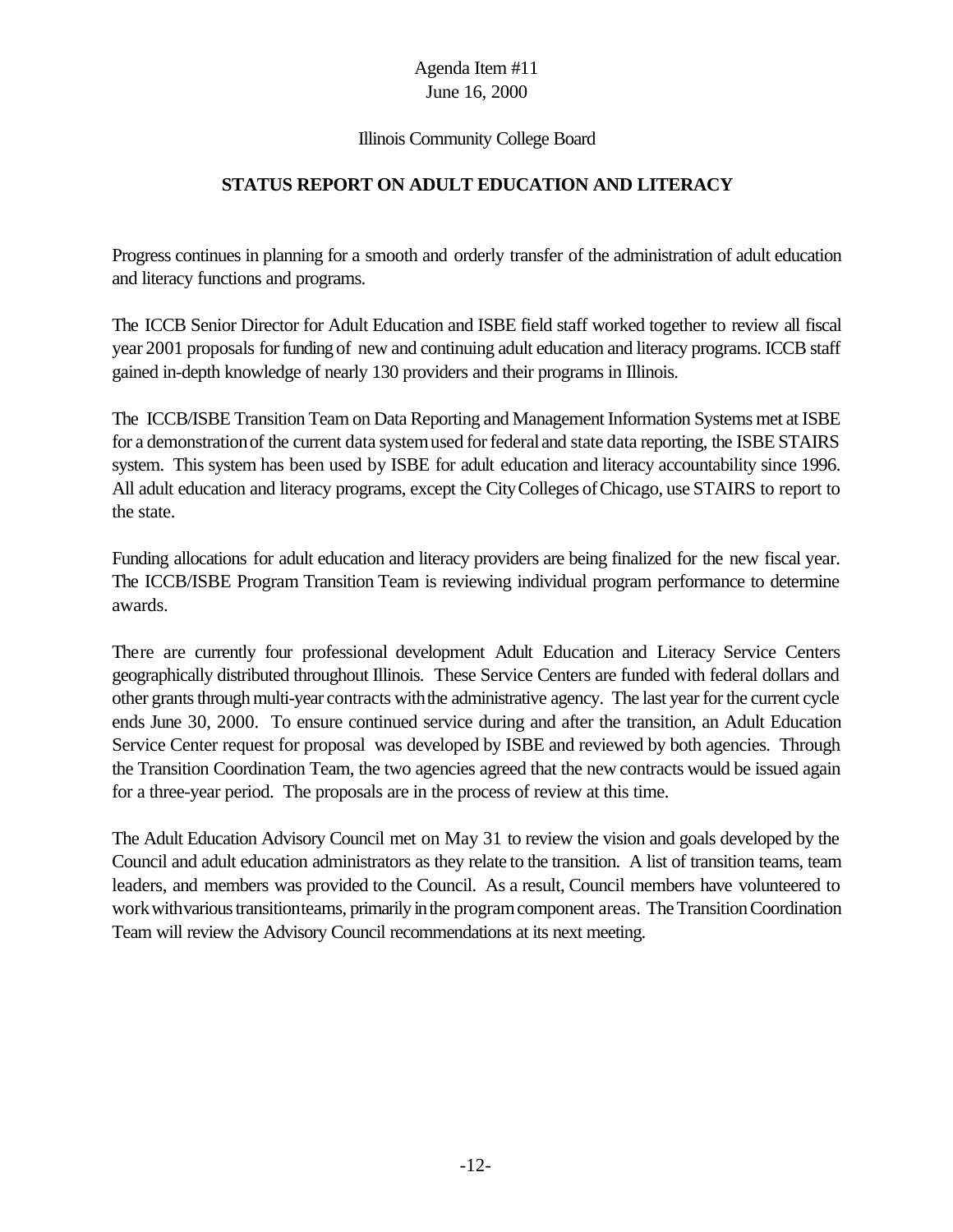Illinois Community College Board

## **BOARD APPROVAL FOR CONTRACTING FOR EDUCATIONAL PROGRAMS AND SERVICES AT THE EAST ST. LOUIS COMMUNITY COLLEGE CENTER**

The Illinois Community College Board is requested to approve continued contracting for educational programs and services at the East St. Louis Community College Center (ESLCCC) for the period of July 1, 2000, to June 30, 2003.

#### **RECOMMENDED ACTION**

It is recommended that the following motion be adopted:

The Illinois Community College Board hereby approves contracting for educational programs and services at the East St. Louis Community College Center for the period of July 1, 2000 to June 30, 2001. Furthermore, the Illinois Community College Board approves contracting with the Southern Illinois Collegiate Common Market for the period July 1, 2000 to June 30, 2001, for certain administrative and coordinationservices. This agreement shall be subject to extension by mutual agreement of the parties for up to two additional years.

**BACKGROUND.** Based upon the recommendations of the Metropolitan Community College (MCC) SpecialStudyCommittee, the Illinois Community College Board voted on October 16, 1998, to dissolve MCC effective January 1, 1999, and authorized Board staff to contract for educational programs and services to serve the residents of the former MCC district. Since January 1, 1999, the ICCB has contracted with the Southern Illinois Collegiate Common Market (SICCM) to provide certain administrative and coordination services for the ESLCCC. In addition, Southwestern Illinois College, Kaskaskia College, Shawnee Community College, and Lake Land College have been providing academic programs at the ESLCCC and related sites. SICCM has performed well in its role of coordinating with the participating colleges and other entities, operating and administering the facility, and other related responsibilities. It is the recommendation of ICCB staff that SICCM continue in its administrative and coordinating role and that academic programs continue to be provided by multiple Illinois community colleges.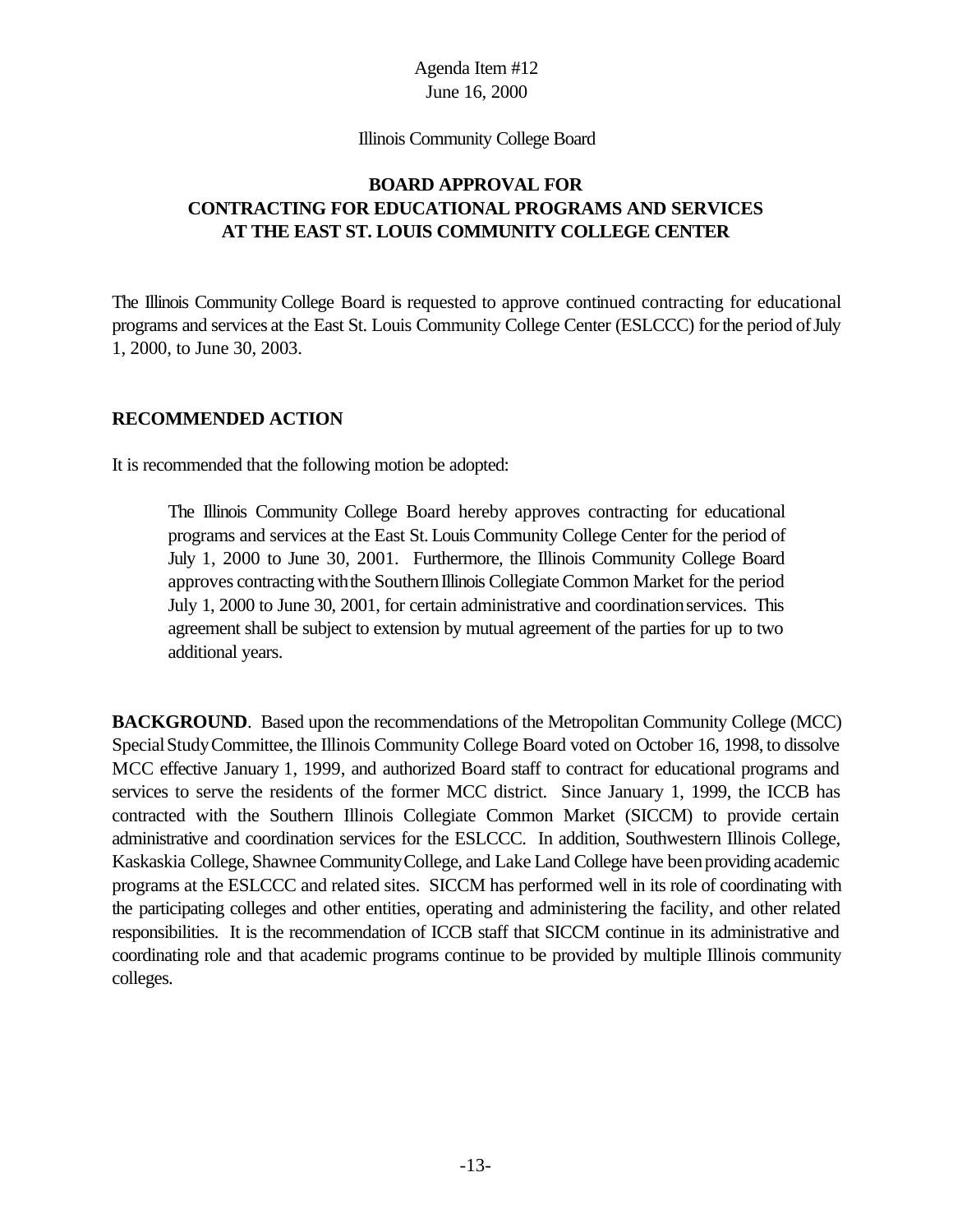#### Illinois Community College Board

## **ENDORSEMENT OF REVISED IAI GENERAL EDUCATION CORE CURRICULUM**

The Illinois Community College Board is requested to endorse the revised General Education Core Curriculum that is the result of the Illinois Articulation Initiative's Fifth Year Review of general education. The revisionwas endorsed bythe IAI Steering Panel on April 14, 2000, and the Illinois Board of Higher Education on June 6, 2000.

#### **RECOMMENDED ACTION**

It is recommended that the following motion be adopted:

The Illinois Community College Board hereby endorses the revised Illinois transferable GeneralEducationCoreCurriculumtobecome effective forfreshmenenteringparticipating institutions on or after May 1, 2001.

**BACKGROUND.** In January 1993, the Board of Higher Education, the Illinois Community College Board, and the Transfer Coordinators of Illinois Colleges and Universities jointly launched the Illinois Articulation Initiative (IAI) to ease the transfer of students among Illinois public and independent, associate and bachelor's degree-granting institutions. The first task to be undertaken was development of a General Education Core Curriculum (GECC) since a general education component is a requirement of all associate and baccalaureate degrees. The GECC, which was developed by five faculty panels, was endorsed by the Steering Panel, the Illinois Community College Board, and Board of Higher Education in 1994. Students who satisfactorily complete the General Education Core Curriculum are able to transfer and receive credit for this "package" of courses in lieu of the receiving institution's own comparable lowerdivision general education requirements.

The Initiative, as originally developed, called for a formalreview five years after endorsement. Therefore, the GECC, whichwas endorsed in1994, wasreviewed during the academic year 1999-2000. The review consisted of two primary activities. First, a review of catalogs of participating institutions was conducted to determine whether or not the specific requirements in the IAI General Education Core Curriculum are still similar to those of participating schools. The results of the catalog review indicate that the basic structure of the GECC continues to be comparable and therefore, it was not changed. The Core remains as follows:

Communications 3 courses (9 semester credits), including a two-course sequence in writing<sup>1</sup> (6 semester credits) and one course (3 semester credits) in oral communication.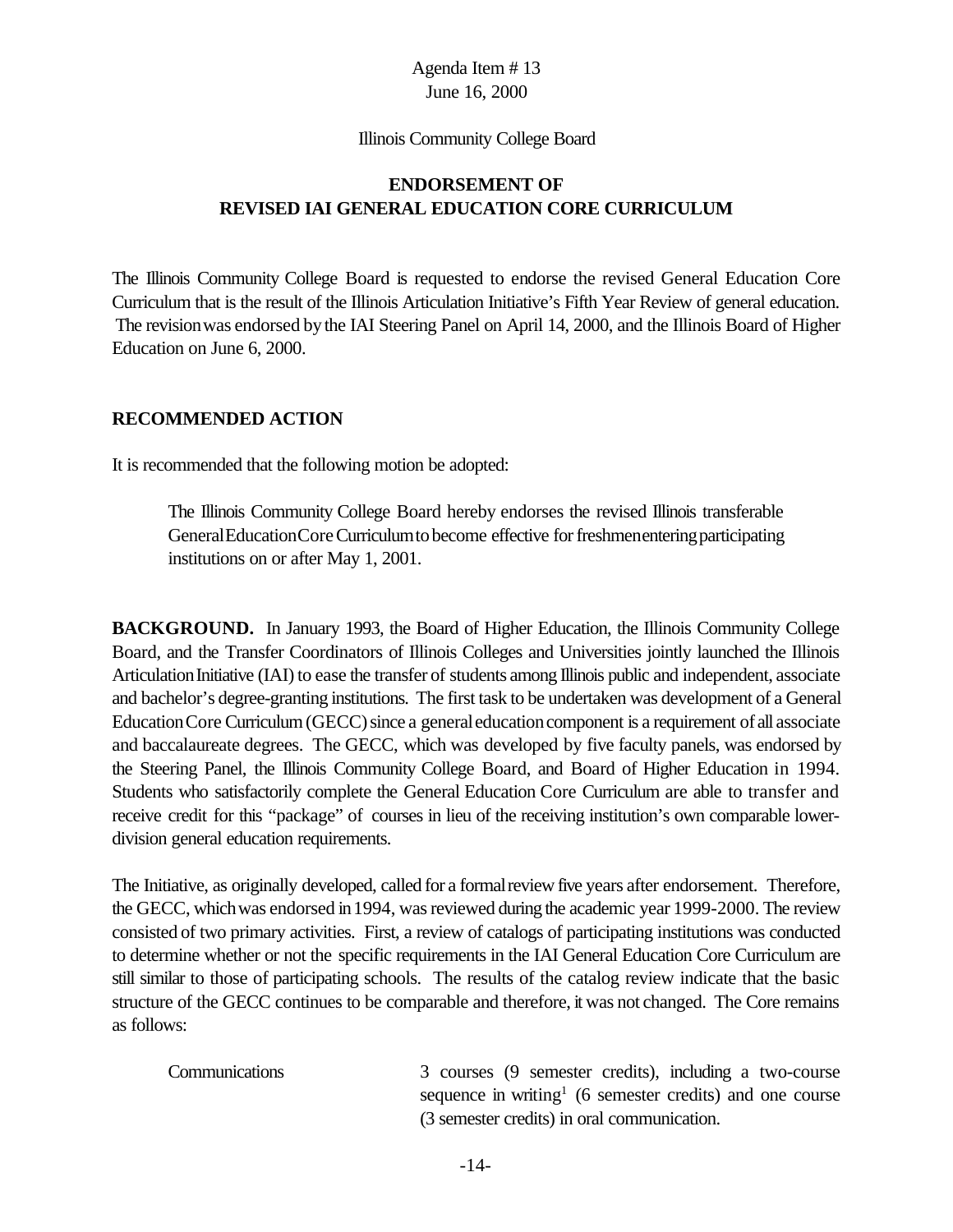|                                | Agenda Item #13<br>June 16, 2000                                                                                                                                                   |
|--------------------------------|------------------------------------------------------------------------------------------------------------------------------------------------------------------------------------|
| <b>Mathematics</b>             | 1 to 2 courses (3 to 6 semester credits)                                                                                                                                           |
| Physical and Life Sciences     | 2 courses (7 to 8 semester credits), with one course selected<br>from the life sciences and one course from the physical<br>sciences and including at least one laboratory course. |
| Humanities and Fine Arts       | 3 courses (9 semester credits), with at least one course<br>selected from humanities and at least one course from the fine<br>arts.                                                |
| Social and Behavioral Sciences | 3 courses (9 semester credits), with courses selected from at<br>least two disciplines.                                                                                            |
| TOTAL                          | 12-13 courses (37 to 41 semester credits)                                                                                                                                          |

In addition, the five general education panels presented a review plan to the Steering Panel that included an evaluation the objectives and course descriptions contained in their recommendations. As a result of their reviews, the panels made the following changes pending Board approval:

- C The General Education Communication Panel revised the writing course sequence to add a 2,500 word requirement for the research paper, reduced the Advanced Placement (AP) score to 3, added an outcome on reading, and clarified an existing student learning outcome.
- C The General Education Mathematics Panel added a sentence on technology in its introduction and a new course description on elementary math modeling. The panel is reexamining a group of syllabi to ensure that the prerequisites ofintermediate algebra and geometryare required. In addition, the panel surveyed participating institutions regarding college algebra and has asked institutions that allow the course or other courses not contained in the panel's recommendation to count toward general education requirements to reconsider this practice.
- C The General Education Humanities and Fine Arts Panel inserted a sentence clarifying the required writing component, expanded US history to two courses, eliminated the course, *American Culture/Civilization*, and clarified several course descriptions.
- C The General Education Social and Behavioral Sciences Panel made no substantive changes. The panel will review about 1750 courses, for which it will be requesting syllabifrom institutions. The panel discussed, but has not yet taken action on, Psychology II and the cross-cultural relations anthropology course.
- C The General Education Physical and Life Sciences Panel did a survey on computer simulations, which they found were not used by 75 percent of responding institutions. The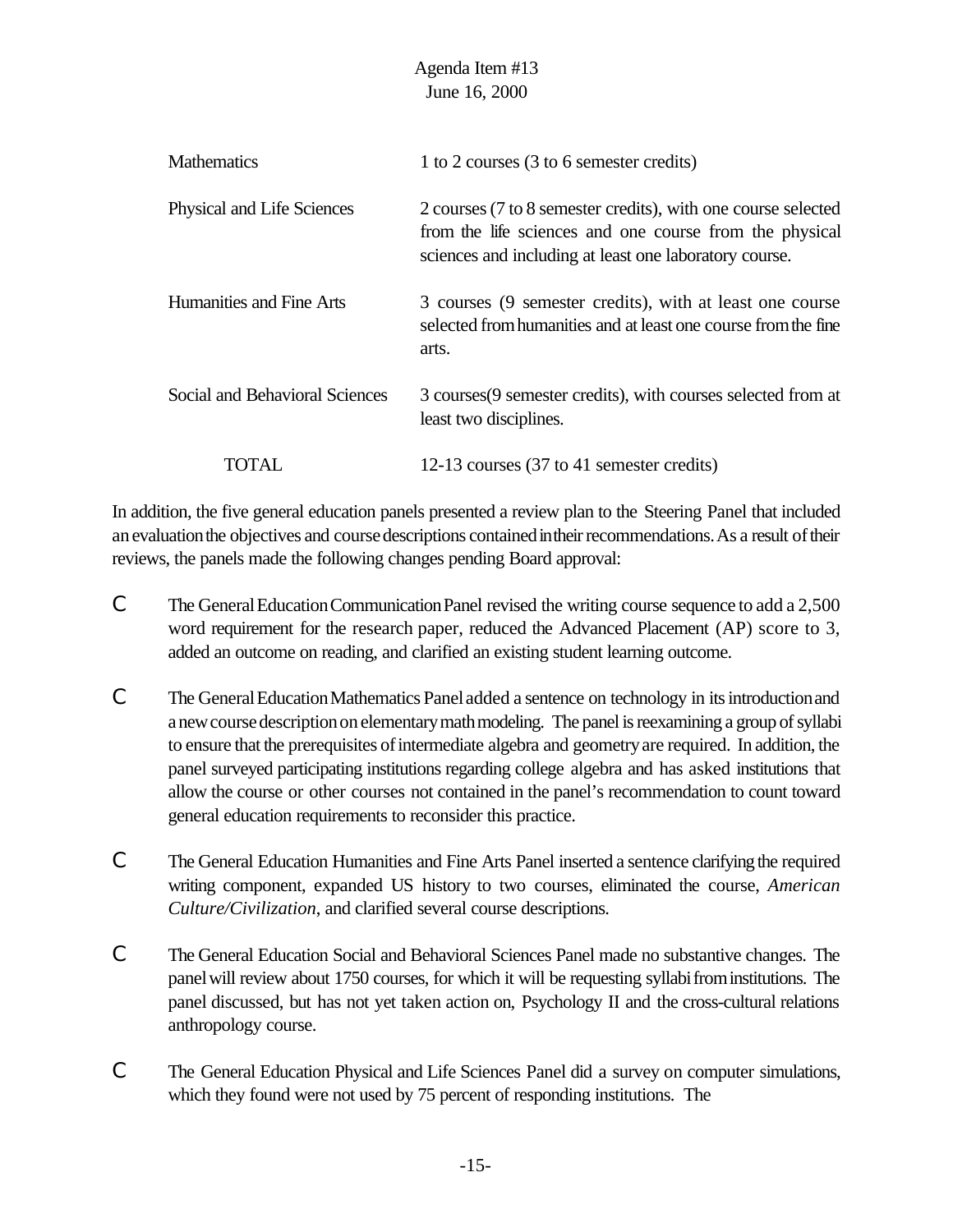panel added a sentence in its opening statement that simulations are not a substitute for hands-on laboratories. The overwhelming majority of respondents was in agreement with the statement.

Finally, as part of the Fifth Year Review, the Steering Panel chose to conduct a survey concerning the implementation of the GECC. This spring, surveys were mailed to three groups: 1) academic officers of participating institutions (return rate  $= 51$  percent); 2) faculty members serving on the five general education field panels (response rate = 46 percent); 3) transfer coordinators, and up to five colleagues at their institutions. These could include the registrar/records officer, chief student affairs officer, head of the academic advising/counseling office, the Transfer Center Director, and the head of the admissions office (response rate = 30 percent). Results of the surveys will be provided to the Board when data are available and an analysis is completed.

Students were not included in the survey for two reasons. First of all, the GECC did not become effective for students until the summer of 1998. Second, students who have completed the GECC separately or as part of a two-year transfer degree, are just beginning to transfer this summer and fall. An assessment of their success in transferring will be conducted at a later date.

The Fifth Year Review process is not over. The Illinois Articulation Initiative also contains recommendations for course work in particular majors. Ten baccalaureate major panels will conduct their first five-year reviews during the 2000-2001 academic year: agriculture, art, business, criminal justice, early childhood education, elementary education, engineering, music, psychology, and secondary education. This processis animportant aspect of the Initiative in terms of ensuring that the recommendations forstudents in general education and in various baccalaureate majors continues to be reflective of participating institutions' curricula and meets the overarching goal of easing the transfer of students.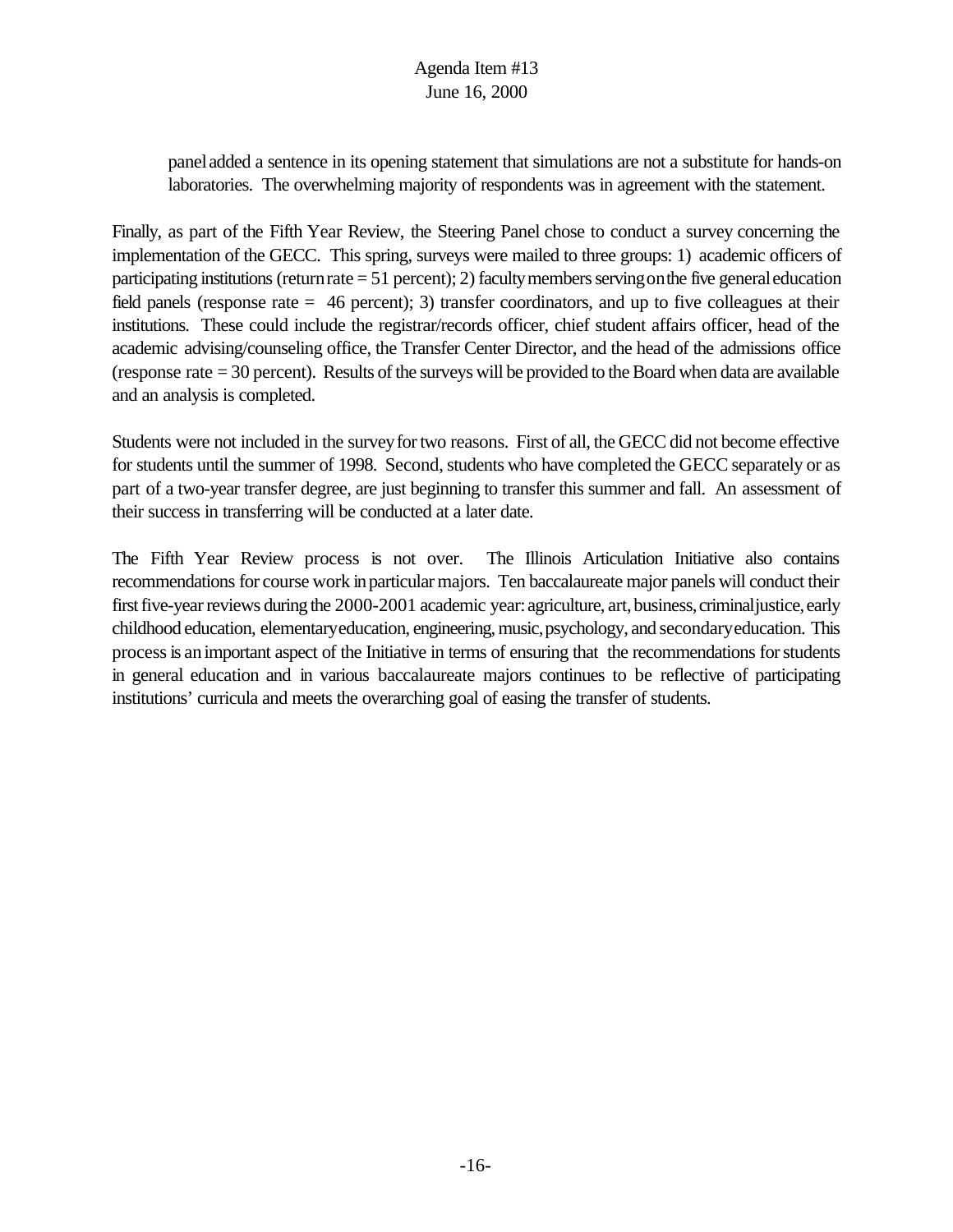#### Illinois Community College Board

#### **PRAIRIE STATE ACHIEVEMENT EXAMINATION**

#### **RECOMMENDED ACTION**

It is recommended that the following motion be adopted:

The Illinois Community College Board herebyendorsesthe conceptual framework of the Prairie State Achievement Examinationthat is being developed by the Illinois State Board of Education.

**BACKGROUND.** As part of a Status Report on the P-16 Partnership for Educational Excellence in March 2000, the Board received information about the Prairie State Achievement Examination (PSAE) as it was conceptualized by the Illinois State Board of Education. The PSAE is a legislatively mandated test that is to be given to all public high school juniors. It is intended to assess students' attainment of the newly implemented student learning standards. At that time, ISBE was considering how to structure the test in order to maximize its value to higher educationand employers and had requested the support of the members of the Joint Education Committee, the coordinating body for the P-16 Partnership.

ISBE is entering into a formal agreement with ACT to cooperatively develop the PSAE. The examination will contain three components: the standard ACT examination; two sections of the ACT Work Keys; and Illinois-specific components on writing, science, and social science. The addition of the nationally recognized ACT and ACT Work Keys components is intended to ensure that the PSAE generates results that are portable and meaningful to higher education and employers.

While the PSAE is required for all students, it does not have consequences regarding high school graduation. This raises concerns about students' motivation to perform well on the test. Through extensive student surveys, ISBE has found that (a) influence toward college admissions and (b) preferential treatment for hiring are among the top four incentives that high school students indicate would motivate them to perform well on the test.

The Joint Education Committee and staff from the P-16 partners have agreed that the PSAE as it is being developed has great potential to be a meaningful evaluation of students' readiness for college and/or the workplace. Students are likely to be more motivated to take the test seriously if it could be used as a consideration in college admission. If the predictive value of the test can be established after several administrations, it also has the potential to be used as a placement tool by colleges and universities.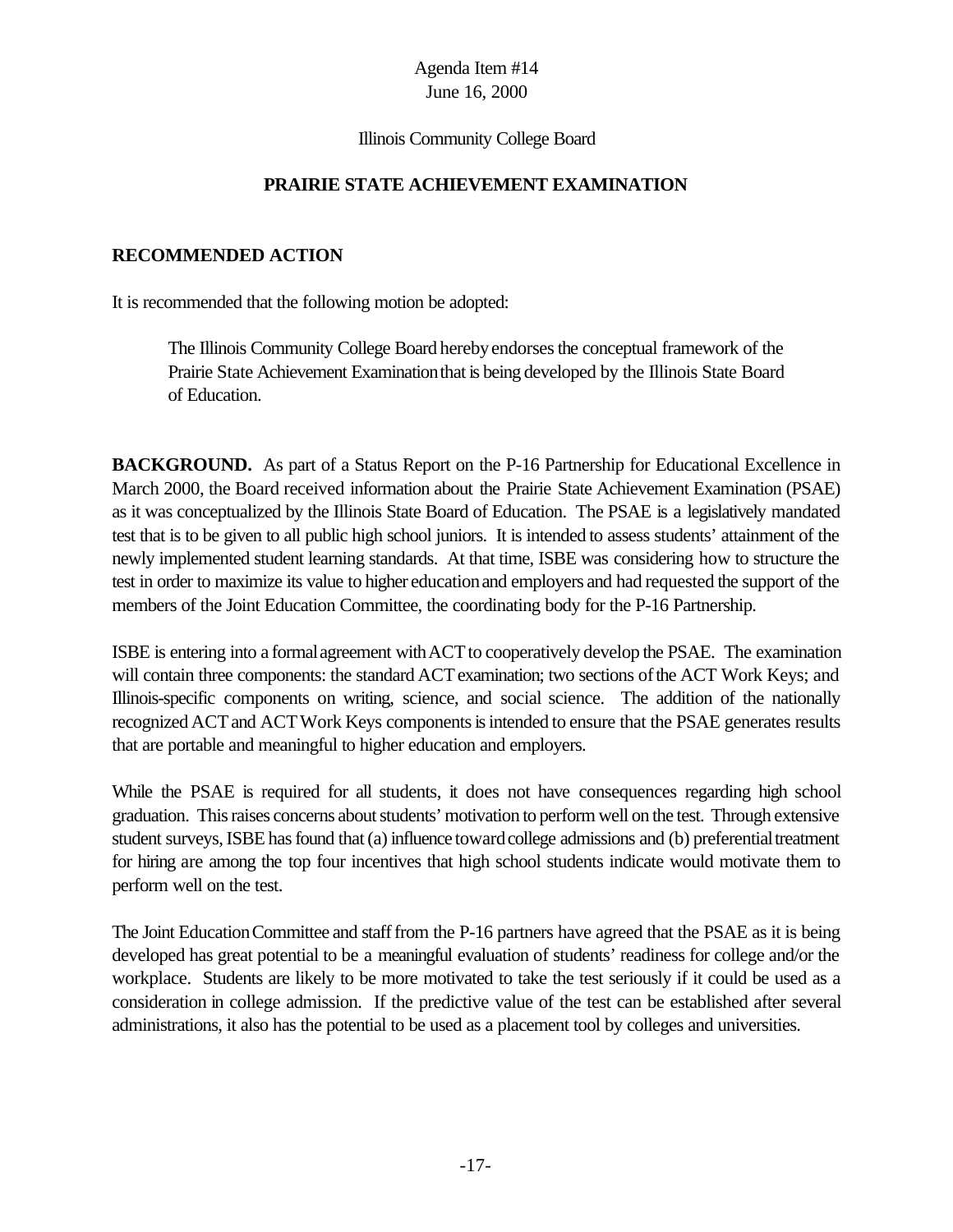#### Illinois Community College Board

## **NEW UNITS OF INSTRUCTION**

The Illinois Community College Board is requested to approve new units of instruction for the following community colleges:

## **RECOMMENDED ACTION:**

It is recommended that the following motion be adopted:

The Illinois Community College Board hereby approves the following new units of instruction for the community colleges listed below:

## **PERMANENT PROGRAM APPROVAL**

City Colleges of Chicago are requesting approval for a series of certificate programs listed on the New Units Addendum page to be provided at the meeting.

College of Lake County

< Electrician Apprenticeship AAS degree - 68 semester credit hours

Sauk Valley Community College

- < Emergency Medical Technician Basic Certificate 7 semester credit hours
- < Emergency Medical Technician Intermediate Certificate 8.5 semester credit hours
- < Emergency Medical Technician Paramedic Certificate 18.5 semester credit hours

#### John Wood Community College

< Surgical Technology Certificate - 40 semester credit hours (Regional)

## **BACKGROUND**

**City Colleges of Chicago** are requesting approval for a series of certificate programs within their Continuing Education Curricula (a New Units Addendum page will be distributed at the Board meeting). These programs have been pre-identified as training available to Workforce Investment Act clients and have been offered through the City Colleges of Chicago for the past several years as noncredit instruction. The City Colleges of Chicago has provided concrete information regarding program enrollments, completions, placements, faculty qualifications, and costs. After review by appropriate ICCB and ISBE staff, it was found that the programs do meet the Illinois Community College Board's requirements for quality, need, and cost and, therefore, approval is recommended.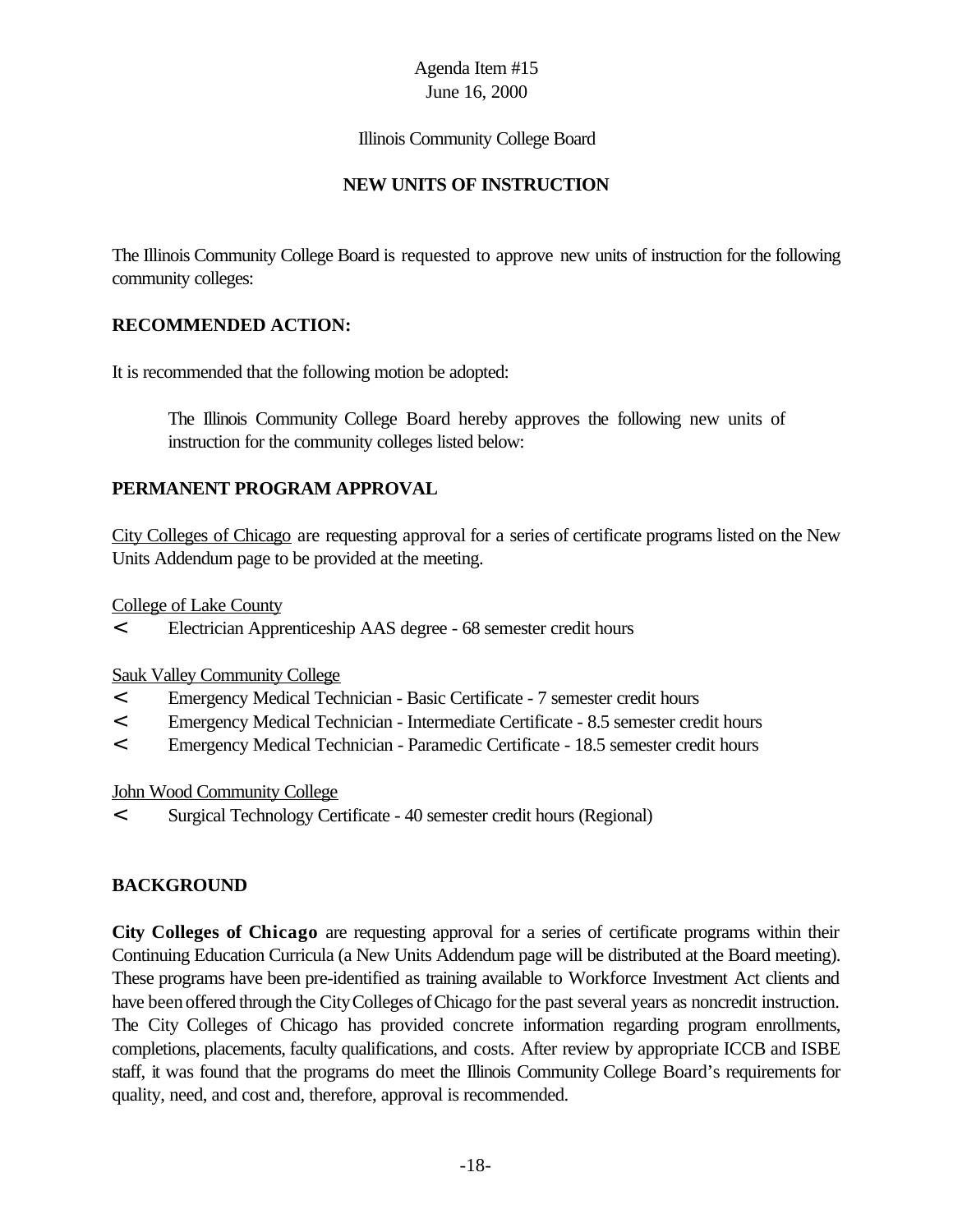**College of Lake County** is seeking approval to offer a 68 semester credit hour "Electrician Apprenticeship" Associate of Applied Science degree program. This program is a cooperative effort proposed by CLC and the Joint Apprenticeship and Training Committee (JATC) of the International Brotherhood of Electrical Workers (IBEW) Local Union 150 for the purpose of broadening the educational opportunities for individuals admitted into the Electrician Apprenticeship program. The program will prepare students for employment as electricians inindustrial, commercialand residential construction, and repair and maintenance settings. The curriculum consists of coursework in electricity and electronics, electrical codes, circuit analysis, digital electronics, mechanical and electrical business systems, troubleshooting, industrialsafetyand an electrician internship, in additionto generalstudies. Labor market informationprovided bythe college indicates a demand forskilled electricians at the regionaland statewide levels. The college anticipates an enrollment of 150 part-time students each year for the first three years. No new faculty members will be needed for this program. The technical core courses, the internship component and safety course will be taught by IBEW Local Union 150 instructors, while general studies courses will be taught by the college. The costs for implementing this program will be instructional costs only and will be reimbursed by the IBEW.

**Sauk Valley Community College** is seeking approval to offer a 7 semester credit hour Emergency Medical Technician-Basic certificate, an 8.5 semester credit hour Emergency Medical Technician-Intermediate certificate, and an 18.5 semester credit hour Emergency Medical Technician-Paramedic certificate. The purpose of these programs is to prepare individuals for careers in emergency medical services, from basic life support to paramedic, where they will provide immediate care to critically ill or injured persons and may transport them to hospitals. The curriculum consists of courses in basic emergency medical services operations, medical terminology, and the assessment and management of patients in the pre-hospital and out-of-hospital setting. In addition to basic and intermediate EMT training, the EMT-Paramedic program will consist of courses in epidemiology, pathophysiology, and pharmacology. These courses have incorporated the new National Standard Curriculum for Paramedics as published by the USDOT-National Highway Traffic Safety Administration, a requirement of the Illinois Administrative Code. Development of these programs has been a cooperative effort between the college, Katherine Shaw Bethea Hospital, and CGH Medical Center.

The college anticipates an enrollment of 69 students the first year, 31 students the second year and 40 students by the third year. These programs will be offered on a part-time basis only, once every other year, to provide students with the opportunity to complete each set of courses in sequence. Labor market information provided by the college supports the need for qualified emergency medical technicians both districtwide and statewide. In Illinois, the occupation "emergency medical technician" is growing at a rate over twice as fast as the average for all occupations. The program will require one new part-time faculty member the first year. The cost of implementing this program will be approximately \$24,146 the first year, and \$15,390 the second and third years.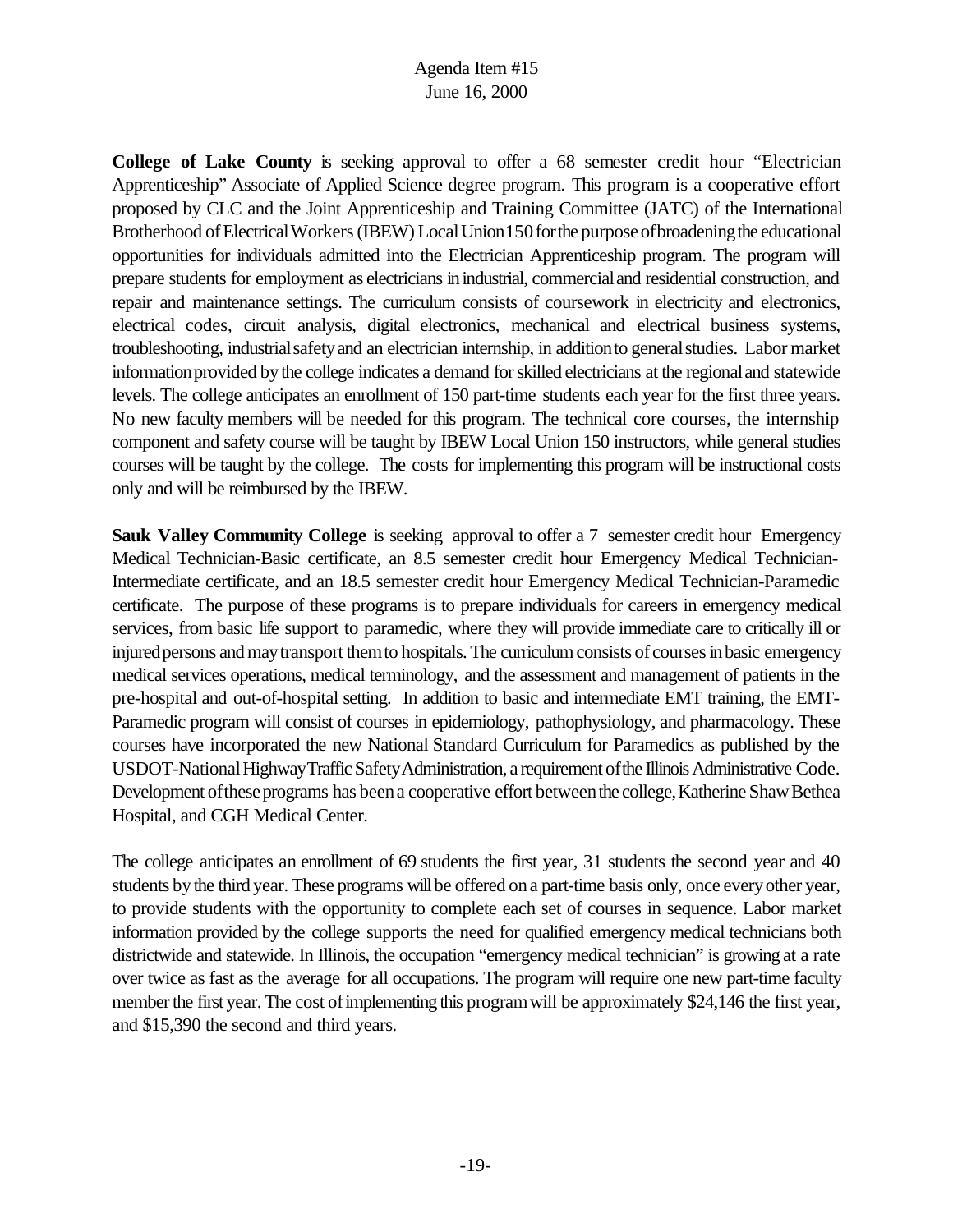**John Wood Community College** is seeking regional approval to offer a 40 semester credit hour certificate programinSurgicalTechnology. The programwill prepare students for employment as surgical technologists capable ofworking inoperating rooms, labor and delivery rooms, surgical care centers, and clinics. Graduates of this program will be eligible to sit for the Certified Surgical Technologist examination as administered by the Liaison Council on Certification for the Surgical Technologist. The curriculumwas developed in accordance to the standards specified by the Association of Surgical Technologists and the Illinois Occupational Skill Standards for Surgical Technologists. Coursework includes studies in medical terminology, anatomy and physiology, patient care and surgical technology. The college anticipates an enrollment of 12 full-time students and five part-time students each of the first three years. Labor market information provided by the college indicates a demand for surgical technologists both regionally and statewide. Over the next several years, employment of surgical technologists is expected to grow twice as fast as the average for all occupations in Illinois. The program will require one new part-time faculty member the first year. The cost of implementing this program will be approximately \$14,000 the first year, \$11,500 the second year, and \$12,000 the third year.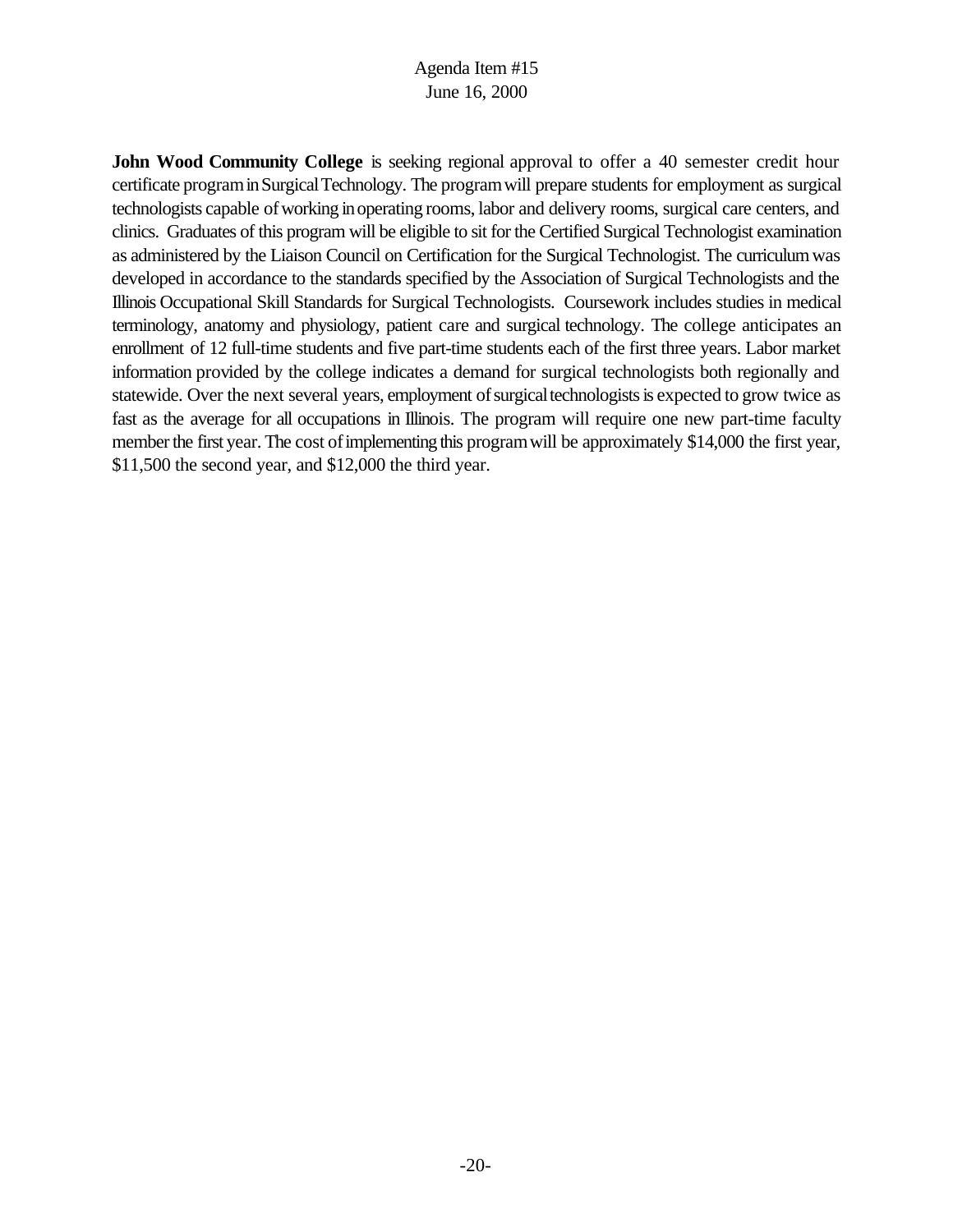Illinois Community College Board

## **POLICY GUIDELINES FOR RESTRICTED GRANT EXPENDITURES AND REPORTING FOR FISCAL YEAR 2001**

In order to have ICCB policy guidelines in place by July 1, 2000, for fiscal year 2001 restricted grants, the Board is now being presented with a set of proposed policy guidelines. These proposed changes were presented at the May 19, 2000, Board meeting for consideration. ICCB staff have reviewed these proposed policy guidelines with various constituent groupsfrom the community college system. Changes from the current language for grants existing in fiscal year 2000 (Special Populations, Deferred Maintenance, Retirees Health Insurance, Advanced Technology, and Workforce Development grants) are minor. There are three new grants for fiscal year 2001 which will require new policy guidelines: Current Workforce Training, Illinois Community Colleges Online, and Accelerated College Enrollment. These guidelines for new grants are identical to the draft guidelines presented in May with the exception of the Illinois Community Colleges Online Grant. Additional allowable expenditures have beenadded based on feedback from the system.

#### **RECOMMENDED ACTION**

It is recommended that the following motion be adopted:

The Illinois Community College Board hereby approves the attached policy guidelines for restricted grant expenditures and reporting and authorizesits President/CEO to implement the policy guidelines effective July 1, 2000.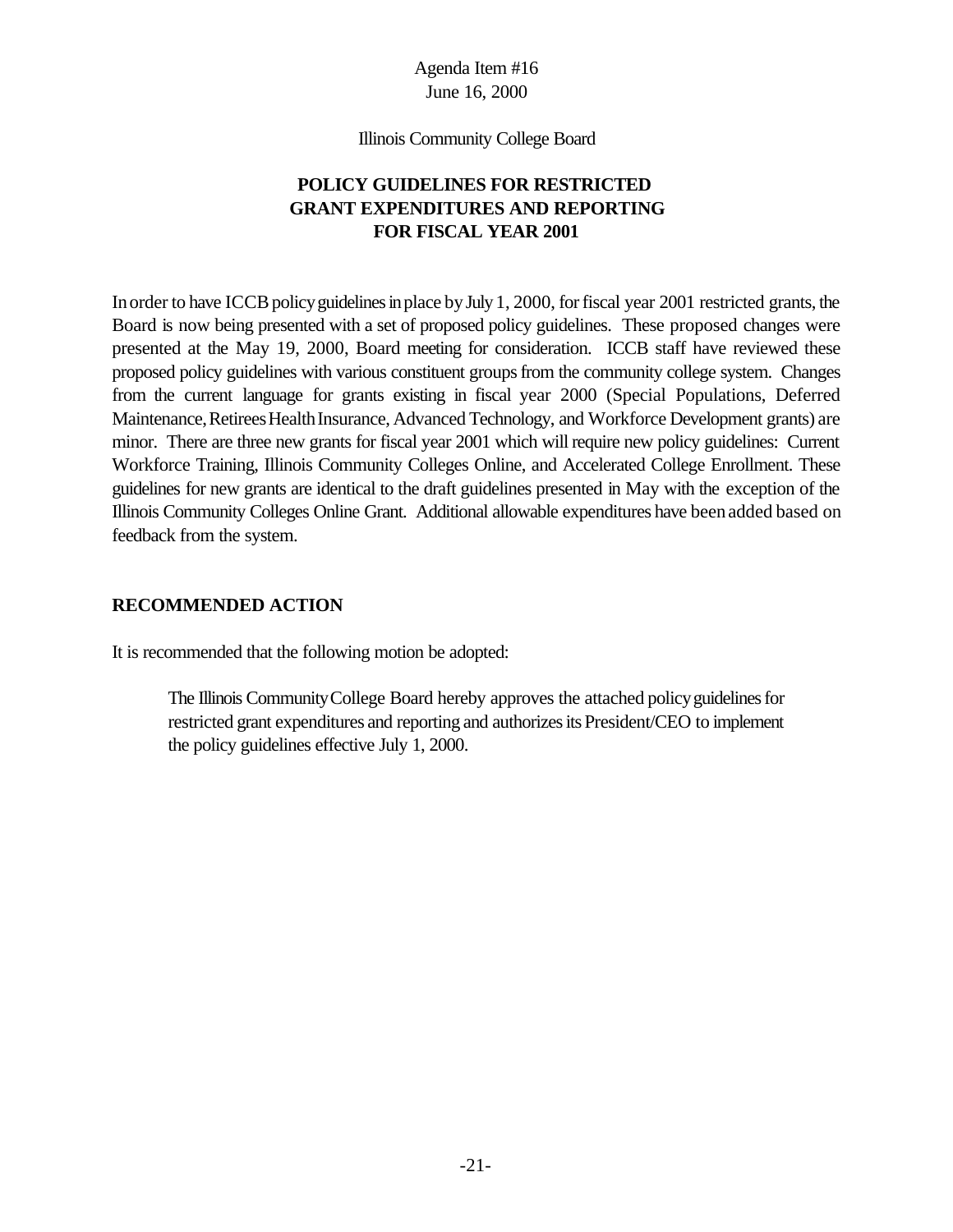Illinois Community College Board

# **POLICY GUIDELINES FOR RESTRICTED GRANT EXPENDITURES AND REPORTING FISCAL YEAR 2001**

#### *Special Populations Grant*

**Purpose of Grant**. Special Populations Grant funding is intended to provide specialor extra services to assist special population students to initiate, continue, or resume their education and to offer courses designed to provide the academic skills necessary to remedy or correct educational deficiencies to allow the attainment of educational goals.

A special populations student is a student with a social, physical, developmental, or academic disability that makes it difficult for such a student to adapt to a college environment designed for the non-special populations students. For example, this may include students from low income families, first generation college students, minorityracial/ethnic groups, and persons with disabilities. Colleges will designate which of their students are special populations as determined by assessment procedures and instruments selected by the colleges.

#### **Allowable Expenditures**

*Personnel* - salaries and benefits based upon the percentage of time spent on special services provided only to special population students. Personnel covered under this include:

- C counselors and paraprofessional counselors who spend a minimum of 30 percent of their time working with special populations students.
- C direct support service personnel who provide assistance to students with disabilities, e.g., readers, notetakers, mobility assistants, and drivers.
- C Professional and paraprofessional staff who provide outreach services and special retention programs designed for special populations students and who administer testing and assessment of special population students.
- C tutors, both student and professional
- C adult basic/secondary and remedial education instructors.

*Testing and assessment* - assessment materials, instruments, fees, cost of test administration, and fees associated with the students' cost for taking the GED.

*Instructional and information materials* - books, computer software, informational brochures, pamphlets, and publications provided only to special populations students to promote specialand support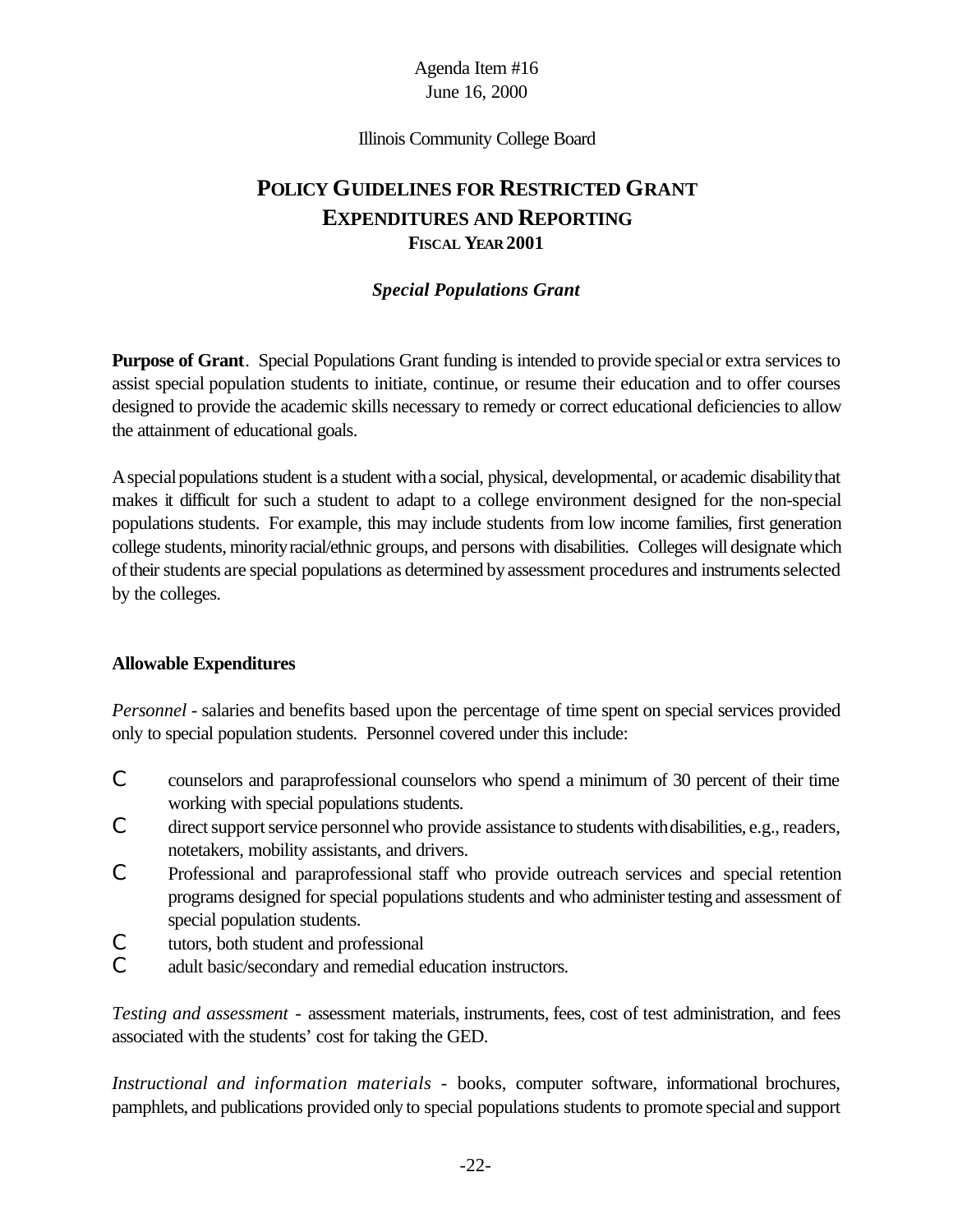services and programs.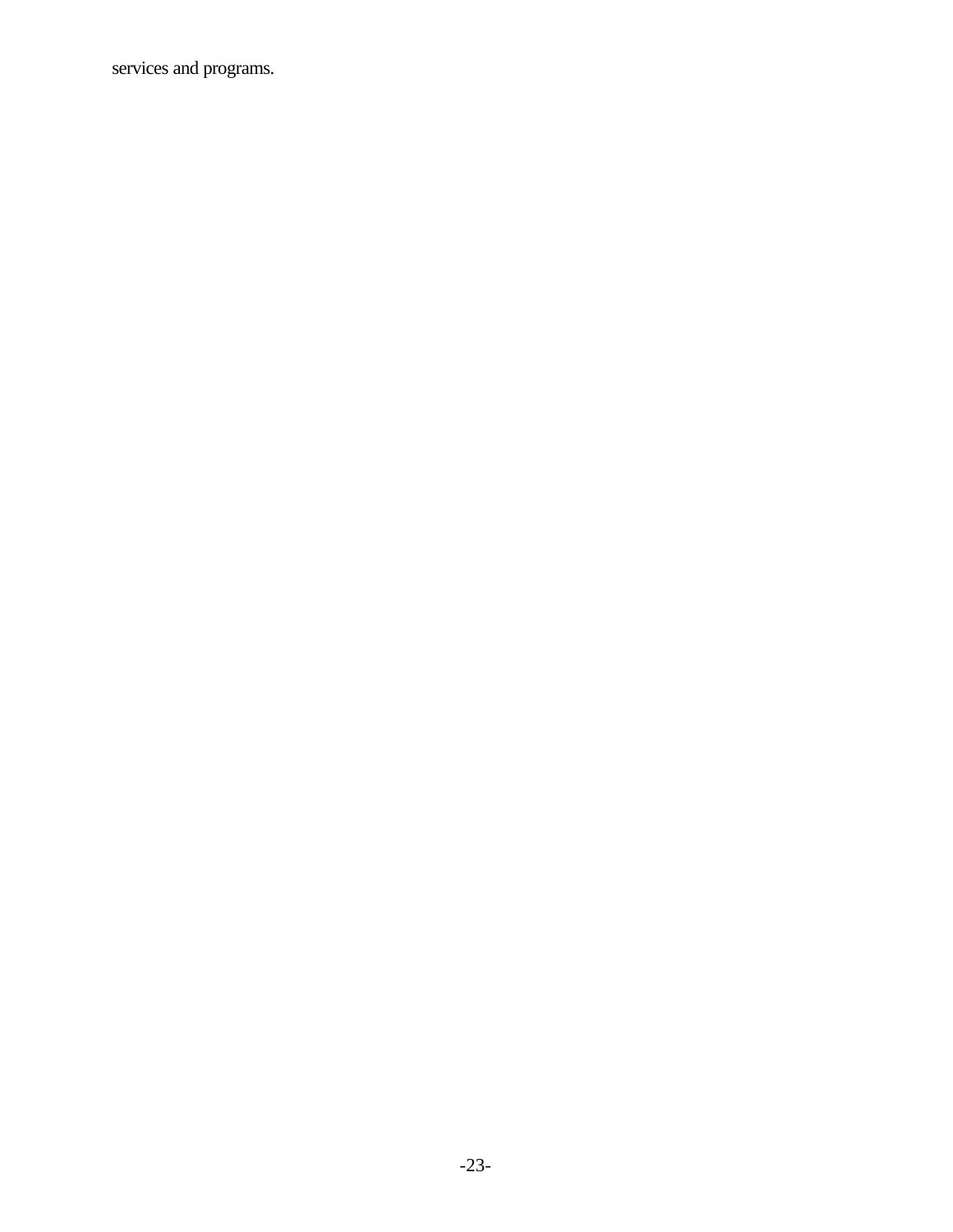*Instructional equipment* - lease or purchase of tape recorders, small computers, readers, and other assistive technology provided to special population students.

*Travel* - travel expenses related to special population student needs and activities for both college personnel and students, such as field trips and transportation for special population students and conference expenses related directly to special population grant activities.

*Staff development* - staff development expenditures for special populations grant personnel.

*Administrative expenses* - including administrative salaries, office staff salaries, office equipment, consumable supplies, utilities, and rental of facilities.

*Other expenditures* if approved in writing by the appropriate ICCB staff.

## **Expenditure Limitations**

No more than 30 percent of each community college district's grant funds may be used for administrative expenses.

Salary and benefit expenditures for adult basic/secondary and remedialeducation instructors cannot exceed 30 percent of the total special populations grant per district.

#### **Grant Administrative Standards**

Reports of activities and services supported by the Special Populations Grant shall be filed with the ICCB by September 1 following the end of the fiscal year on forms provided by the ICCB.

The grant funds shall be accounted for in a set of self-balancing accounts within the restricted purposes fund.

The grant funds shall be expended or obligated prior to June 30 each year, the last day of the fiscal year. Goods for which funds have been obligated shall be received and paid for prior to August 31 following the end of the fiscal year for which the funds were appropriated. Funds for services, including salaries and benefits, may not be obligated for services rendered after June 30. Unexpended funds totaling \$100 or more shall be returned to the ICCB by October 15 following the end of the fiscal year. Unexpended funds totaling less than \$100 need not be returned to the ICCB provided the funds are spent in the next fiscal year and for the restricted grant purpose.

Grant funds not used in accordance with these criteria regardless of the amount shall be returned to the ICCB by October 15 following the end of the fiscal year. Other identification of improper expenditures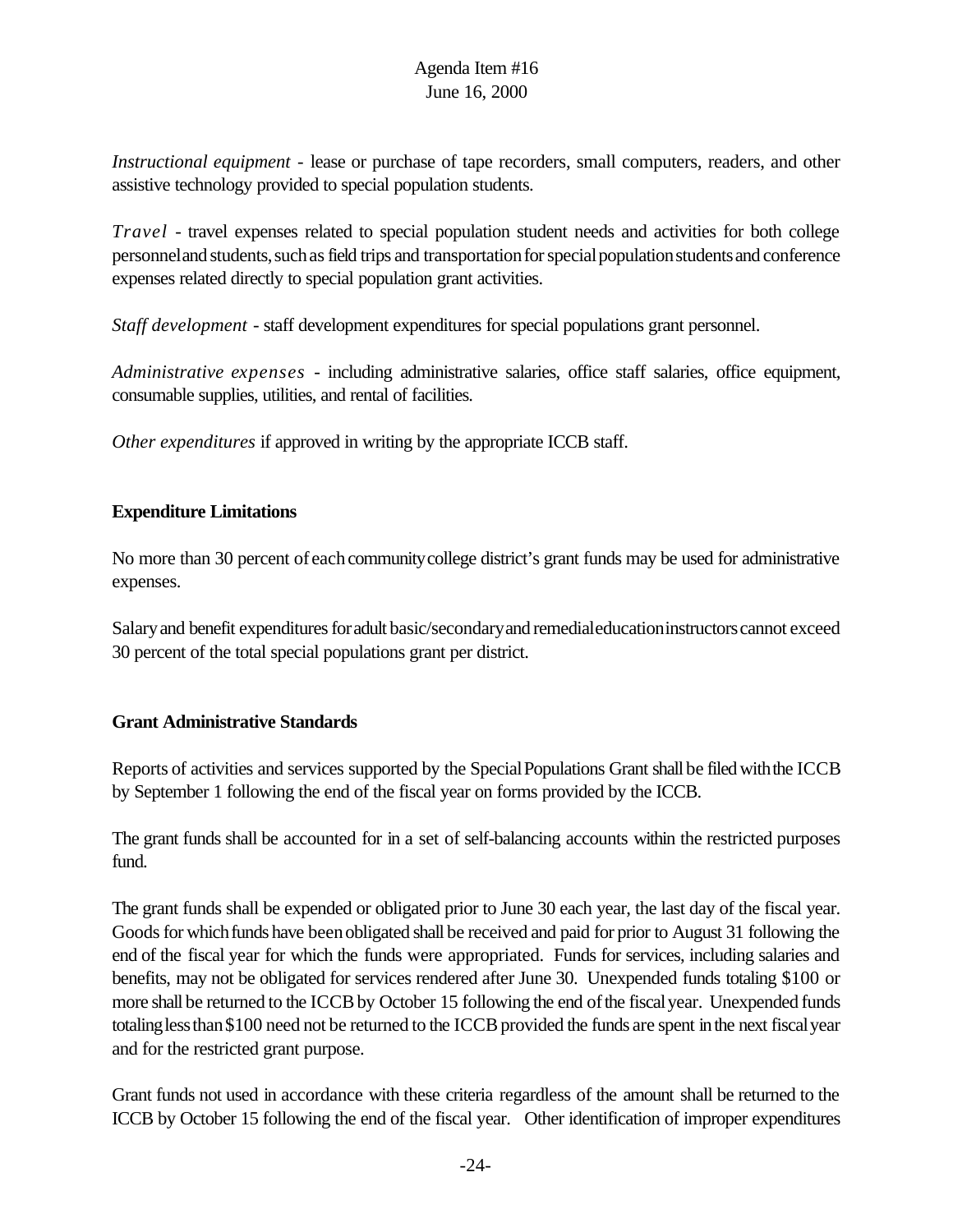subsequently verified by the ICCB shall be returned upon notification by the ICCB.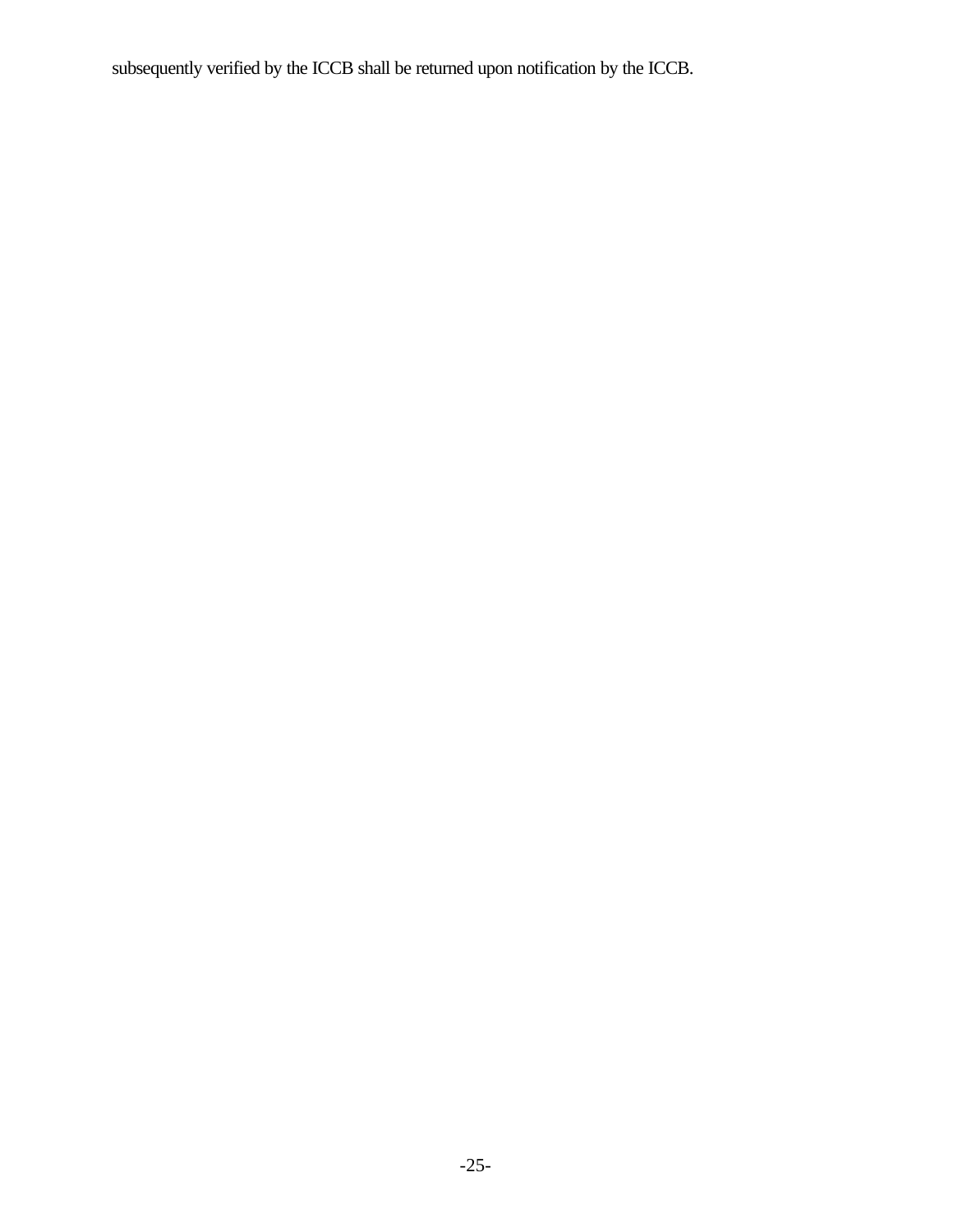Illinois Community College Board

# **POLICY GUIDELINES FOR RESTRICTED GRANT EXPENDITURES AND REPORTING FISCAL YEAR 2001**

## *Workforce Development Grant Business and Industry Services Component*

**Purpose of Grant**. The Workforce Development Grant-Business and Industry Services Component recognizes the importance of the community college system in assisting local businesses, associations, labor, government and others to develop and enhance a qualified, well trained labor force. The grant funds are dedicated to the operation of a business assistance center and/or involvement with state and local economic development efforts.

Workforce Development Grant-Business and Industry Services Component activities include any of the following:

Conducting customized training programs for new or existing business and industry through the following activities:

- C developing and offering customized industrial or commercially sponsored courses.
- C establishing apprenticeship, internship, or work-based learning programs with area business and industry.

Providing the following employment training services for unemployed or underemployed adults to improve their job skills and assist them in seeking employment:

- C establishing and/or operating career counseling and testing programs;
- C providing job placement assistance; and,
- C conducting courses, workshops, and seminars not claimed for credit hour grant funding.

Cooperate with other economic development entities (such as chambers of commerce, economic development commissions, and local governments) involved in commercial and industrial expansion and/or retention to:

• provide assistance throughspecialcourses,workshops,seminars,conferencestoareabusiness and industry and economic development entities on such topics as training; financing, starting and operating a business; government contract procurement; export assistance; purchasing and accounting; occupational/workforce training open to the general public; and use of advanced technology equipment such as computers.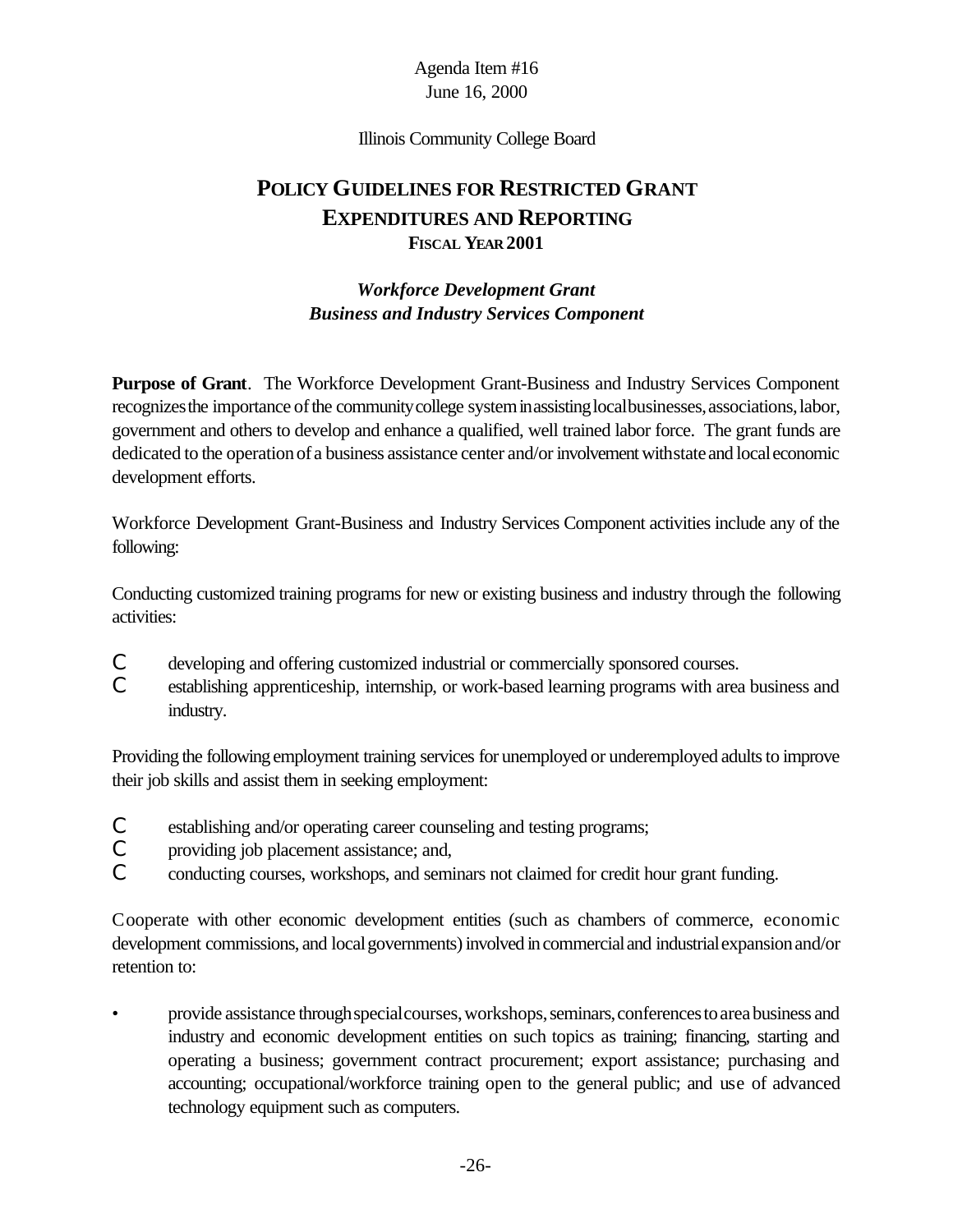C identify and develop educational programs needed by business and industry for emerging or high growth occupations.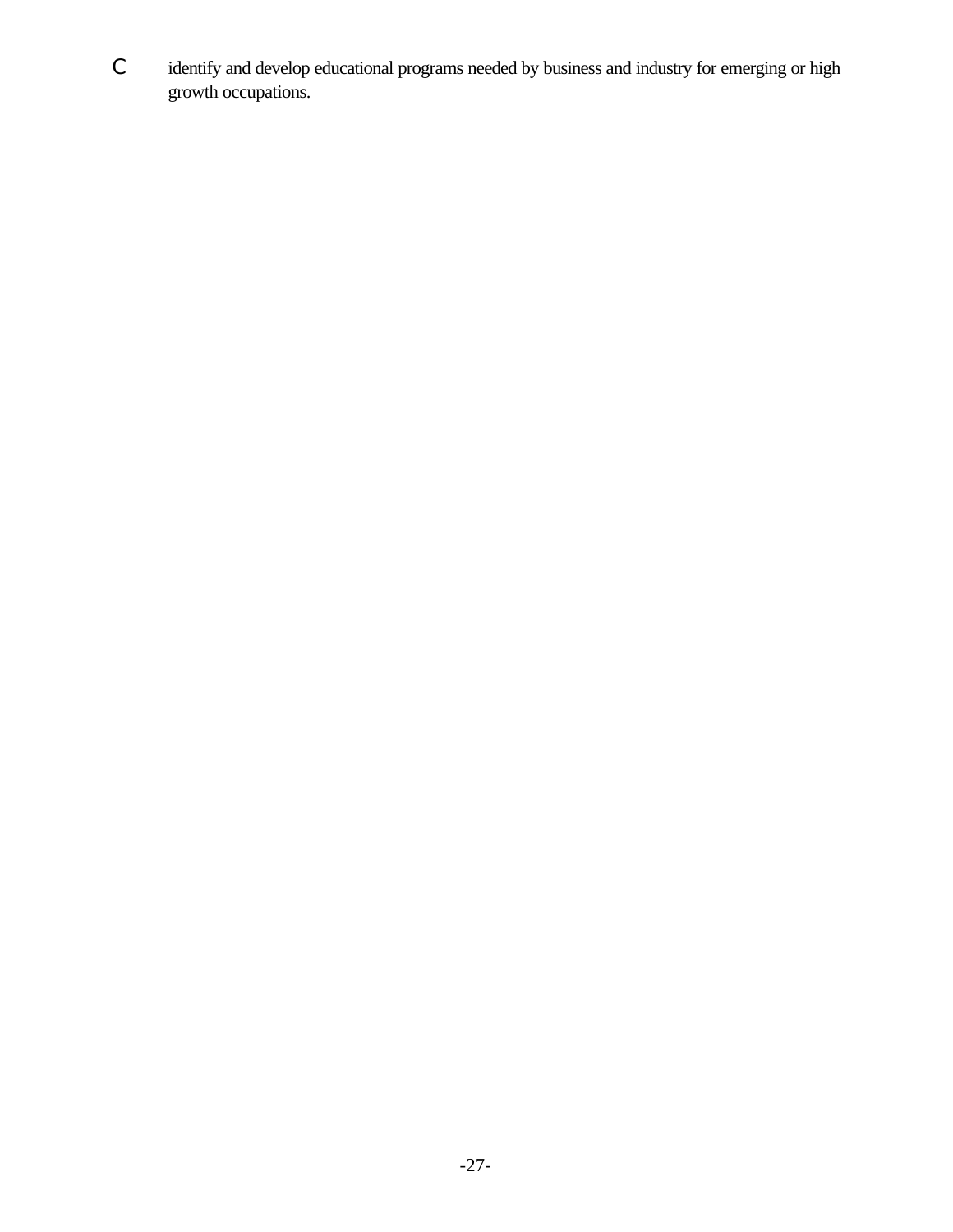- C obtain the use of equipment from business and industry for employment training programs.
- C assist with assessments of the area's assets and liabilities in attracting and retaining business and industry.
- C assist withretentionsurveys to assess the need for training or other assistance by area businesses and other organizations.
- C provide appropriate training assistance or services determined necessary by surveys or assessments.
- C help to market the area to prospective business and industry.

Cooperate withother community colleges, public universities, private colleges, and other organizations to conduct assessments of need for higher education; to articulate the educational services being provided; and to utilize telecommunications networks for instructional delivery and support.

## **Allowable Expenditures**

*Personnel* – salaries and benefits for the following personnel based on the percentage of time they spend on business and industry/economic development activities:

- C administrative and support staff of the business assistance centers or economic development offices;
- C counselors that provide employment and educational counseling to unemployed or underemployed individuals; and,
- C instructionalpersonnelwho teach courses not eligible for credit hour grant funding to unemployed or underemployed persons or who teach customized courses not eligible for credit hour grant funding for business and industry.

*Promotional Materials* – brochures, newsletters, slide presentations, films, and advertisements used to market the districts' business and industry/economic development services.

*Staff development* – seminars, courses, and conferencesrelated to workforce development or economic development for administrative staff that spend 51 percent or more of their time working in the business assistance center and/or economic development office.

*Instructional Equipment* - lease or purchase of demonstrators, models, trainers, or other equipment for use as instructional aids for unemployed and underemployed individuals or persons receiving customized training designed for business and industry.

*Conference and Meeting Expenses* – expenses for conducting conferences and meetings related to business assistance center/economic development grant activities asspecified in the activities listed above.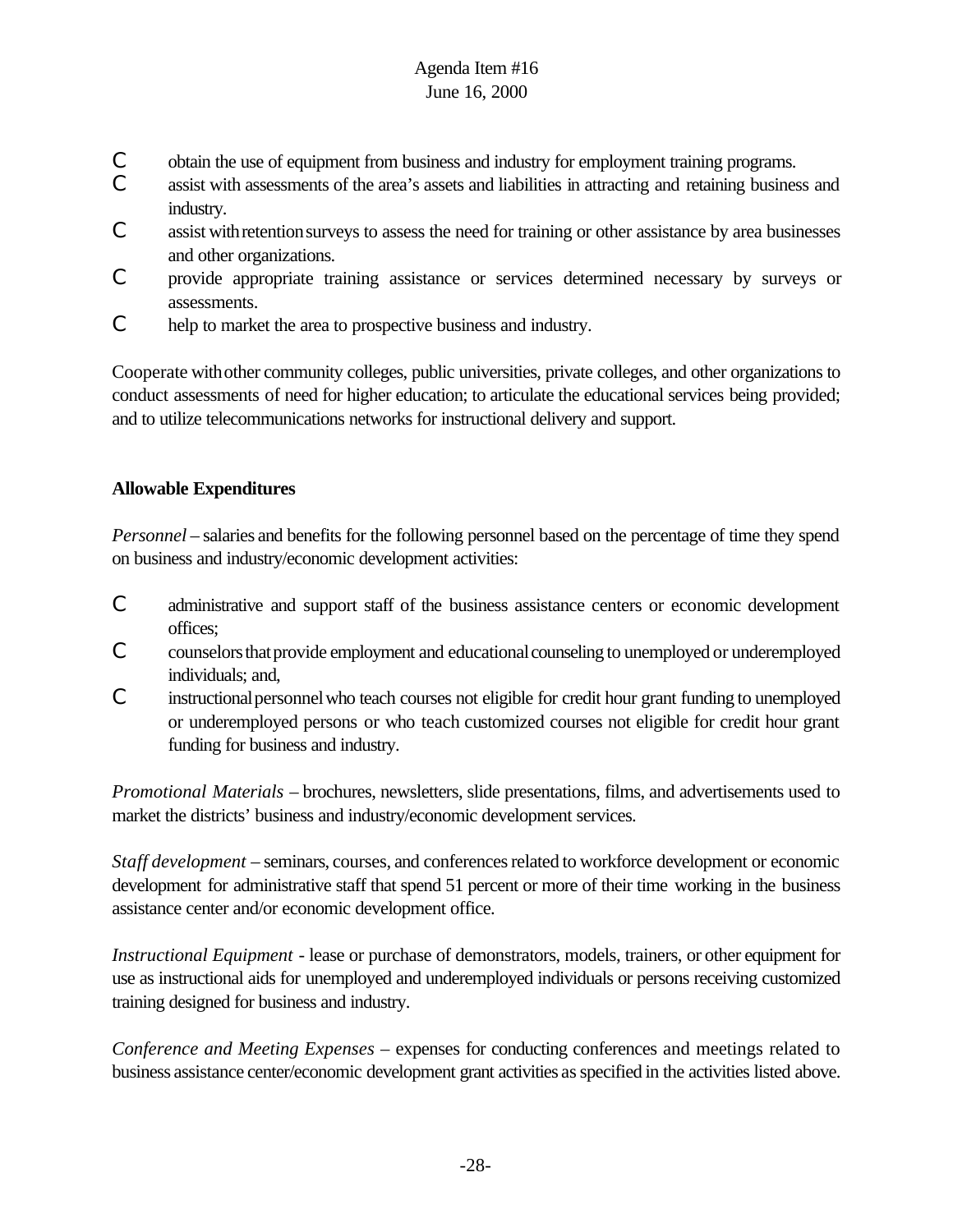*Travel* – travel expenses related to business assistance center/economic development activities for staff that spend 51 percent or more of their time working in the business assistance center/economic development office.

*Office Operating Costs* – operating costs related to operating a business assistance center/economic development office including, but not limited to, office equipment, utilities and telephone, consumable supplies, duplicating, and facility rental.

*Contractual Services* – expenditures for professional services that are determined bythe college district to be more appropriately or efficiently provided by other public or private entities to complete specific programmatic work.

*Instructional Materials* – books, films, and testing/evaluation materials for use in courses taught to unemployed and underemployed individuals or persons receiving customized training designed for area businesses or other organizations.

*Other expenditures* if approved in writing by the appropriate ICCB staff.

#### **Expenditure Limitations**

No more that 25 percent of each community college district's grant funds may be used for expenditures for office or instructional equipment.

Funds can not be used for courses that are eligible for credit hour funding.

#### **Grant Administrative Standards**

Reports of activities and services supported by the Workforce Development Grant-Business and Industry Services Component shall be filed with the ICCB by August 1 following the end of the fiscal year on forms provided by the ICCB.

The grant funds shall be accounted for in a set of self-balancing accounts within the restricted purposes fund.

The grant funds shall be expended or obligated prior to June 30 each year, the last day of the fiscal year. Goods for which funds have been obligated shall be received and paid for prior to August 31 following the end of the fiscal year for which the funds were appropriated. Funds for services, including salaries and benefits, may not be obligated for services rendered after June 30. Unexpended funds totaling \$100 or more shall be returned to the ICCB by October 15 following the end of the fiscal year. Unexpended funds totaling less than \$100 need not be returned to the ICCB provided the funds are spent in the next fiscal year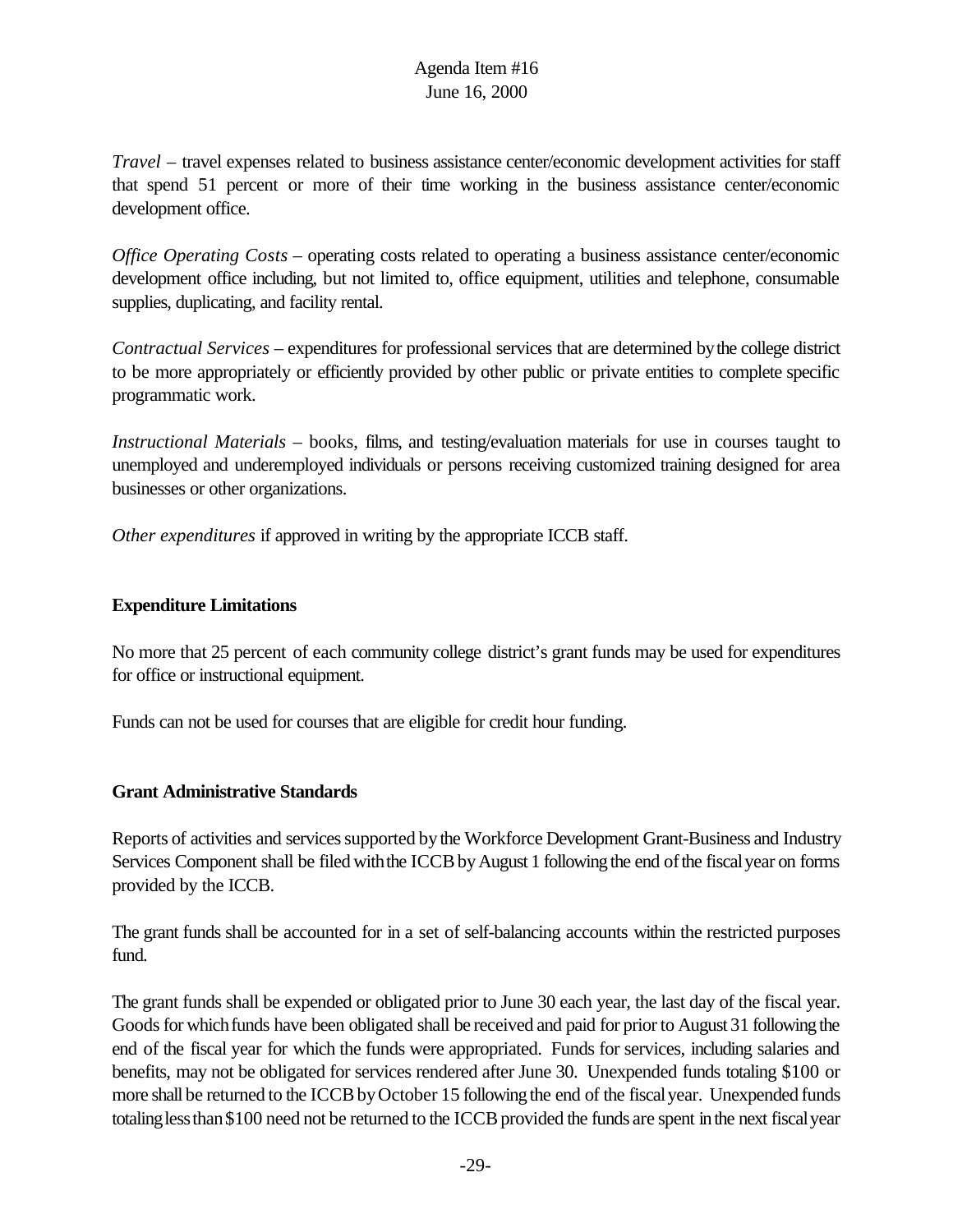and for the restricted grant purpose.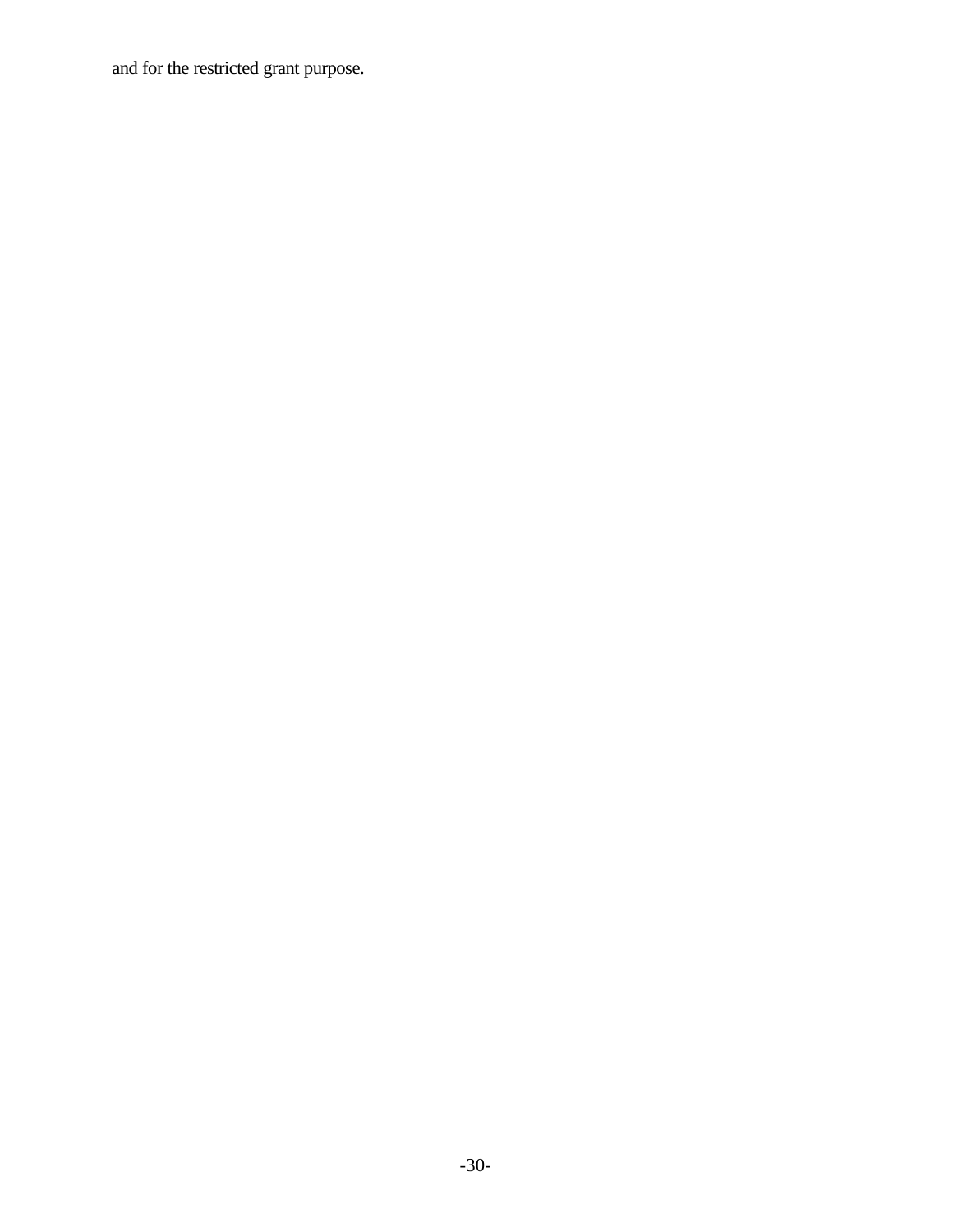Grant funds not used in accordance with these criteria regardless of the amount shall be returned to the ICCB by October 15 following the end of the fiscal year. Other identification of improper expenditures subsequently verified by the ICCB shall be returned upon notification by the ICCB.

**Transfer of Funds**. Up to one-third (33%) of the Workforce Development Grant-Business and Industry Services Component may be transferred, at the district's discretion, to other components of the Workforce Development Grant. A minimum of two-thirds (67%) of the initial Workforce Development Grant-Business and Industry Services Component received by the district must be expended on the activities and expenditures listed above.

| Example:                                    | Original  | <b>Transfer</b>      | <b>Revised</b>     |
|---------------------------------------------|-----------|----------------------|--------------------|
| Bus. & Industry Services                    | \$300,000 | $(\$100,000)$<br>33% | \$200,000<br>67%   |
| <b>Education-to-Careers</b>                 | \$120,000 | (\$ 20,000)<br>16.7% | \$100,000<br>83.3% |
| Welfare-to-Work                             | \$150,000 | $+ $120,000$         | \$270,000          |
| <b>Total Workforce</b><br>Development Grant | \$570,000 | $-0-$                | \$570,000          |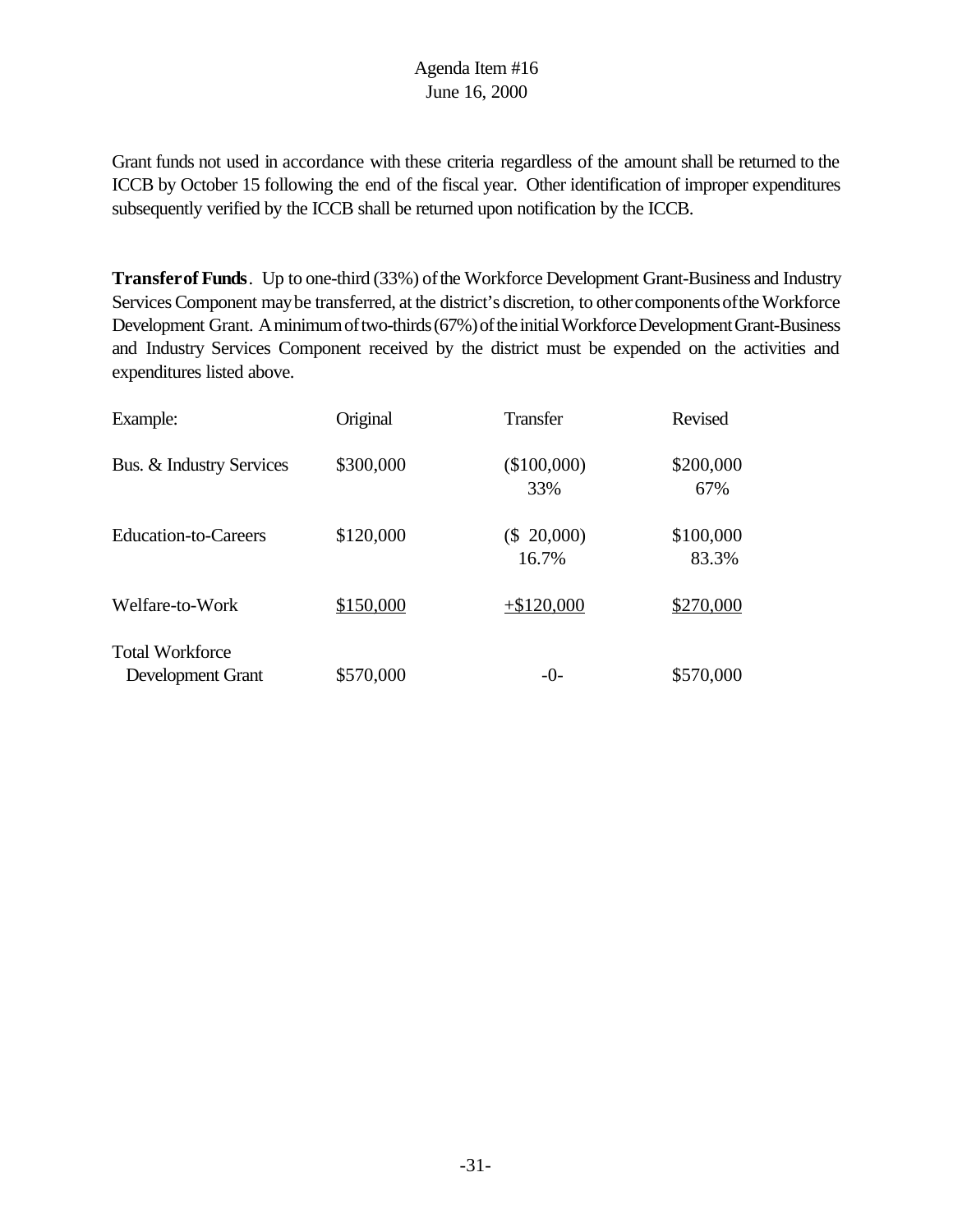#### Illinois Community College Board

# **POLICY GUIDELINES FOR RESTRICTED GRANT EXPENDITURES AND REPORTING FISCAL YEAR 2001**

#### *Workforce Development Grant Education-to-Careers Component*

**Purpose of Grant**. The special education-to-careers (ETC) initiatives recognize that the community college system needs to develop a fully integrated education/employment system in order to assure that students canmove easily from education to work and fromwork to continuing education. The Workforce Development Grant - Education-to-Careers Component funds are dedicated to sustaining local ETC partnerships and institutionalizing ETC experiences and support services. The purpose of this funding is to support the community colleges in their efforts to affect systematic change.

Workforce Development Grant - Education-to-Careers Component activities can include the following:

Integration of ETC components into academic and technical instruction through:

- C development of integrated and articulated curricula between secondary, community college, and baccalaureate degree-granting institutions.
- **C** restructured and updated academic training programs, equipment, and work-based learning experiences to meet current industry standards.
- C integration of academic and technical instruction with work-based experiences, including applied methodologies, team-teaching strategies, and instruction in all aspects of an industry.

Development of school-based and work-based and/or work-site learning experiences.

Development and implementation of seamless programs of study through such mechanisms as articulation, faculty exchanges, or dual enrollment.

Sustainment of local ETC partnerships through:

- C implementations and operation of the local One-Stop Career Center and support of associated program, service site, and One-Stop system costs (refer to HRIC/IWIB Sharing Policy Framework).
- C integration of local ETC partnership activities into the college system for sustainability.

Creation of transition services to help students through a course of study into the world of work by: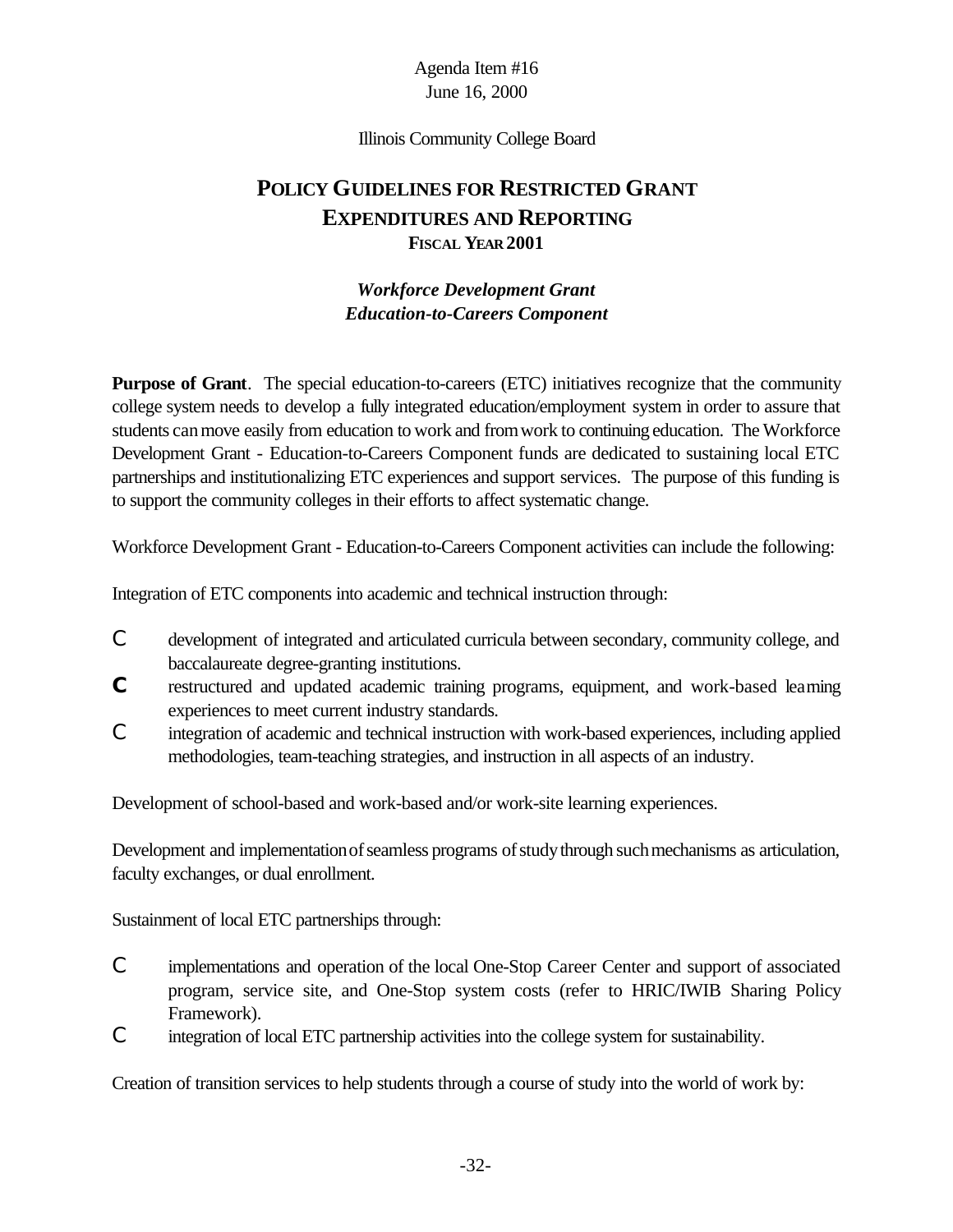- C development and/or implementation of assessment and guidance processes for students to identify and select or re-select interests, goals, and career choices.
- C development of means to monitor student progress toward meeting short and long-term career goals and establishing intervention processes to assist students in meeting their objectives.
- C exposure of students to accurate and relevant information about the world of work.
- C establishment or improvement of programs and services that assist students in obtaining employment upon completion of their courses of study.

Development of continual assessment procedures for ETC programs and activities.

## **Allowable Expenditures**

*Personnel* - salary and benefits for personnel based on the percentage of time they spend on ETC related activities.

*Contractual* - errors and omissions insurance and audit fees that represent shared system costs of Workforce Investment Act activities which cannot be paid from the college's levy proceeds.

#### *Materials*

- Promotional materials that include brochures, newsletters, presentation materials that promote ETC concepts and activities.
- Instructional materials that are used to update curricula and training programs, to integrate instruction with work-based experiences, or to assist students with career planning.

*Instructional Equipment* - the lease or purchase of equipment used to update academic and training programs to meet current industry standards or to develop school or work-based learning experiences.

*Travel* - travel expenses related to staff development, academic integration, curriculum development, student career planning or sustainability of ETC concepts.

*Staff Development* - professional development activities for faculty and staff that prepare them to implement ETC concepts.

*Fixed Charges*- college's proportionate share ofrentalcostsshared with a co-located One-Stop Career Center partner.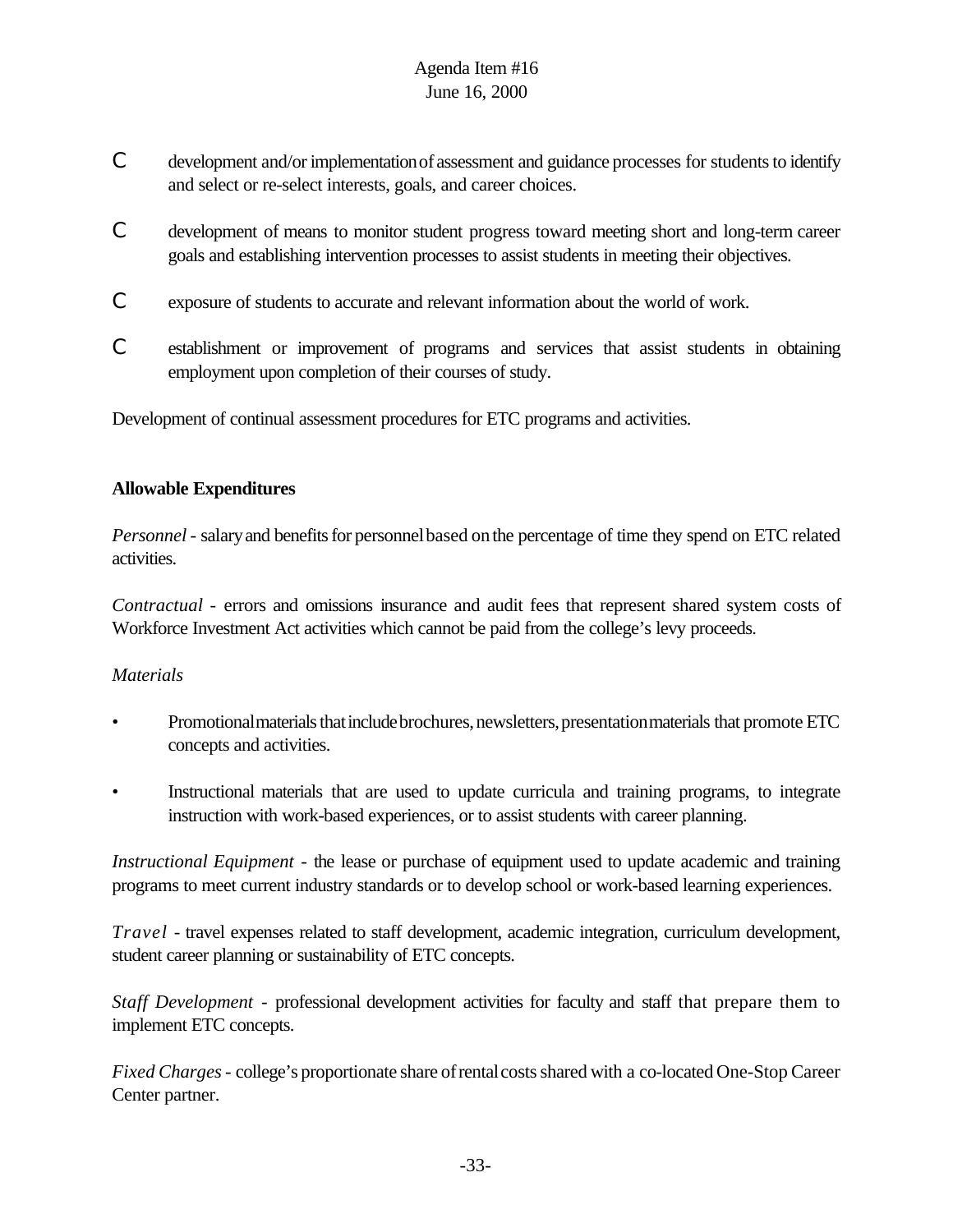*Utilities* - college's proportionate share of utility cost shared with a co-located One-Stop Career Center partner.

*Other expenditures* if approved in writing by the appropriate ICCB staff.

**Expenditure Limitations** — None

#### **Grant Administrative Standards**

To qualify for these grants, each college must submit an ETC plan to the ICCB.

Reports of activities and services supported by the ETC grant shall be filed with the ICCB by August 1 following the end of the fiscal year on forms provided by the ICCB.

The grant funds shall be accounted for in a set of self-balancing accounts within the restricted purposes fund.

The grant funds shall be expended or obligated prior to June 30 each year, the last day of the fiscal year. Goods for which funds have been obligated shall be received and paid for prior to August 31 following the end of the fiscal year for which the funds were appropriated. Funds for services, including salaries and benefits, may not be obligated for services rendered after June 30. Unexpended funds totaling \$100 or more shall be returned to the ICCB by October 15 following the end of the fiscal year. Unexpended funds totaling less than \$100 need not be returned to the ICCB provided the funds are spent in the next fiscal year and for the restricted grant purpose.

Grant funds not used in accordance with these criteria regardless of the amount shall be returned to the ICCB by October 15 following the end of the fiscal year. Other identification of improper expenditures subsequently verified by the ICCB shall be returned upon notification by the ICCB.

**TransferofFunds**. Up to one-third (33%) of the Workforce Development Grant - Education-to-Careers Component may be transferred, at the district's discretion, to other components of the Workforce Development Grant. A minimum of two-thirds (67%) of the initial Workforce Development Grant - Education-to-Careers Component received by the district must be expended on the activities and expenditures listed above.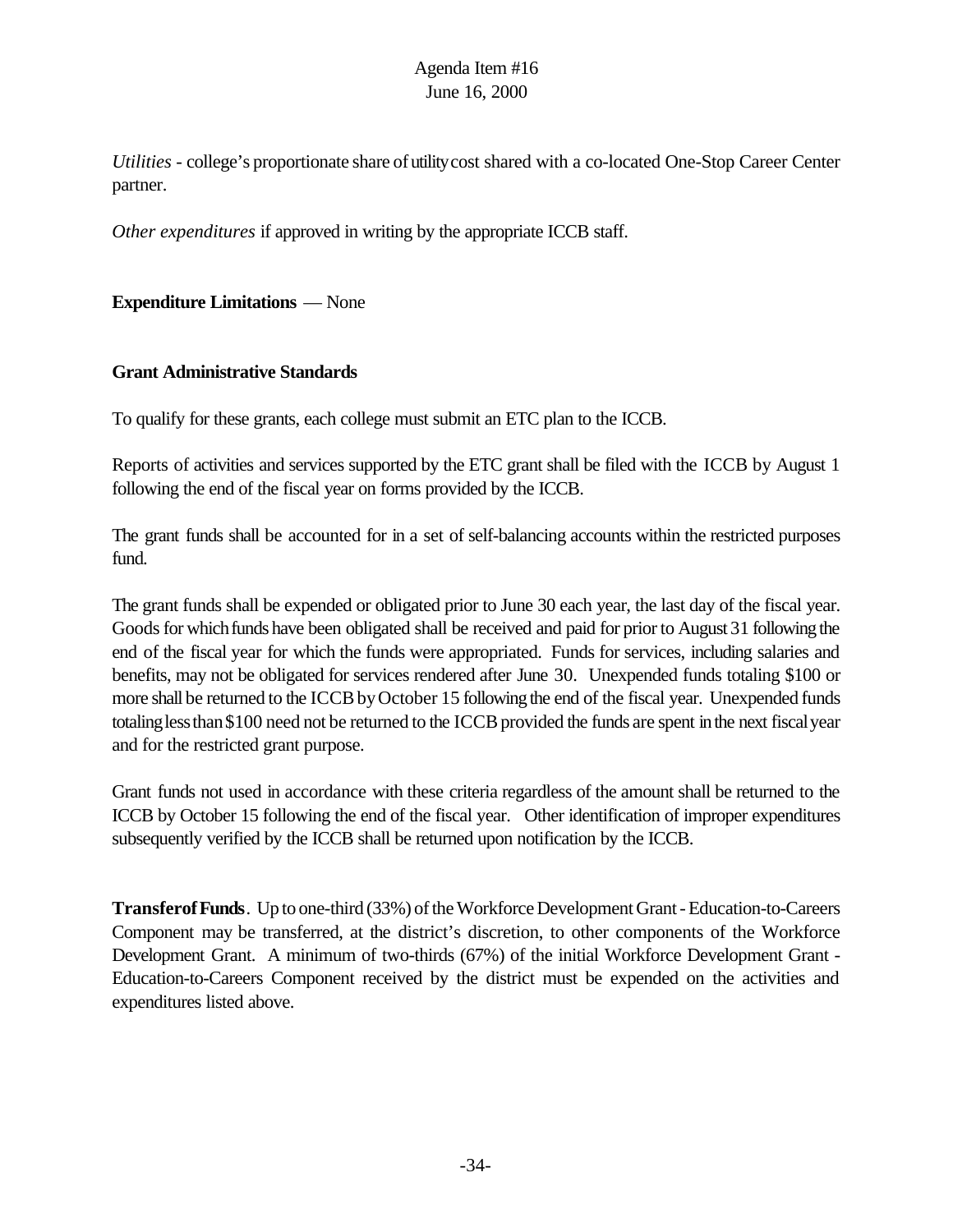| Example:                                    | Original  | <b>Transfer</b>        | Revised            |
|---------------------------------------------|-----------|------------------------|--------------------|
| Bus. & Industry Services                    | \$300,000 | (\$100,000)<br>33%     | \$200,000<br>67%   |
| Education-to-Careers                        | \$120,000 | $(\$ 20,000)$<br>16.7% | \$100,000<br>83.3% |
| Welfare-to-Work                             | \$150,000 | $+ $120,000$           | \$270,000          |
| <b>Total Workforce</b><br>Development Grant | \$570,000 | $-()$ -                | \$570,000          |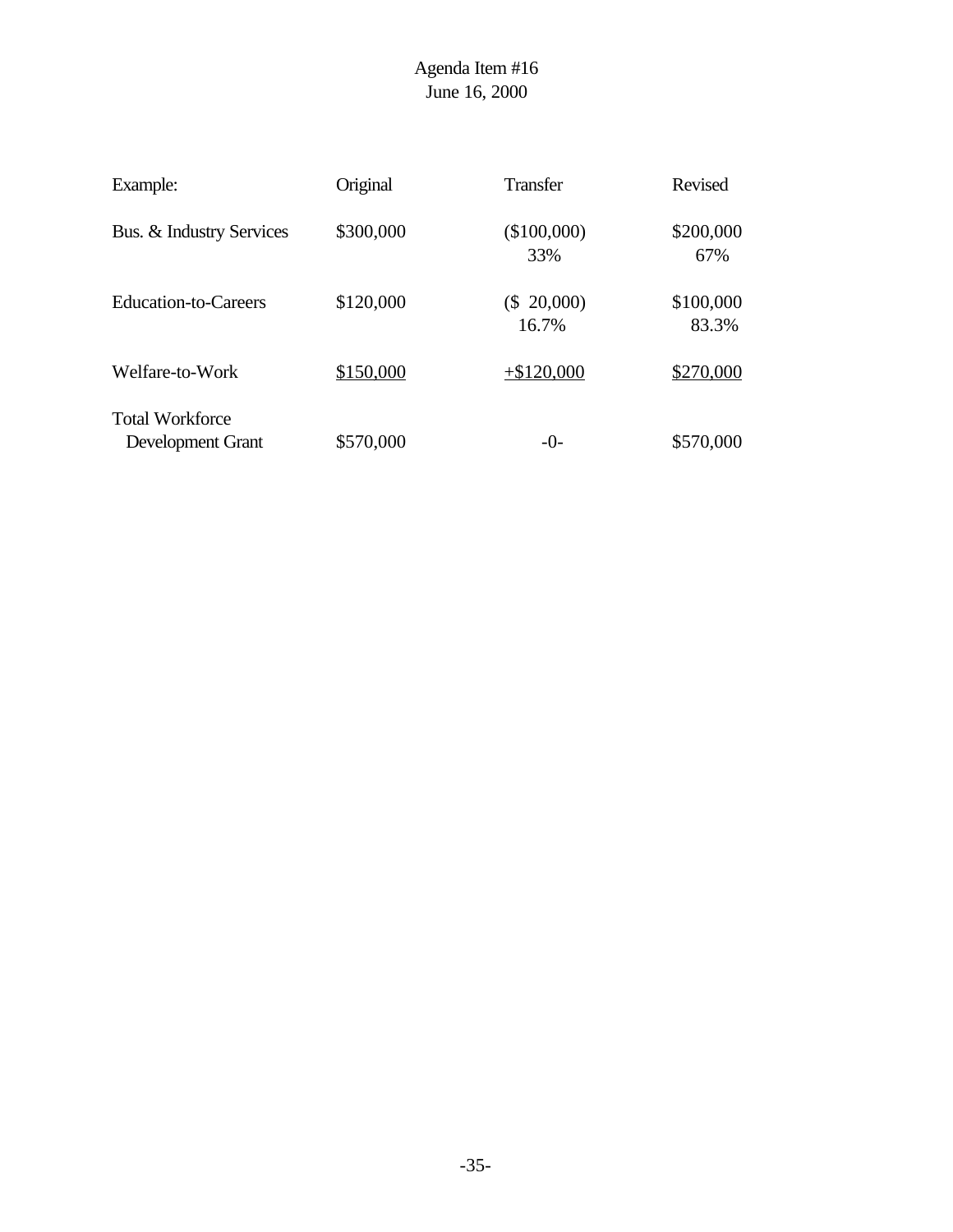#### Illinois Community College Board

# **POLICY GUIDELINES FOR RESTRICTED GRANT EXPENDITURES AND REPORTING FISCAL YEAR 2001**

#### *Workforce Development Grant Welfare-to-Work Component*

**Purpose of Grant**. The Workforce Development Grant-Welfare-to-Work Component will be used to fund the infrastructure for working with welfare recipients and the working poor at each community college in the state. These funds help provide support for the existing Advancing Opportunities Program at the college and support the educational components which are allowable under Illinois Welfare-to-Work law. The grant funds provide for a welfare-to-work liaison at each college to interface with all existing entities who are interacting with welfare recipients such as business and industry, job training, local DHS offices, and education and training entities. The liaison provides and identifies the linkage to educational services such as career assessment, financial aid, job coaching, mentoring, and counseling for welfare recipients and the working poor who are presently working or are in need of skills to enter the workforce. They also work with business and industry to identify skill upgrading and career choices where jobs are available.

#### **Allowable Expenditures**

*Personnel* - salaries and benefits (based upon the percentage of time) for liaison and support personnel such as case managers, job coaches, job mentors, and counselors.

*Career and skill assessment testing* as needed for recipients.

*Tuition, fees, and support services* (such as child care, transportation, and items necessary for job interviews) needed by recipients in preparation for obtaining and/or retaining a job.

*Equipment* - computers for reporting and tracking welfare recipients.

*Travel* - travel expenses as related to welfare-to-work activities.

*Staff development* - seminars, courses, and conferences for welfare-to-work staff.

*Other expenditures* if approved in writing by the appropriate ICCB staff.

#### **Expenditure Limitations —** None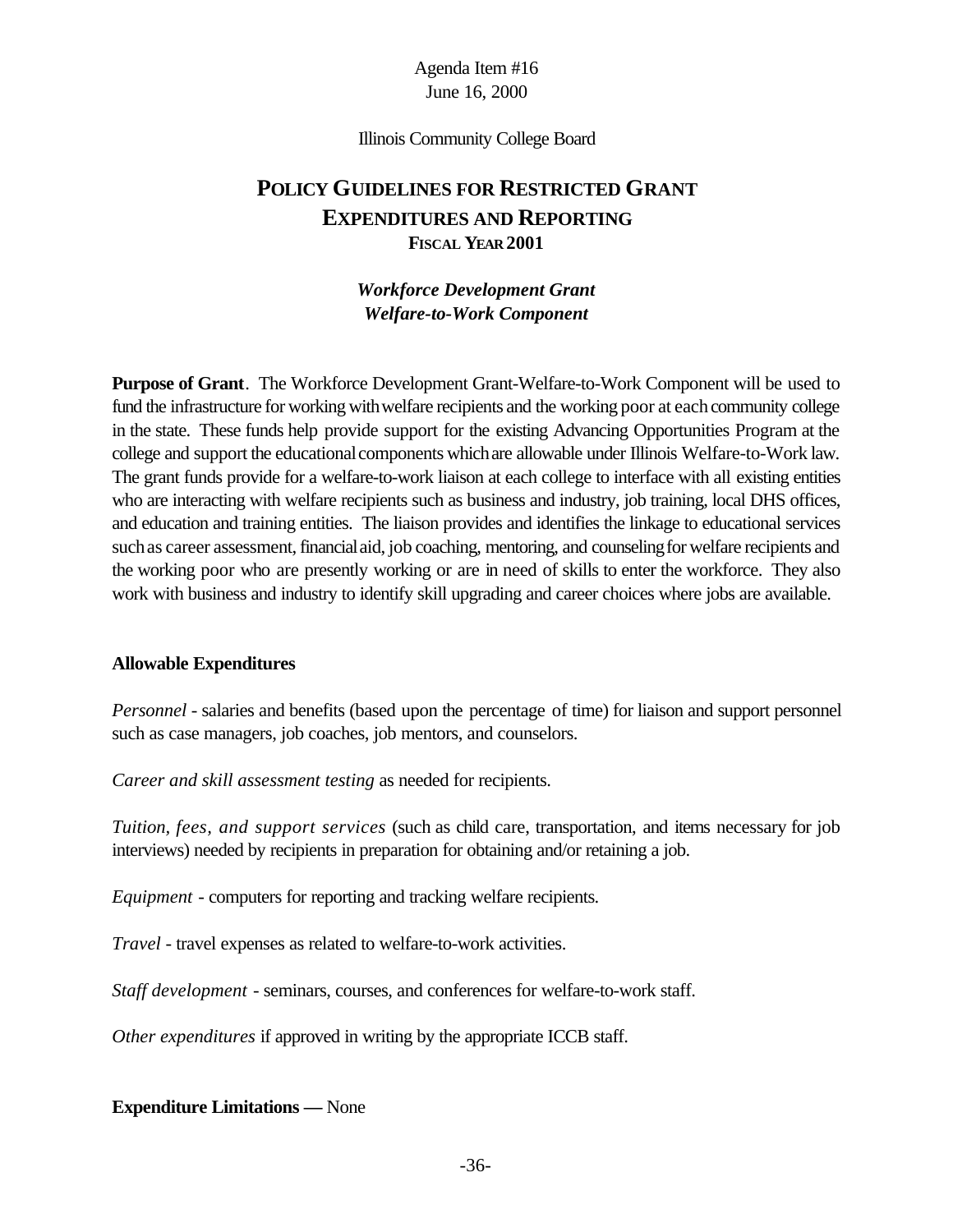#### **Grant Administrative Standards**

To qualify forthis grant, each college district must identify and report to the ICCBa liaisonfor welfare-towork.

Reports of activities and services supported by the Workforce Development Grant - Welfare-to-Work Component shall be filed with the ICCB by August 1 following the end of the fiscal year on forms provided by the ICCB.

The grant funds shall be accounted for in a set of self-balancing accounts within the restricted purposes fund.

The grant funds shall be expended or obligated prior to June 30 each year, the last day of the fiscal year. Goods for which funds have been obligated shall be received and paid for prior to August 31 following the end of the fiscal year for which the funds were appropriated. Funds for services, including salaries and benefits, may not be obligated for services rendered after June 30. Unexpended funds totaling \$100 or more shall be returned to the ICCB by October 15 following the end of the fiscal year. Unexpended funds totaling less than \$100 need not be returned to the ICCB provided the funds are spent in the next fiscal year and for the restricted grant purpose.

Grant funds not used in accordance with these criteria regardless of the amount shall be returned to the ICCB by October 15 following the end of the fiscal year. Other identification of improper expenditures subsequently verified by the ICCB shall be returned upon notification by the ICCB.

#### **Transfer of Funds**

Up to one-third (33%) of the Workforce Development Grant - Welfare-to-Work Component may be transferred, at the district's discretion, to other components of the Workforce Development Grant. A minimumoftwo-thirds(67%) ofthe initialWorkforceDevelopment Grant - Welfare-to-Work Component received by the district must be expended on the activities and expenditures listed above.

| Example:                    | Original  | Transfer               | Revised            |
|-----------------------------|-----------|------------------------|--------------------|
| Bus. & Industry Services    | \$300,000 | $(\$100,000)$<br>33%   | \$200,000<br>67%   |
| <b>Education-to-Careers</b> | \$120,000 | $(\$ 20,000)$<br>16.7% | \$100,000<br>83.3% |
| Welfare-to-Work             | \$150,000 | $+$ \$120,000          | \$270,000          |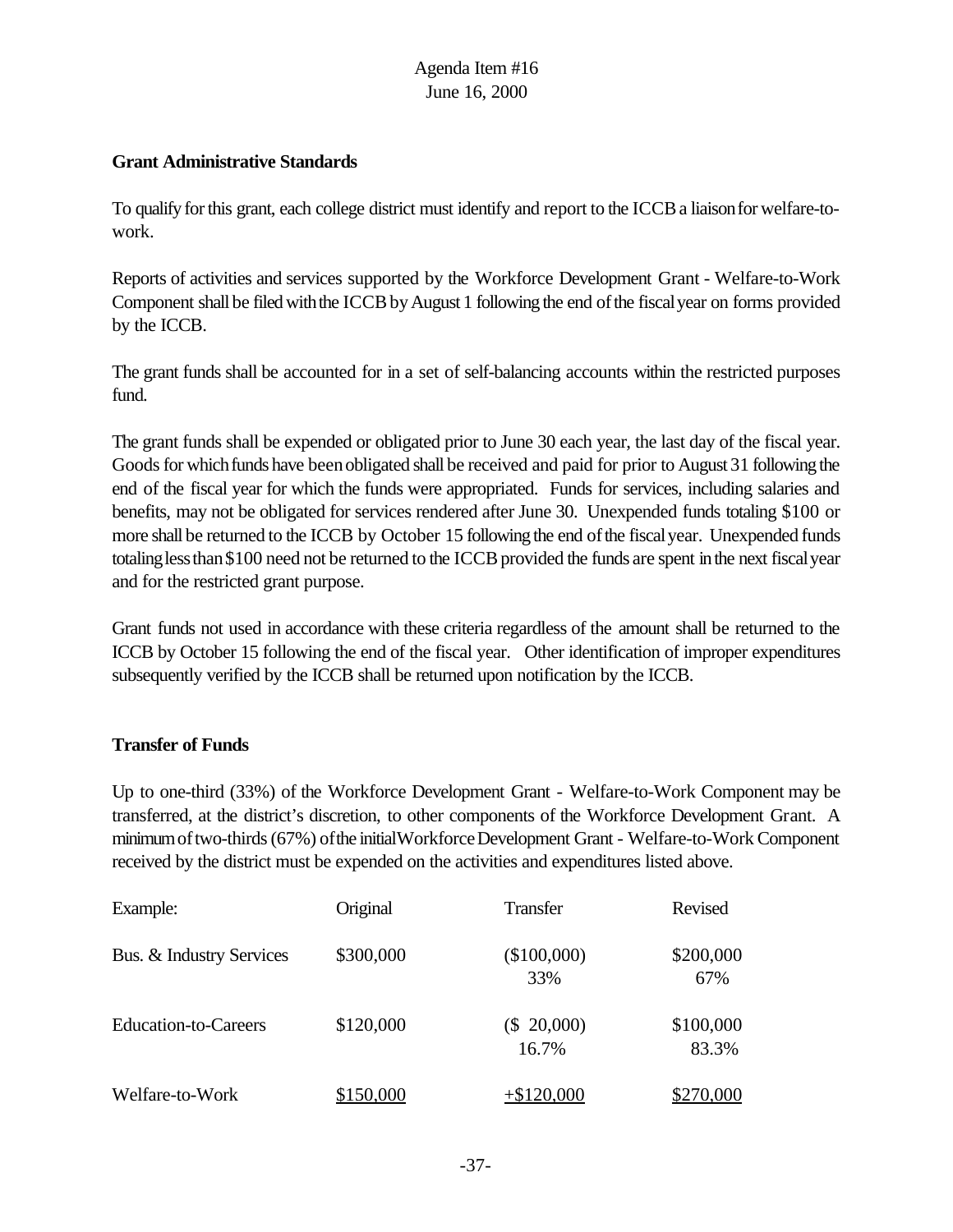Total Workforce Development Grant  $$570,000$  -0-  $$570,000$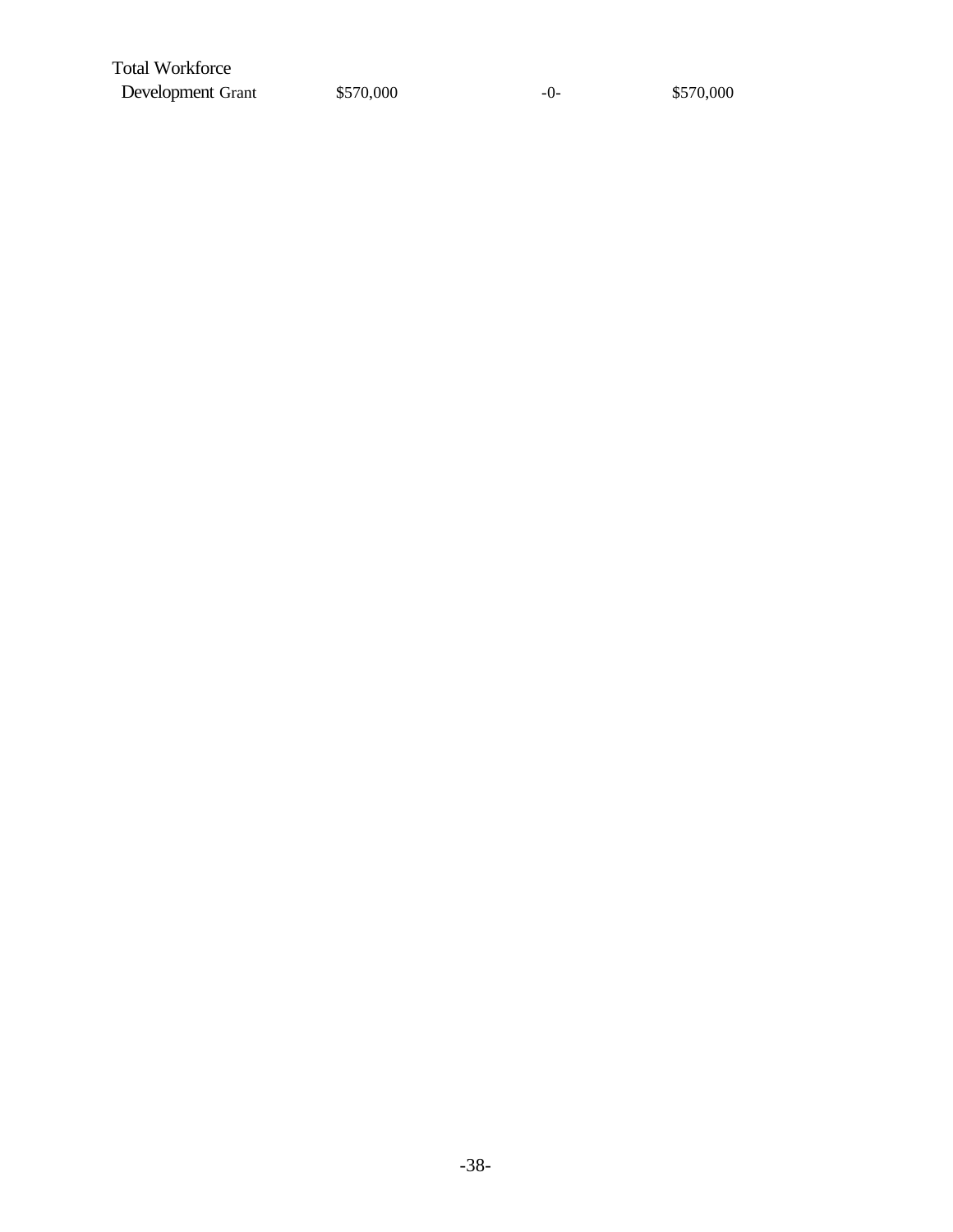#### Illinois Community College Board

# **POLICY GUIDELINES FOR RESTRICTED GRANT EXPENDITURES AND REPORTING FISCAL YEAR 2001**

## *Advanced Technology Grants Instructional Equipment Component*

**Purpose of Grant**. The Advanced Technology Grant-Instructional Equipment Component funds are intended to allow colleges to continue to upgrade and purchase new specialized equipment for training programs and to purchase new computer hardware and software for instructional and student use.

#### **Allowable Expenditures**

Demonstrators, models, trainers, and other instructional equipment needed for instruction or instructional support services, including:

- C connectors
- C interfacing equipment
- C computer software
- C computer peripherals
- C operating and repair instruction manuals
- C instructional furnishings that are designed for and integral to the use of the instructional equipment
- C telecommunications networks designed to interconnect with other colleges and extension centers within the district

#### **Expenditure Limitations** — None

#### **Grant Administrative Standards**

Reports of activities and services supported by the Advanced Technology Grant-Instructional Equipment Component shall be filed with the ICCB by August 1 following the end of the fiscal year on forms provided by the ICCB.

The grant funds shall be accounted for in a set of self-balancing accounts within the restricted purposes fund.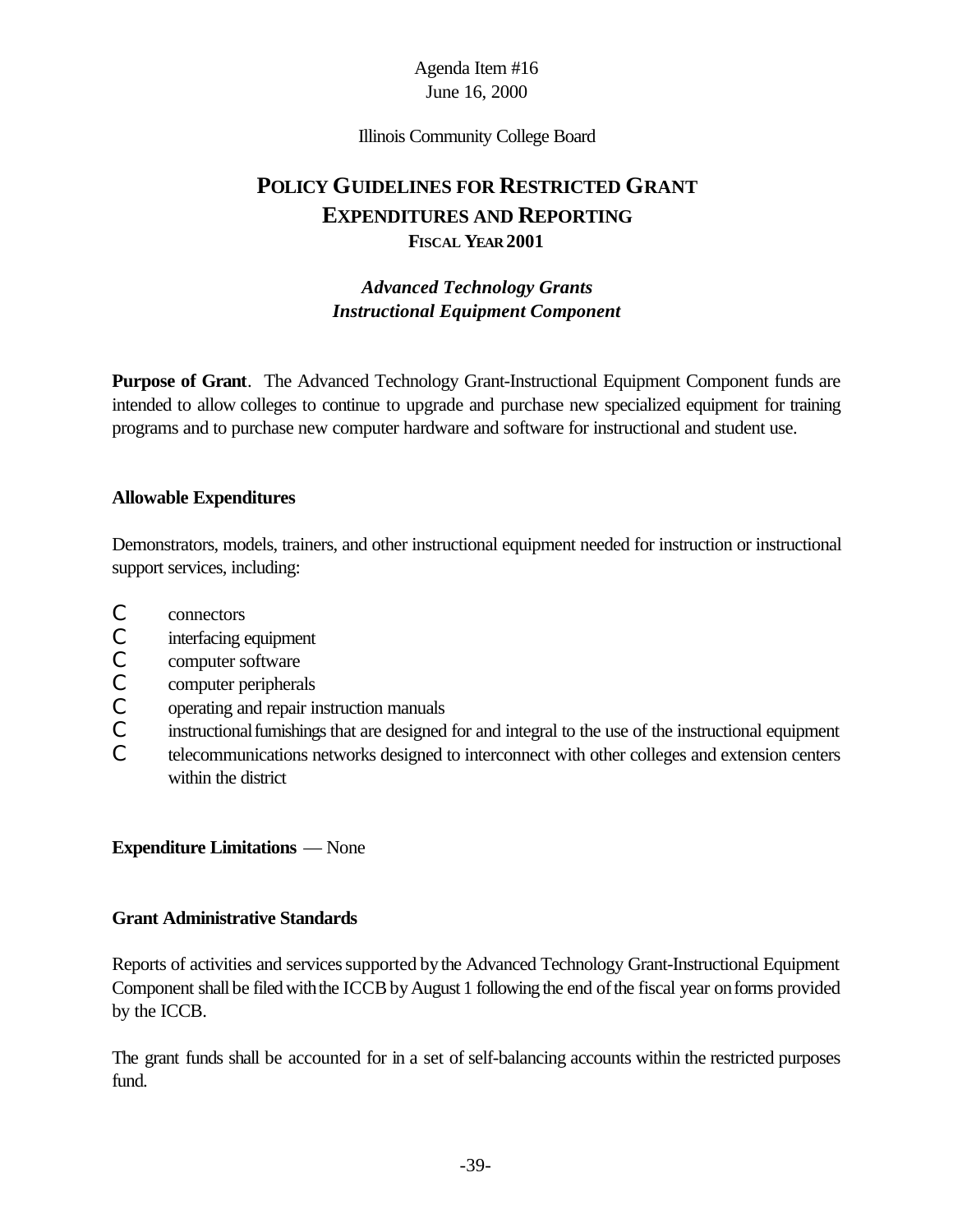The grant funds shall be expended or obligated prior to June 30 each year, the last day of the fiscal year. Goods for which funds have been obligated shall be received and paid for prior to August 31 following the end of the fiscal year for which the funds were appropriated. Unexpended funds totaling \$100 or more shall be returned to the ICCB by October 15 following the end of the fiscal year. Unexpended funds totaling less than \$100 need not be returned to the ICCB provided the funds are spent in the next fiscal year and for the restricted grant purpose.

Grant funds not used in accordance with these criteria regardless of the amount shall be returned to the ICCB by October 15 following the end of the fiscal year. Other identification of improper expenditures subsequently verified by the ICCB shall be returned upon notification by the ICCB.

**Transferof Funds**. Up to one-third (33%) of the Advanced Technology Grant-Instructional Equipment Component may be transferred, at the district's discretion, to other components of the Advanced TechnologyGrant. A minimum of two-thirds (67%) of the initial Advanced Technology Grant-Instructional Equipment Component received by the district must be expended on the activities and expenditures listed above.

| Example:                                            | Original  | <b>Transfer</b>    | Revised          |
|-----------------------------------------------------|-----------|--------------------|------------------|
| Instruc. Equipment                                  | \$300,000 | \$80,000           | \$380,000        |
| <b>Technology Support</b>                           | \$120,000 |                    | \$120,000        |
| <b>Staff Technical</b><br><b>Skills Enhancement</b> | \$240,000 | (\$ 80,000)<br>33% | \$160,000<br>67% |
| <b>Total Advanced</b>                               |           |                    |                  |
| <b>Technology Grant</b>                             | \$660,000 | $-0-$              | \$660,000        |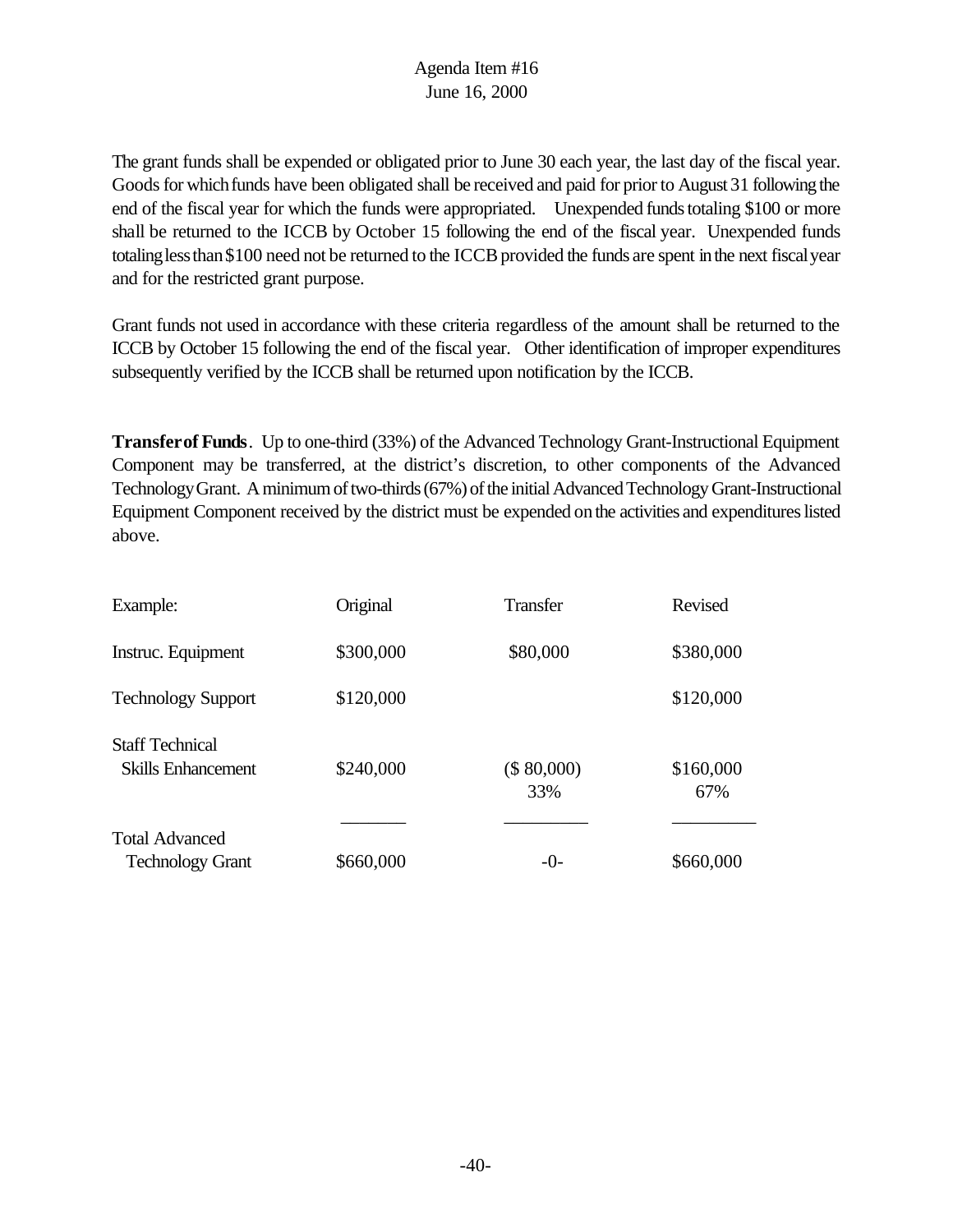Illinois Community College Board

# **POLICY GUIDELINES FOR RESTRICTED GRANT EXPENDITURES AND REPORTING FISCAL YEAR 2001**

### *Advanced Technology Grants Technology Support Component*

**Purpose of Grant**. The Advanced Technology Grant-Technology Support Component recognizes the community college system's critical need for technological advancements in all areas of operations, as well as the need for more efficient operations of institutions. The funds are dedicated to technology support and are to help defray the cost of expenditures related to infrastructure, transmission, and maintenance costs associated with technology support.

#### **Allowable Expenditures**

*Equipment* such as microcomputer (PC) workstations, monitors, printers, modems, and any other peripheral support hardware, file servers, application and operational software, minicomputers, mainframe computers, multi-media equipment

*Contractual expenses* related to engineering/technological support

*Staff development*

*Salaries and benefits* for technical personnel

*Maintenance agreements* for technology equipment

*Structural changes or remodeling* to support technology enhancements

*Wiring projects* in support of technology enhancements

*Wireless communications projects*

*Voice technology enhancements*

*Telecommunications line charges*

*Access provider fees*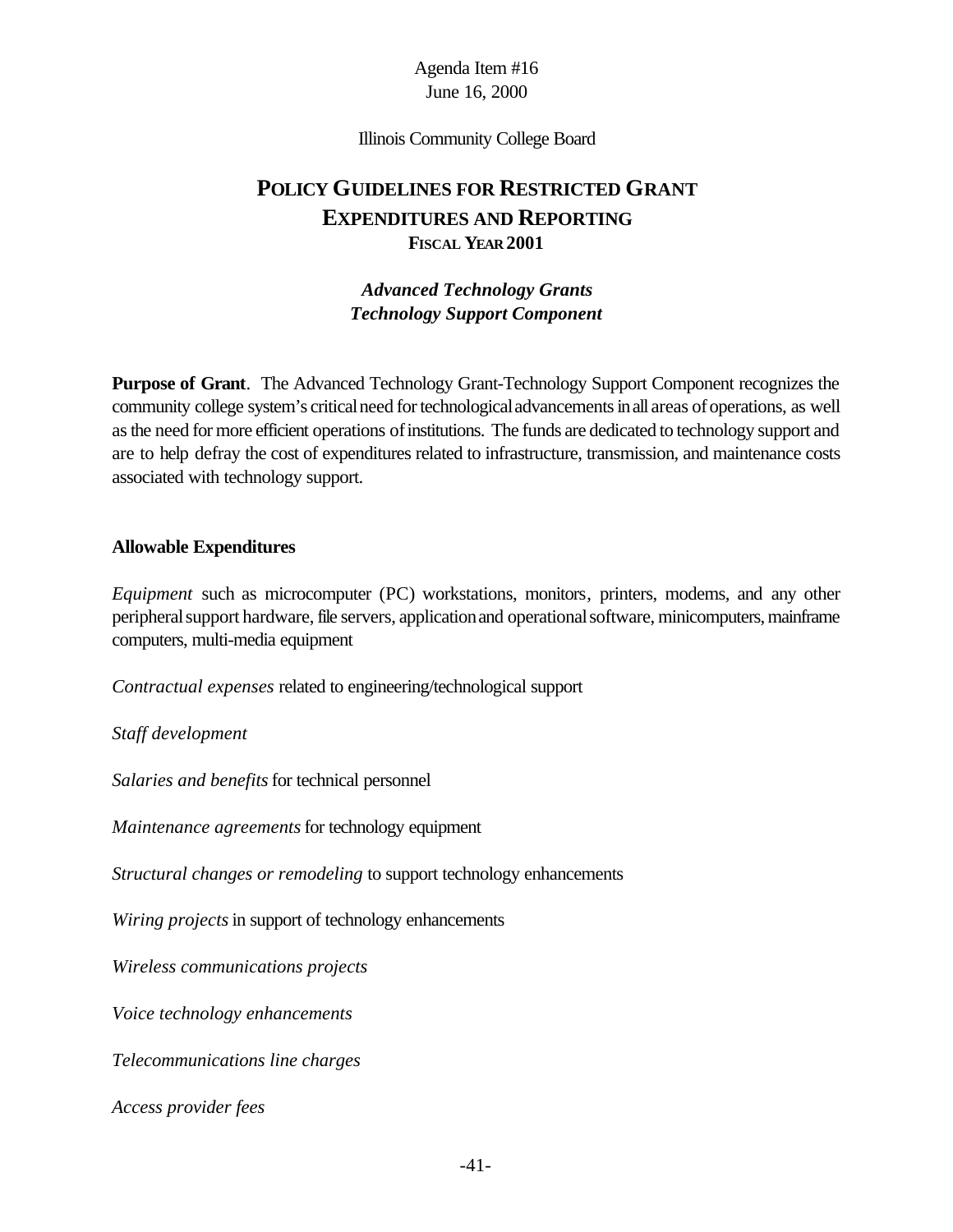*Local area and wide area networks*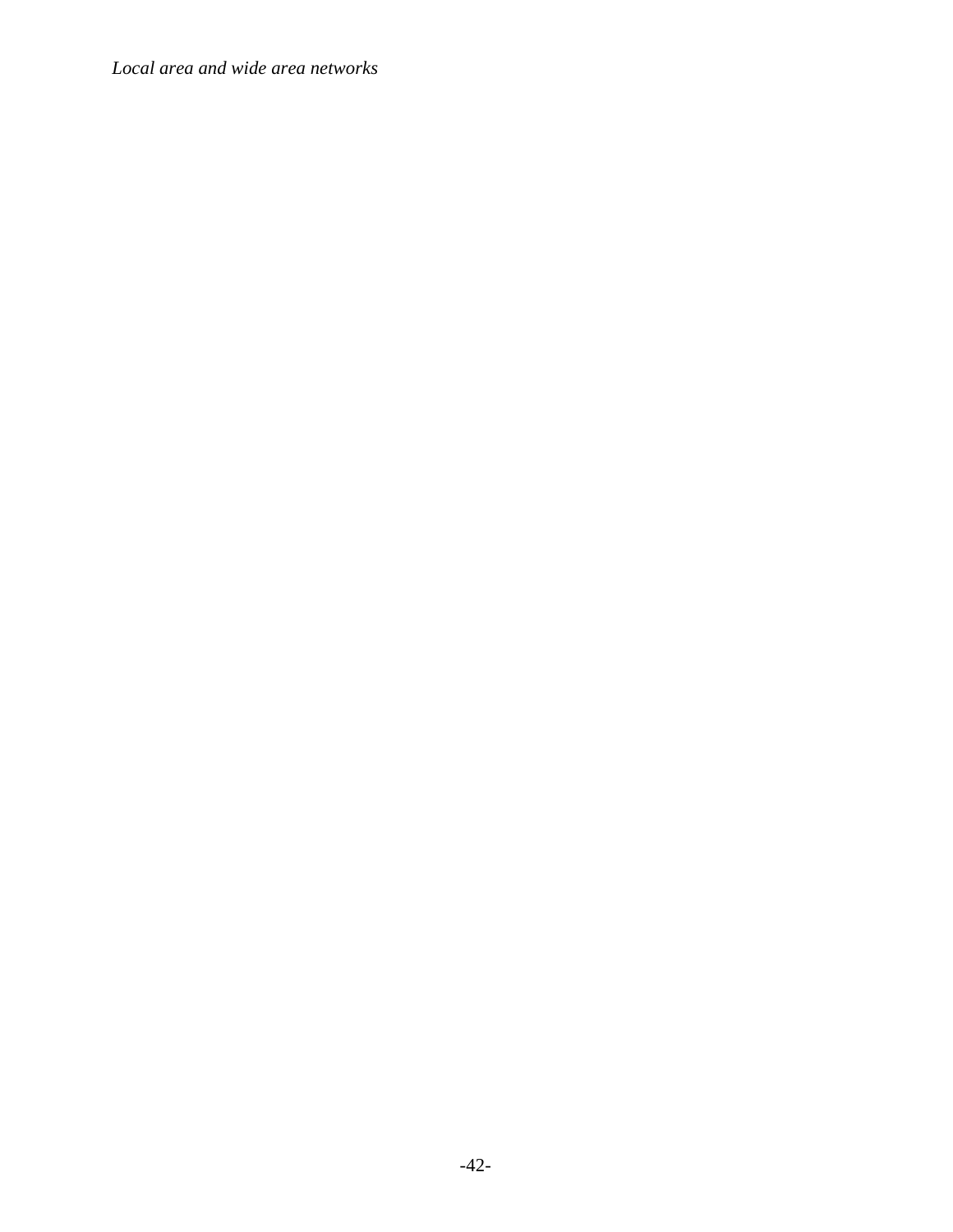*Other technology support expenditures* if approved in writing by the appropriate ICCB staff.

#### **Expenditure Limitations** — None

#### **Grant Administrative Standards**

Reports of activities and services supported by the Advanced Technology Grant-Technology Support Component shall be filed with the ICCB by August 1 following the end of the fiscal year on forms provided by the ICCB.

The grant funds shall be accounted for in a set of self-balancing accounts within the restricted purposes fund.

The grant funds shall be expended or obligated prior to June 30 each year, the last day of the fiscal year. Goods for which funds have been obligated shall be received and paid for prior to August 31 following the end of the fiscal year for which the funds were appropriated. Funds for services, including salaries and benefits, may not be obligated for services rendered after June 30. Unexpended funds totaling \$100 or more shall be returned to the ICCB by October 15 following the end of the fiscal year. Unexpended funds totaling less than \$100 need not be returned to the ICCB provided the funds are spent in the next fiscal year and for the restricted grant purpose.

Grant funds not used in accordance with these criteria regardless of the amount shall be returned to the ICCB within six months after receipt of the external audit report by the ICCB or by other notification by the ICCB of improper expenditures subsequently verified by the ICCB.

**Transfer of Funds**. Up to one-third (33%) of the Advanced Technology Grant-Technology Support Component may be transferred, at the district's discretion, to other components of the Advanced TechnologyGrant. A minimum of two-thirds (67%) of the initial Advanced Technology Grant-Technology Support Component received by the district must be expended on the activities and expenditures listed above.

| Example:                                     | Original  | Transfer           | Revised          |
|----------------------------------------------|-----------|--------------------|------------------|
| Instruc. Equipment                           | \$300,000 | \$80,000           | \$380,000        |
| <b>Technology Support</b>                    | \$120,000 |                    | \$120,000        |
| <b>Staff Technical</b><br>Skills Enhancement | \$240,000 | (\$ 80,000)<br>33% | \$160,000<br>67% |
|                                              |           |                    |                  |

Total Advanced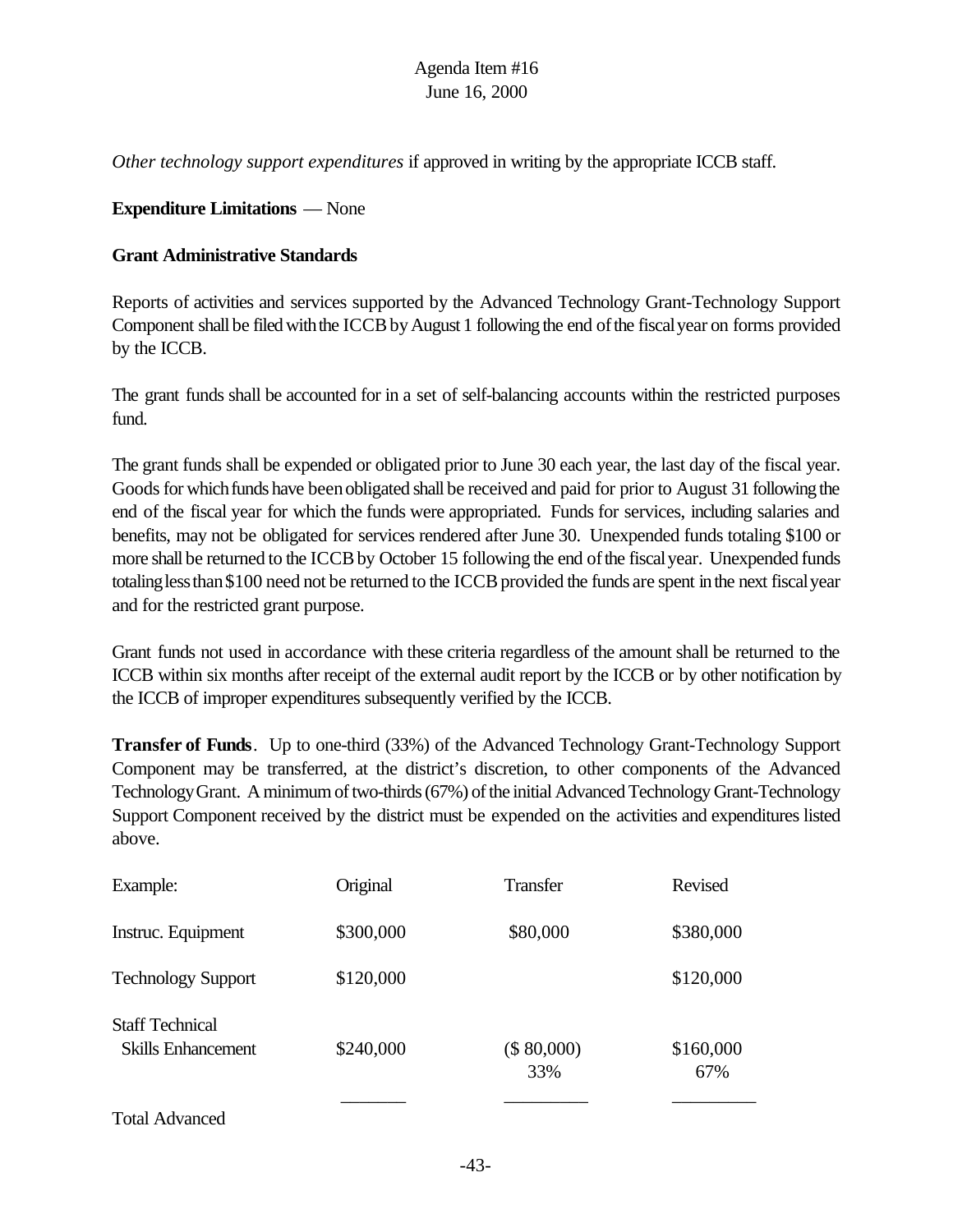Technology Grant  $$660,000$  -0- \$660,000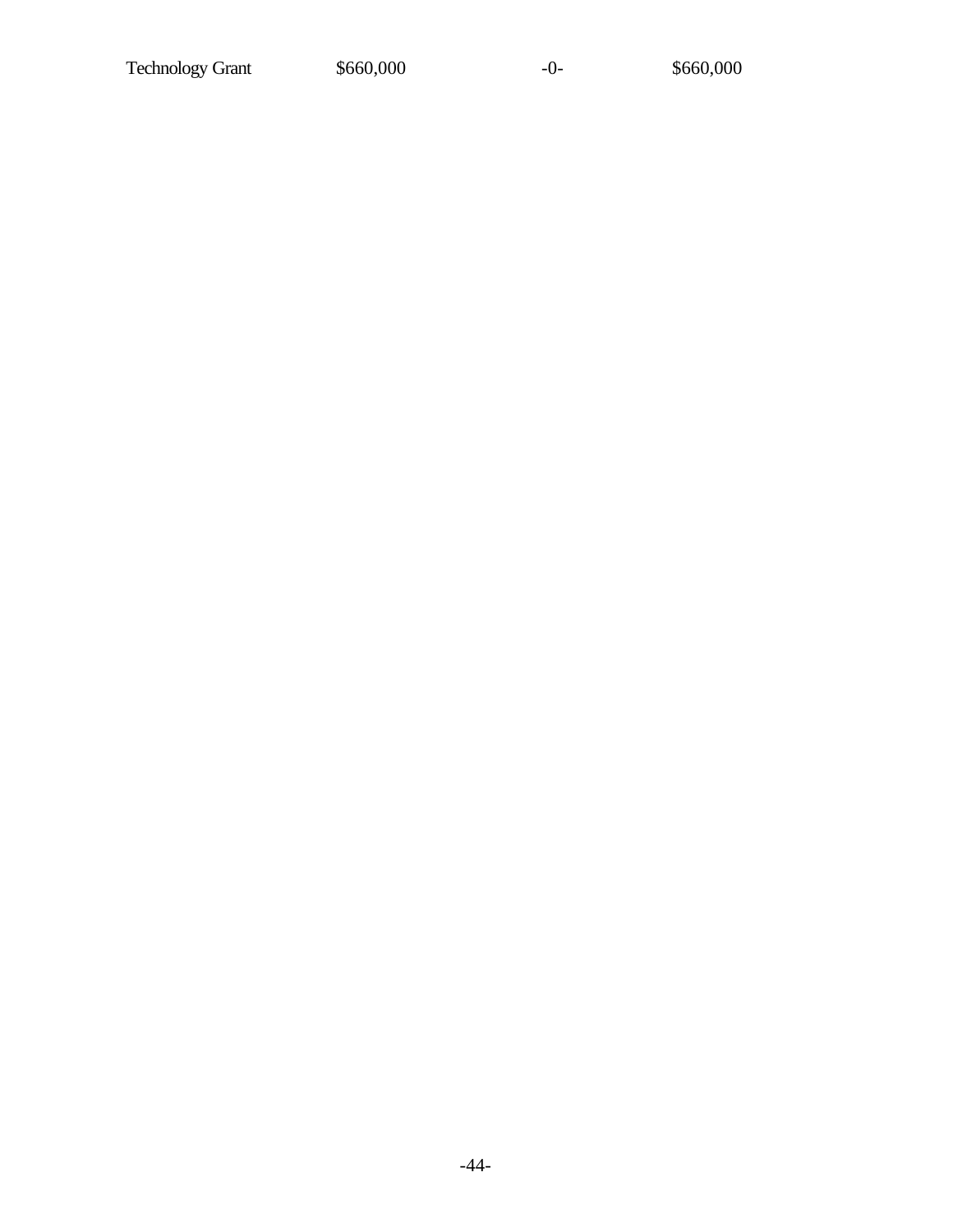Illinois Community College Board

# **POLICY GUIDELINES FOR RESTRICTED GRANT EXPENDITURES AND REPORTING FISCAL YEAR 2001**

### *Advanced Technology Grants Staff Technical Skills Enhancement Component*

**Purpose of the Grant**. The use of technology in support of teaching and learning is critical to the community colleges. In tandem with other components of the Advanced Technology Grant that support state-of-the-art equipment purchases, technology infrastructure, transmission, and maintenance costs, the Advanced Technology Grant - Staff Technical Skills Enhancement Component funds are dedicated to the improvement of faculty and staff skills in utilization of computers, computer systems, computerized machinery, and instructional technologies.

#### **Allowable Expenditures**

*Support of institutional instructional technology centers*that provide facultyand stafftraining inthe use of computer software, the Internet, multimedia presentations, instruction via interactive video, etc.

*Contractual costs* for providers of staff development in the use of instructional technology, including the Technology Centers located at Waubonsee Community College and Southern Illinois University-Carbondale and the National Center for Supercomputer Applications.

*Released time for faculty* to develop curricula that incorporate technology into instructionand/or delivery of instruction.

*Employment of support staff* to provide training to faculty and staff in the use of computers, computer software, and instructional technology.

*Costs associated with faculty and staff attendance at professional meetings that focus on the uses of* instructional technology.

*Costs associated with staff attending specialized training and/or workshops* on computerized equipment used to maintain the day-to-day operations of the college.

*Other expenditures* if approved in writing by the appropriate ICCB staff.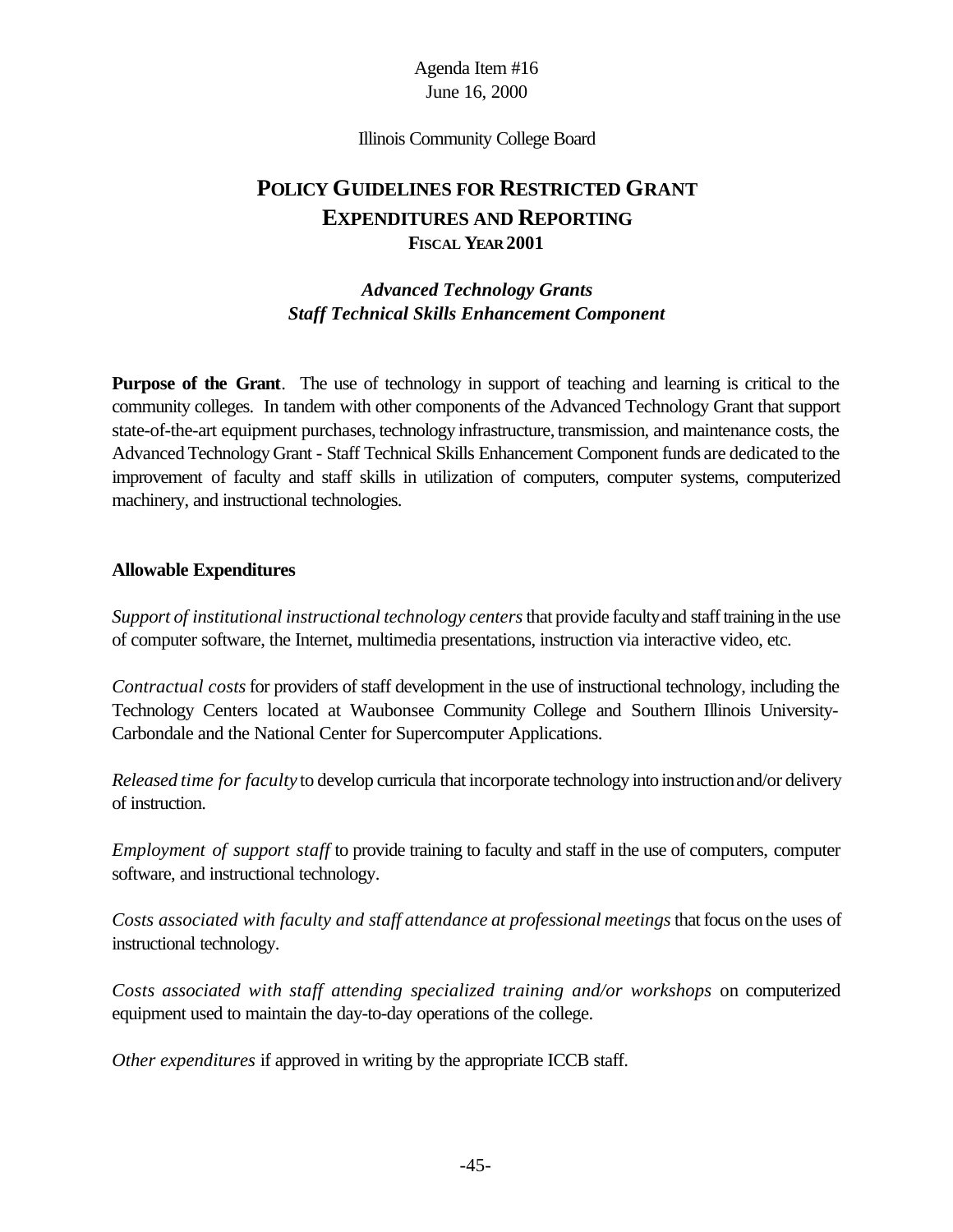**Expenditure Limitations —** None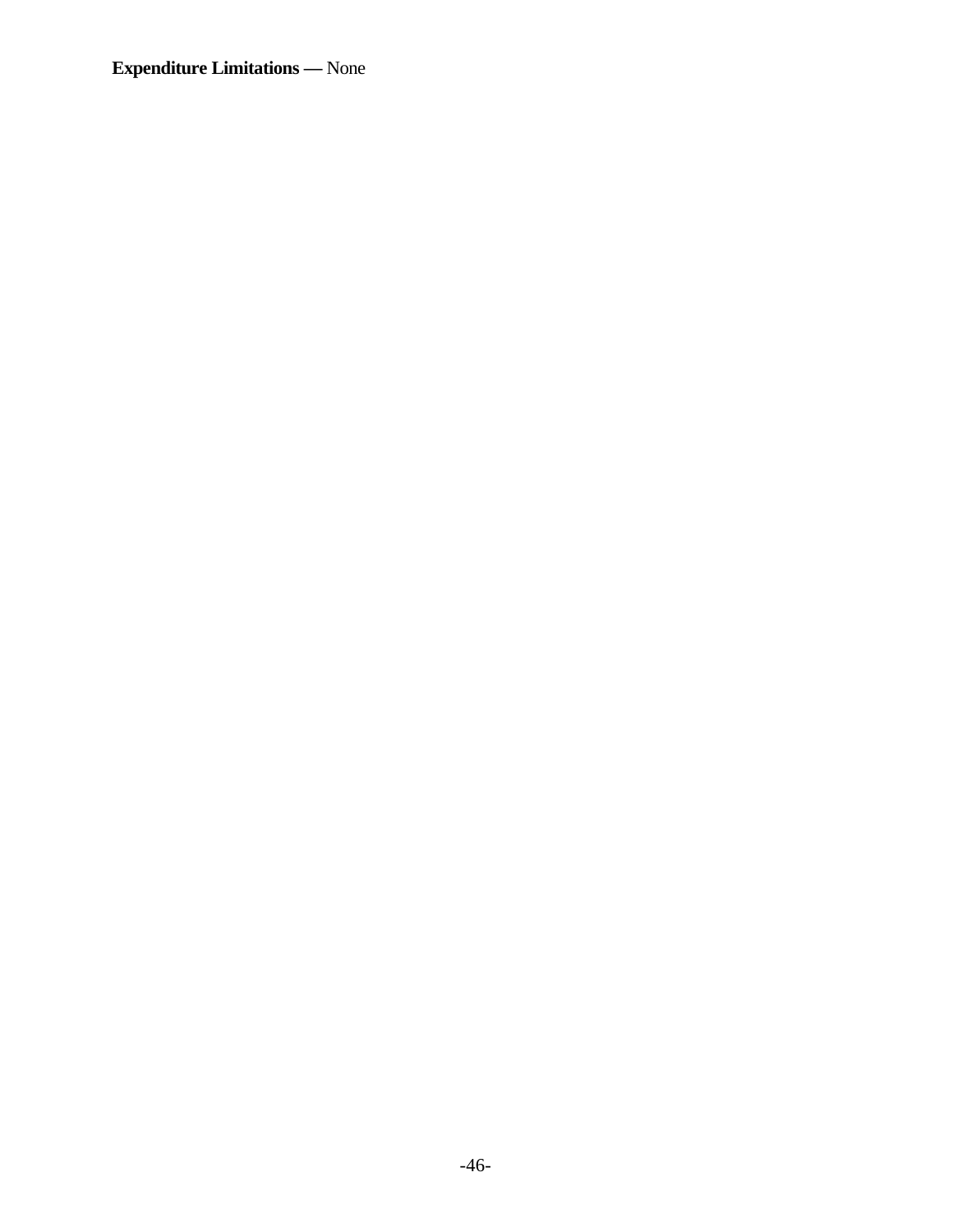#### **Grant Administrative Standards**

Reports of activities and services supported by the Advanced Technology Grant-Staff Technical Skills Enhancement Component shall be filed with the ICCB by August 1 following the end ofthe fiscalyear on forms provided by the ICCB.

The grant funds shall be accounted for in a set of self-balancing accounts within the restricted purposes fund.

The grant funds shall be expended or obligated prior to June 30 each year, the last day of the fiscal year. Goods for which funds have been obligated shall be received and paid for prior to August 31 following the end of the fiscal year for which the funds were appropriated. Funds for services, including salaries and benefits, may not be obligated for services rendered after June 30. Unexpended funds totaling \$100 or more shall be returned to the ICCB by October 15 following the end of the fiscal year. Unexpended funds totaling less than \$100 need not be returned to the ICCB provided the funds are spent in the next fiscal year and for the restricted grant purpose.

Grant funds not used in accordance with these criteria regardless of the amount shall be returned to the ICCB by October 15 following the end of the fiscal year. Other identification of improper expenditures subsequently verified by the ICCB shall be returned upon notification by the ICCB.

**Transfer of Funds**. Up to one-third (33%) of the Advanced Technology Grant-Staff Technical Skills Enhancement Component may be transferred, at the district's discretion, to other components of the Advanced Technology Grant. A minimum of two-thirds (67%) of the initial Advanced Technology Grant-StaffTechnicalSkills Enhancement Component received bythe district must be expended onthe activities and expenditures listed above.

| Example:                                     | Original  | <b>Transfer</b>    | Revised          |
|----------------------------------------------|-----------|--------------------|------------------|
| Instruc. Equipment                           | \$300,000 | \$80,000           | \$380,000        |
| <b>Technology Support</b>                    | \$120,000 |                    | \$120,000        |
| <b>Staff Technical</b><br>Skills Enhancement | \$240,000 | (\$ 80,000)<br>33% | \$160,000<br>67% |
| <b>Total Advanced</b>                        |           |                    |                  |
| <b>Technology Grant</b>                      | \$660,000 | $-()$ -            | \$660,000        |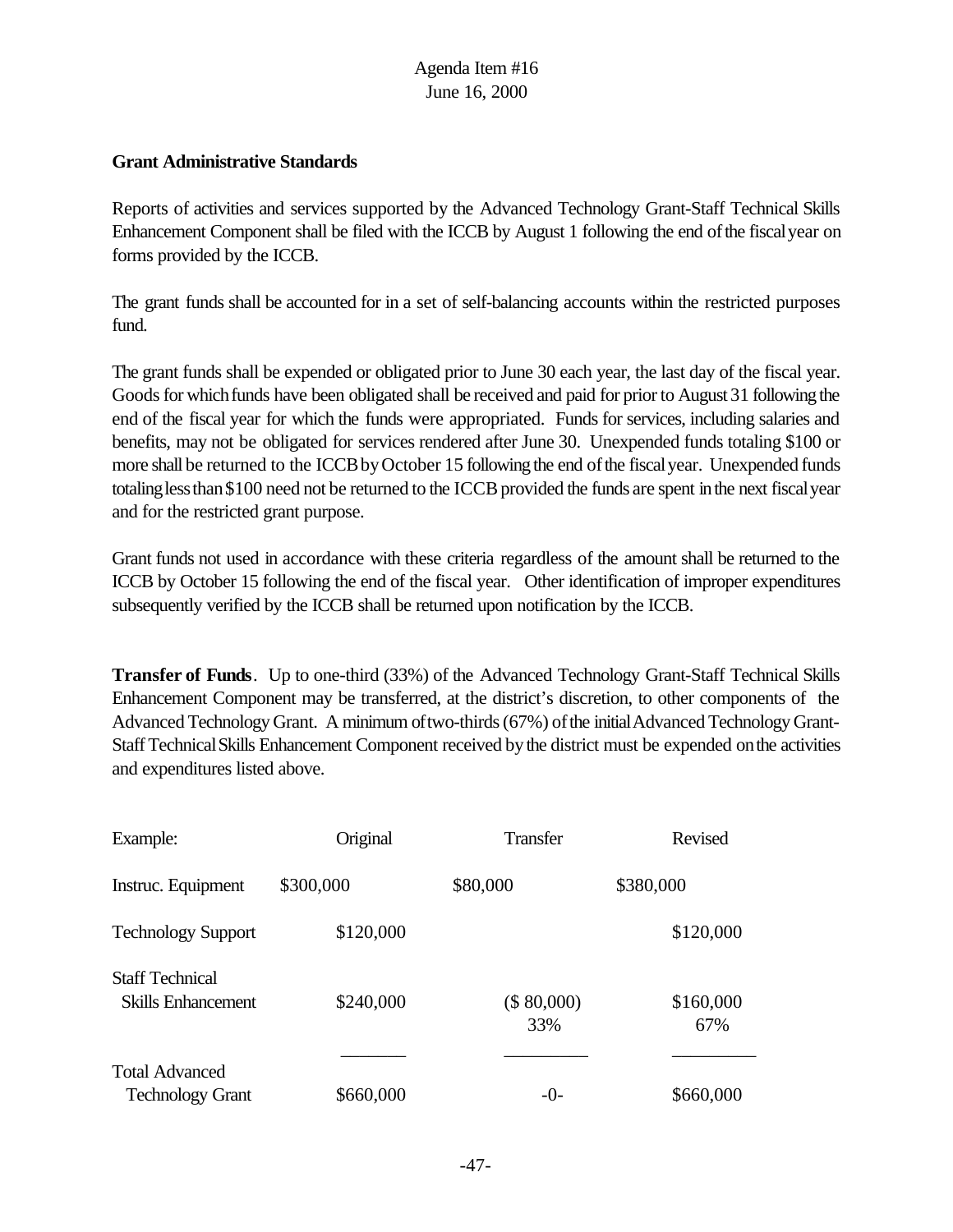Illinois Community College Board

# **POLICY GUIDELINES FOR RESTRICTED GRANT EXPENDITURES AND REPORTING FISCAL YEAR 2001**

#### *Deferred Maintenance Grants*

**Purpose of Grant**. Deferred Maintenance Grants are allocated to each district based on total nonresidential gross square feet of facilities completed or under construction and/or other measures as certified by the ICCB. These funds are intended to help reduce the backlog of previously neglected or accumulated maintenance projects needed in existing buildings and structures. These funds are further intended to supplement, not supplant, a district's current budgeted spending for deferred or regular maintenance needs.

#### **Allowable Expenditures**

*Salary and benefits* for interior/exterior and custodial maintenance personnel based upon percentage of time spent performing duties related to deferred maintenance.

*Supplies, equipment, materials, and other expenses* required to completed noncapital deferred maintenance improvements, such as:

- C minor rehabilitation
- C remodeling
- C improvements
- C repairs

#### **Expenditure Limitations**

No more than 30 percent of these funds shall be used for custodial/maintenance staff salaries and benefits.

#### **Grant Administrative Standards**

Reports of activities and services supported by the Deferred Maintenance Grant shall be filed with the ICCB by August 1 following the end of the fiscal year on forms provided by the ICCB.

The grant funds shall be accounted for in a set of self-balancing accounts within the operations and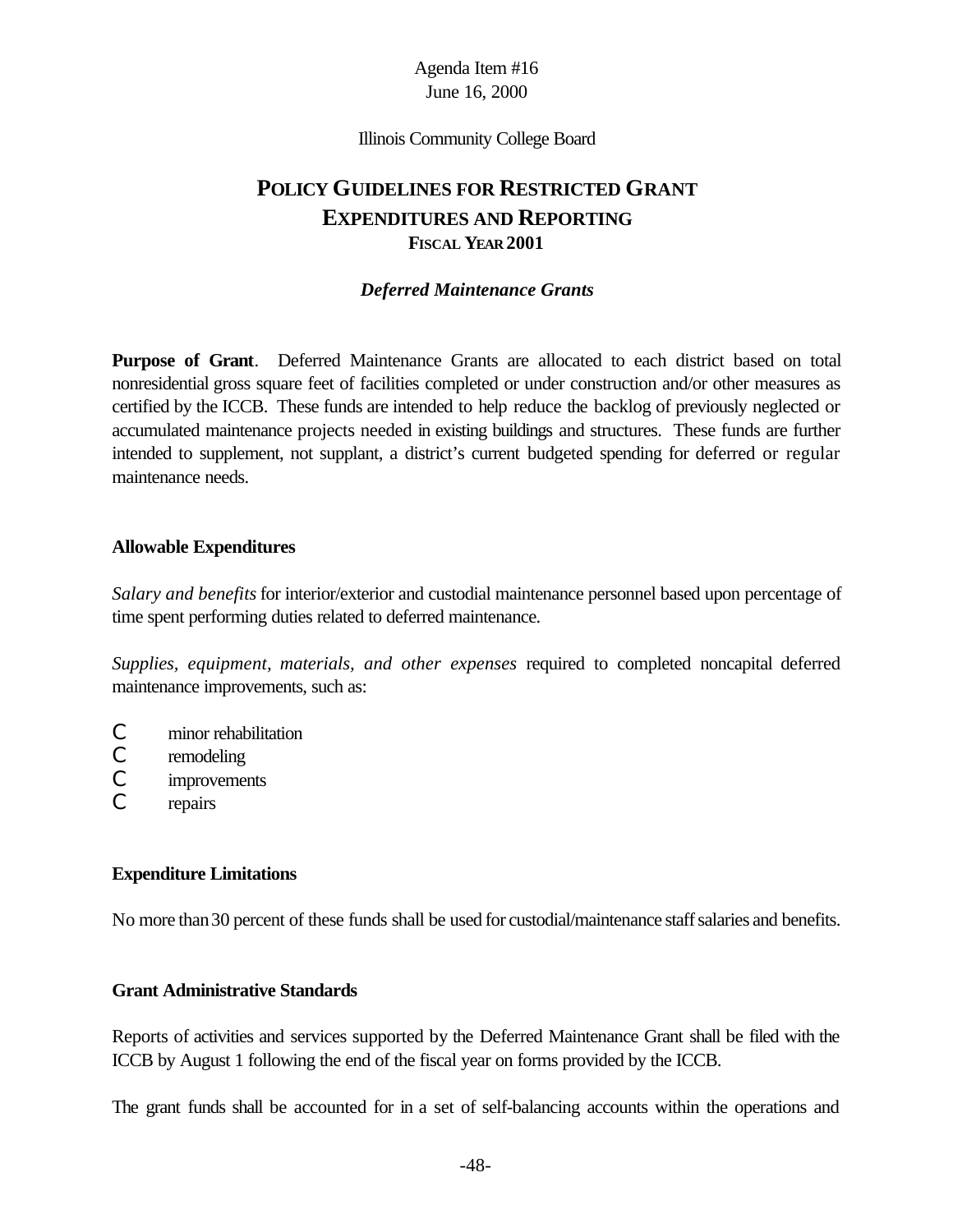maintenance fund (restricted).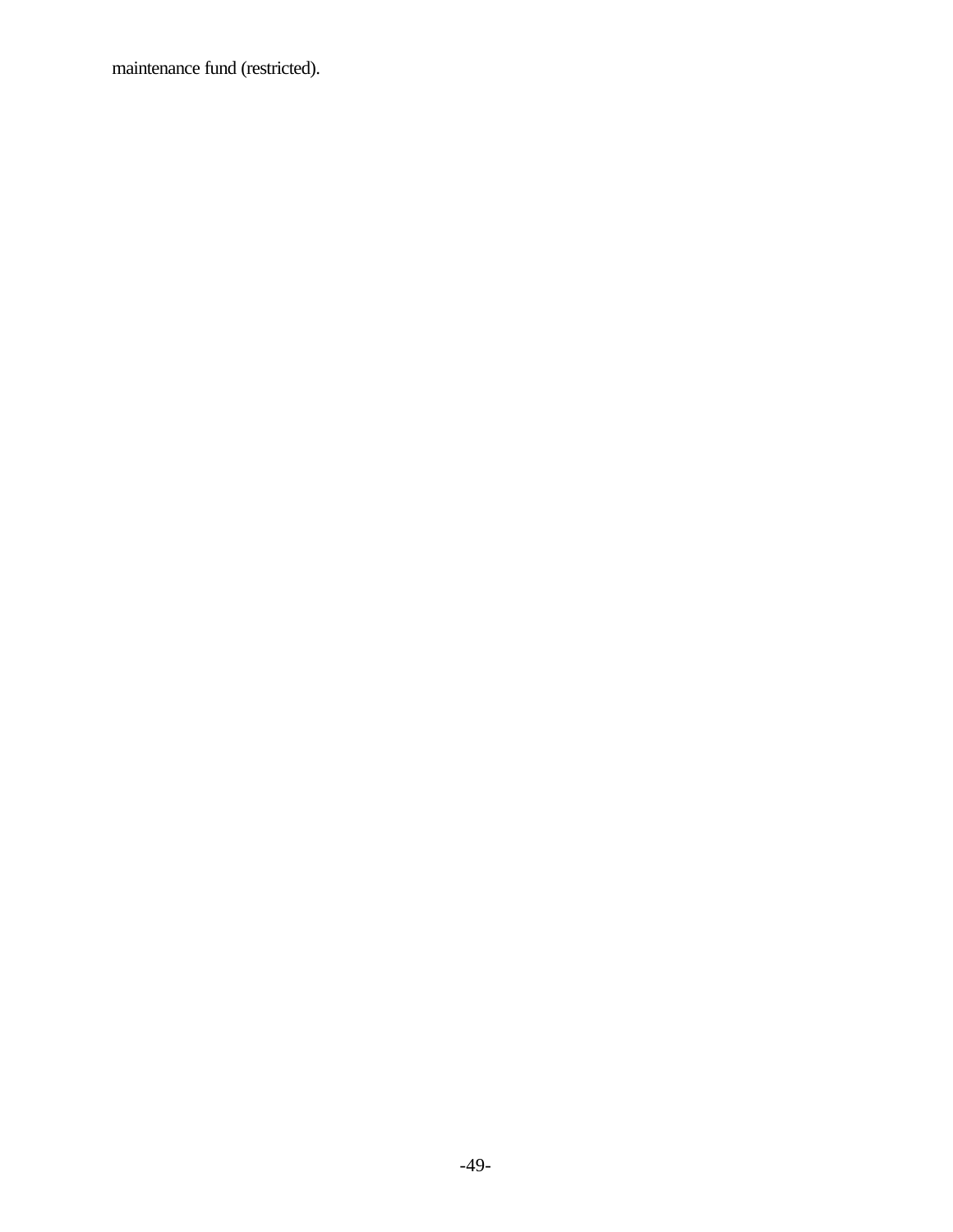The grant funds shall be expended or obligated prior to June 30 each year, the last day of the fiscal year. Goods for which funds have been obligated shall be received and paid for prior to August 31 following the end of the fiscal year for which the funds were appropriated. Funds for services, including salaries and benefits, may not be obligated for services rendered after June 30.

Unexpended funds totaling \$100 or more shall be returned to the ICCB by October 15 following the end ofthe fiscalyear. Unexpended funds totaling less than \$100 need not be returned to the ICCB provided the funds are spent in the next fiscal year and for the restricted grant purpose.

Grant funds not used in accordance with these criteria regardless of the amount shall be returned to the ICCB by October 15 following the end of the fiscal year. Other identification of improper expenditures subsequently verified by the ICCB shall be returned upon notification by the ICCB.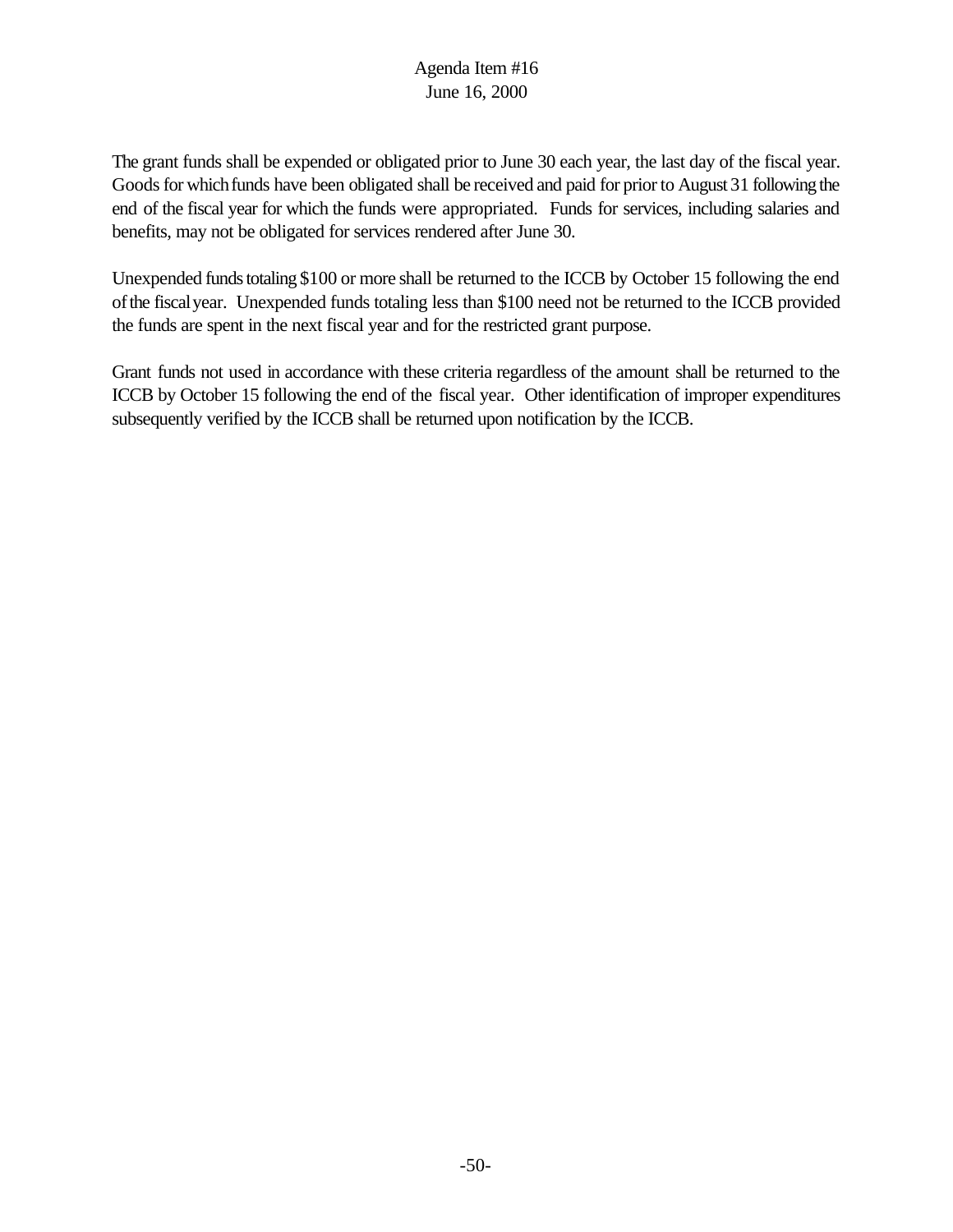Illinois Community College Board

# **POLICY GUIDELINES FOR RESTRICTED GRANT EXPENDITURES AND REPORTING FISCAL YEAR 2001**

#### *Retirees Health Insurance Grant*

**Purpose of Grant**. Retirees Health Insurance Grants are distributed to eligible districts and are intended to provide health insurance for the district's annuitants. Retirees health insurance grants shall be distributed proportionately to eacheligible district based onthe number of that district's annuitants as certified by the State Universities Retirement System (SURS) as of July 1 of the fiscal year in which the appropriation is made. Eligible districts shall be defined as those community college districts not eligible for participation in the retirees healthinsurance plan administered through the Department of Central Management Services.

#### **Allowable Expenditures**

*Subsidization of costs* for a retiree participating in one of the district's employee group health insurance plans; or

*Subsidization of the retiree's health insurance costs for coverage* dependent of the district's plan.

#### **Expenditure Limitations**

Annuitants receiving a subsidy for healthinsurance costs for coverage independent of the district's plan shall not be compensated in an amount greater than that offered retirees participating in one of the district's employee group health insurance plans.

Annuitants eligible for Social Security benefits shall be required to enroll in Medicare Part A and Part B Insurance which shall be considered their primary coverage.

#### **Grant Administrative Standards**

Retirees Health Insurance Grants shall be accounted for in a set of self-balancing accounts within the restricted purposes fund.

Retirees Health Insurance Grants shall be expended or obligated byJune 30 ofthe fiscal year in which the grant is received. Unexpended funds shall be returned to the ICCBby October 15 following the year for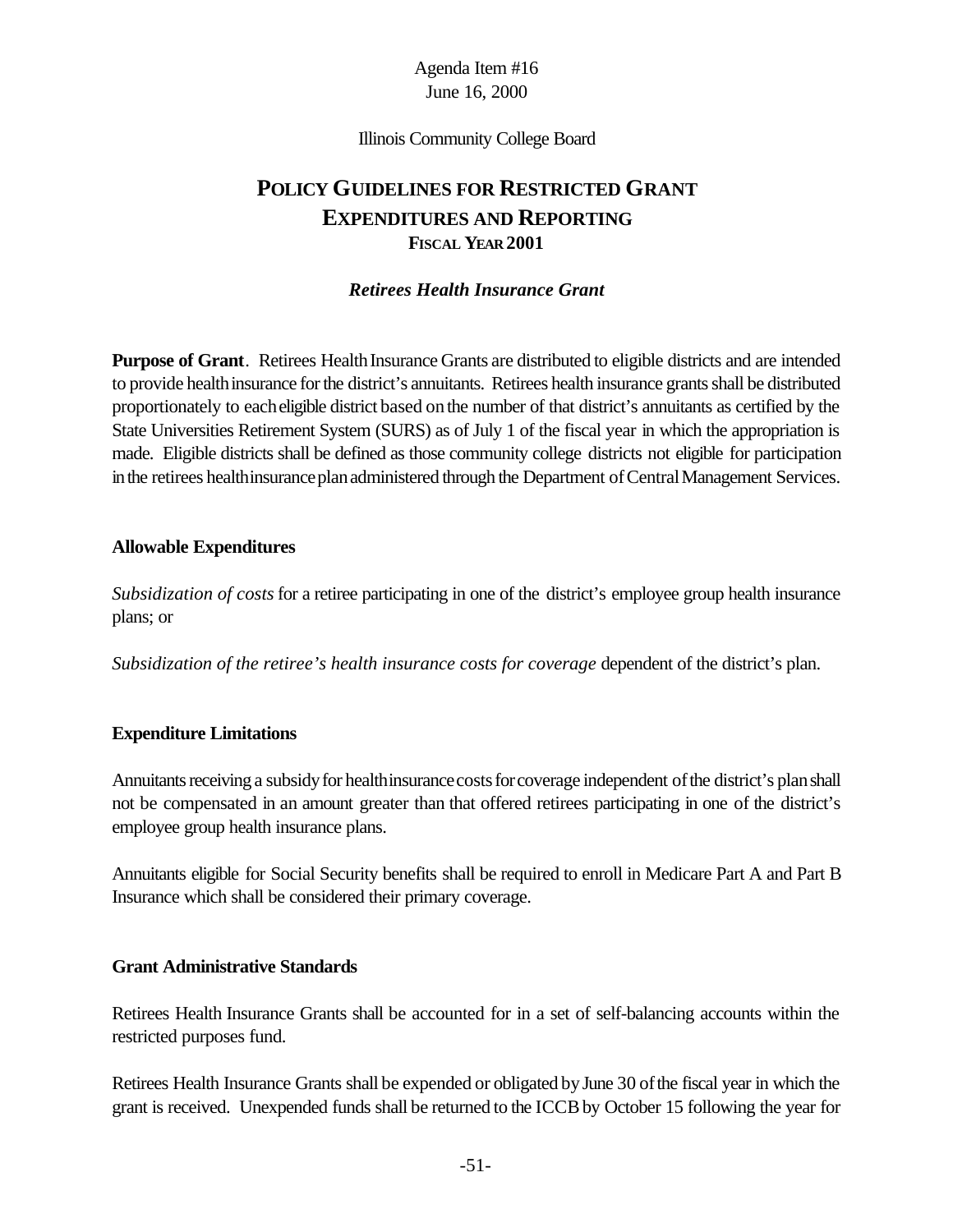which the appropriation was made.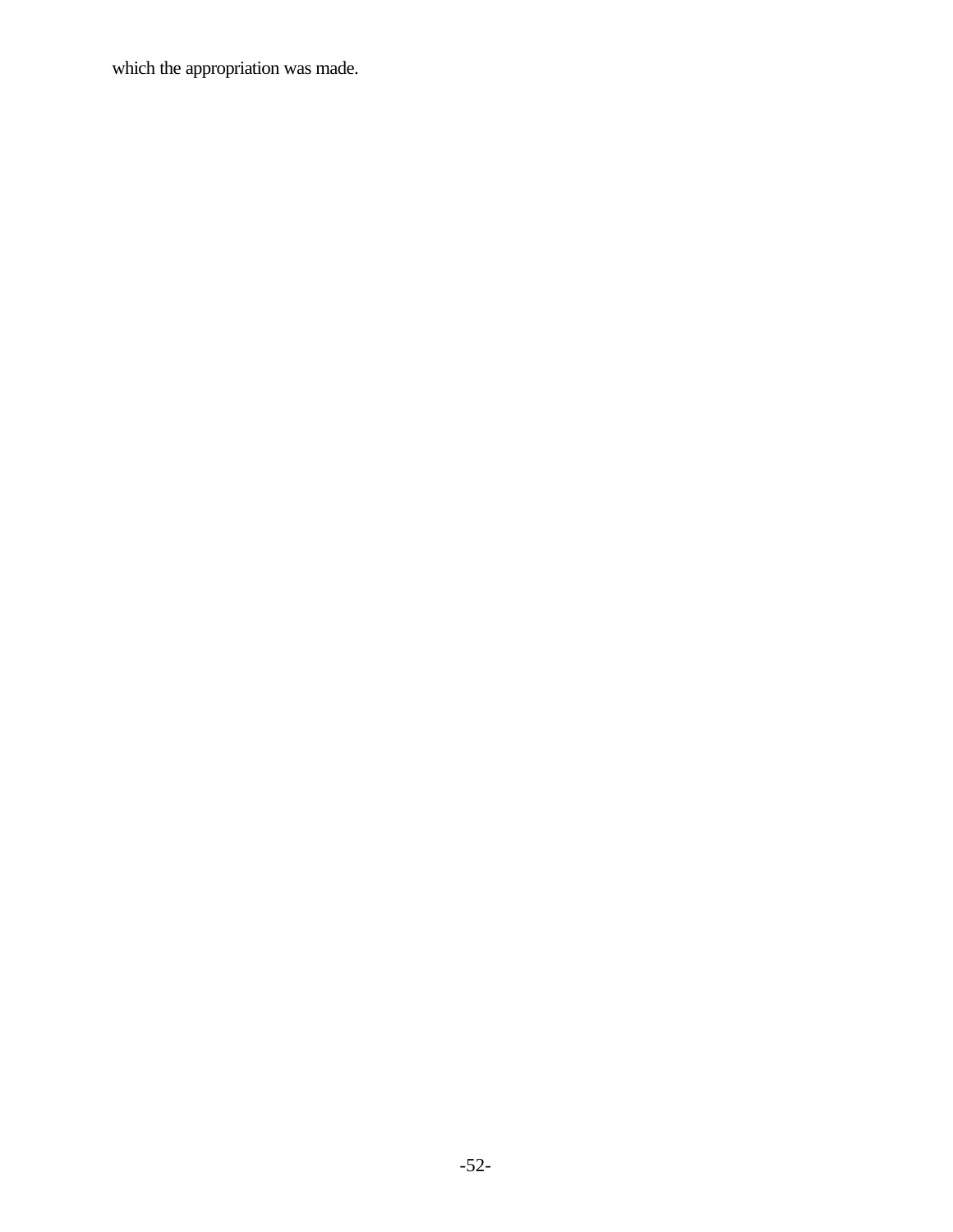Grant funds not used in accordance with these criteria regardless of the amount shall be returned to the ICCB by October 15 following the end of the fiscal year. Other identification of improper expenditures subsequently verified by the ICCB shall be returned upon notification by the ICCB.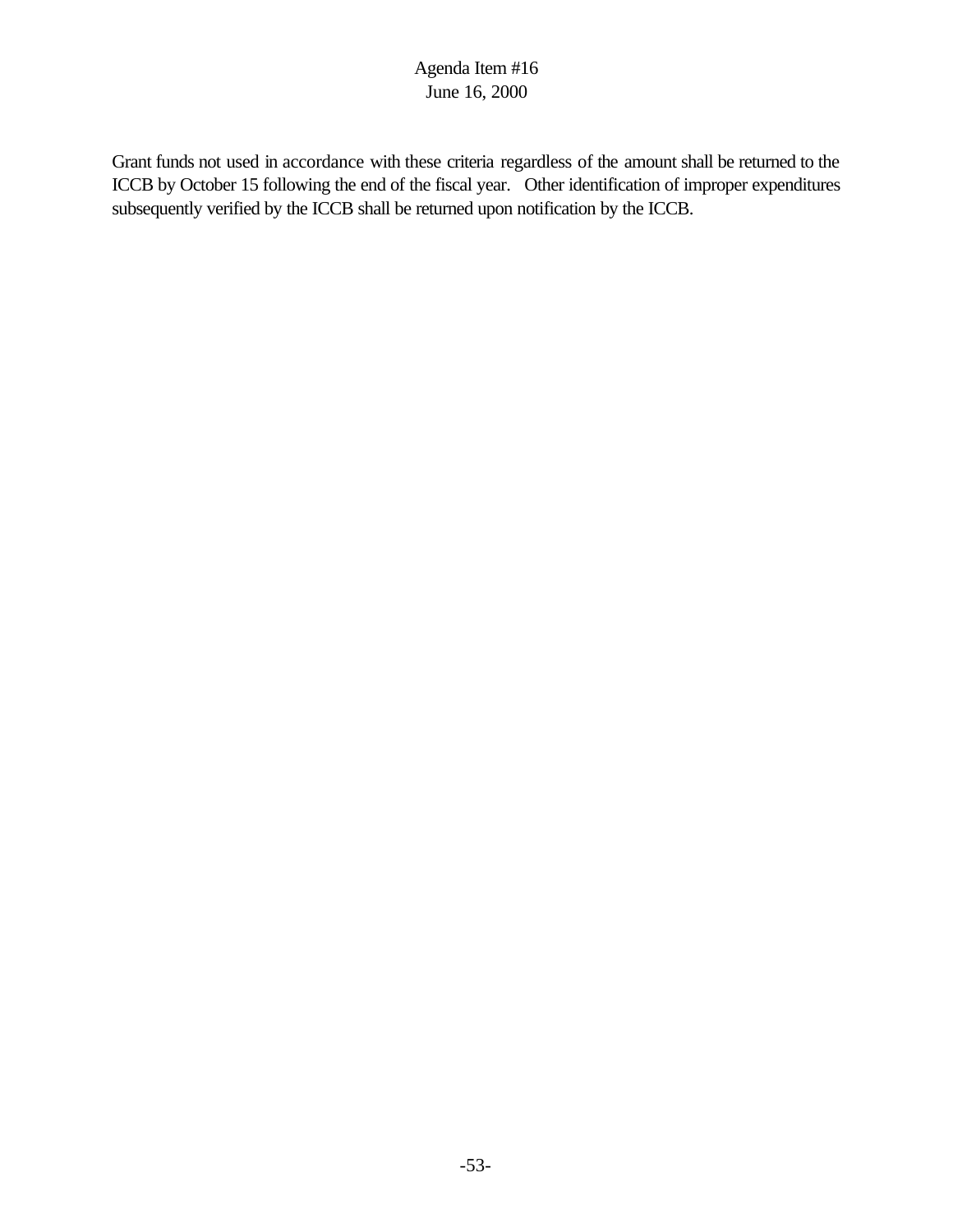Illinois Community College Board

# **POLICY GUIDELINES FOR RESTRICTED GRANT EXPENDITURES AND REPORTING FISCAL YEAR 2001**

#### *Current Workforce Training Grant*

**Purpose of Grant.** The Current Workforce Training Grant is designed to provide funds for community colleges to expand opportunities for additional noncredit training for incumbent employees at businesses, industry, and other employers. The priority for these funds are to provide financial assistance for small and mid-sized employers (less than 300 employees) who need to upgrade/enhance the skills of their employees. The goal of the Current Workforce Training Grant is to provide a training system that is responsive to the business community's training requirements in order to improve employees' productivity and wages in order to enhance the local and state economies. State grant funding is allocated to each community college district based on the number of district residents in the work force. A minimum grant amount will be distributed to each district.

#### **Allowable Expenditures**

This grant may incur expenditures in salaries (direct training), contractual services, instructional materials, and equipment costs. All expenditures must be incurred in conjunction with a specific employer or group of employers byconducting customized training programs for new or existing business, industry, and other employers, especially small and mid-sized, through the following activities:

- *developing and offering customized or commercially sponsored courses*
- *• developing and offering training programs needed by employers for emerging or high growth occupations*
- *• lease or purchase of demonstrators, models, trainers, simulators, other equipment, and books, films, testing/evaluation materials (if not more than 25 percent of grant funds) for use as instructional aids for incumbent workers*
- *• packaging of training programs in collaboration with other state or federal training assistanceprogramsaslongas costs are not duplicated and,if applicable,requiredmatching funds requirements are met*
- *other expenditures if approved in writing by the appropriate ICCB staff.*

#### **Expenditure Limitations**

All training programs must be done in conjunction with an employer or group of employers. Funds can not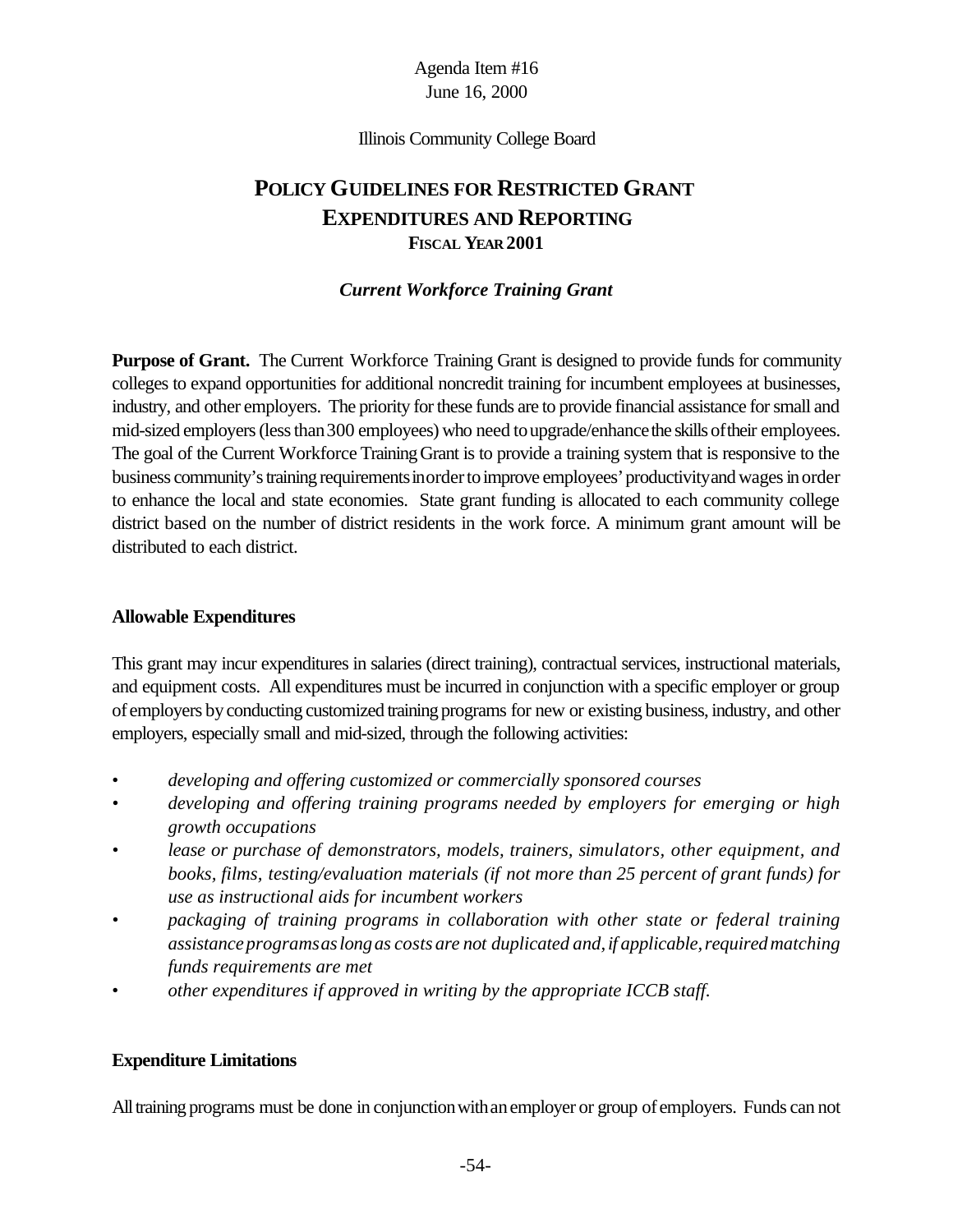be used for: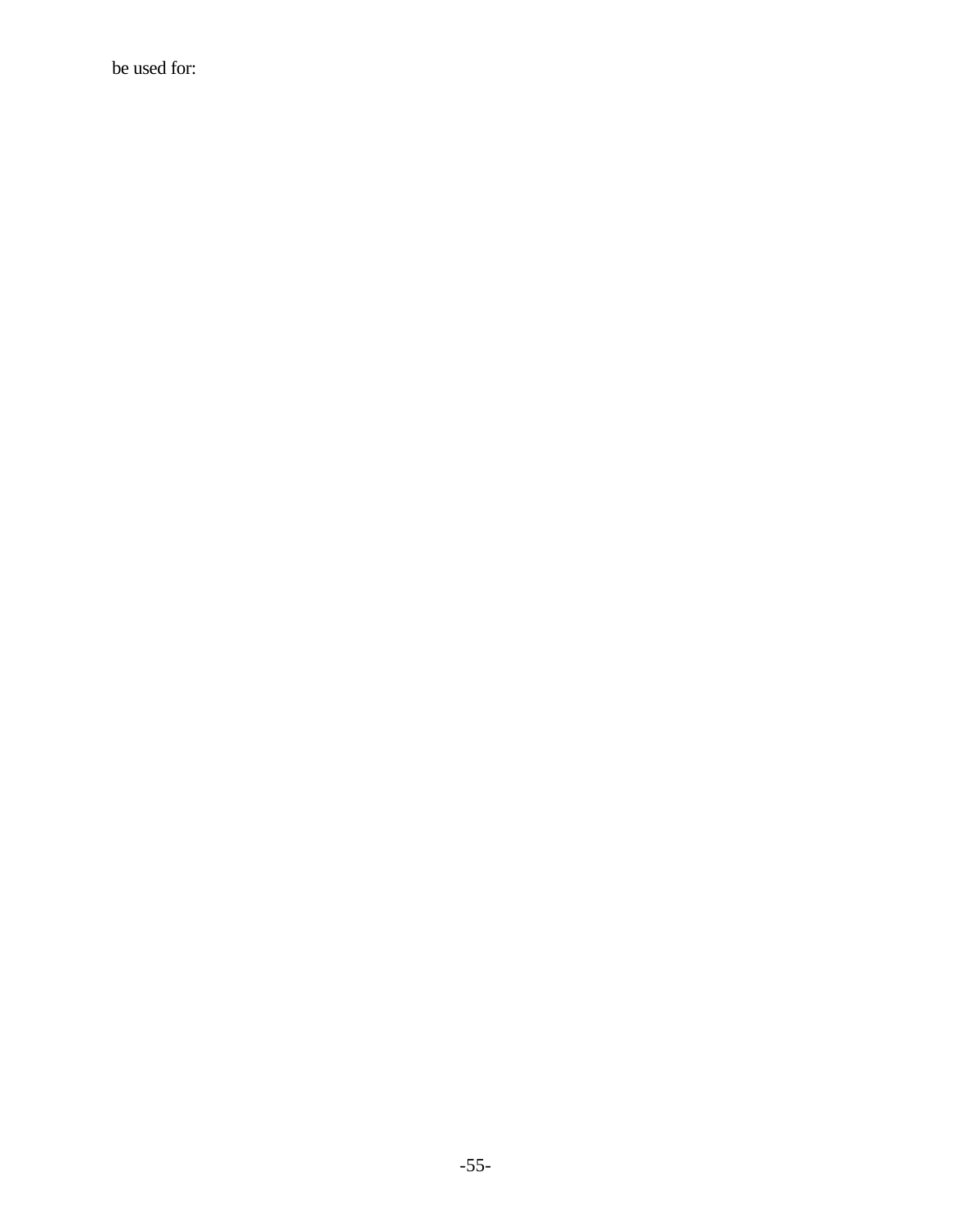- *college administrative expenses including but not limited to salaries, fringe benefits, office equipment, consumable supplies, utilities, and rental of facilities*
- *• courses that are eligible for credit hour funding*
- *• preparing individuals for the work force (pre-employment training)*
- *• seminars, workshops, courses, or conferences offered to the public.*

#### **Grant Administrative Standards**

Report of activities supported by the Current Workforce Training Grant shall be filed with the ICCB by August 1 following the end of the fiscal year on forms provided by the ICCB.

The grant funds shall be accounted for in a set of self-balancing accounts within the restricted purposes fund.

The grant funds shall be expended or obligated prior to June 30 each year, the last day of the fiscal year. Goods for which funds have been obligated shall be received and paid for prior to August 31 following the end of the fiscal year for which the funds were appropriated. Funds for services may not be obligated for services rendered after June 30. Unexpended funds totaling \$100 or more shall be returned to the ICCB by October 15 following the end of the fiscal year. Unexpended funds totaling less than \$100 need not be returned to the ICCB provided the funds are spent in the next fiscal year and for the restricted grant purpose.

Grant funds not used in accordance with these criteria regardless of the amount shall be returned to the ICCB by October 15 following the end of the fiscal year. Other identification of improper expenditures subsequently verified by the ICCB shall be returned upon notification by the ICCB.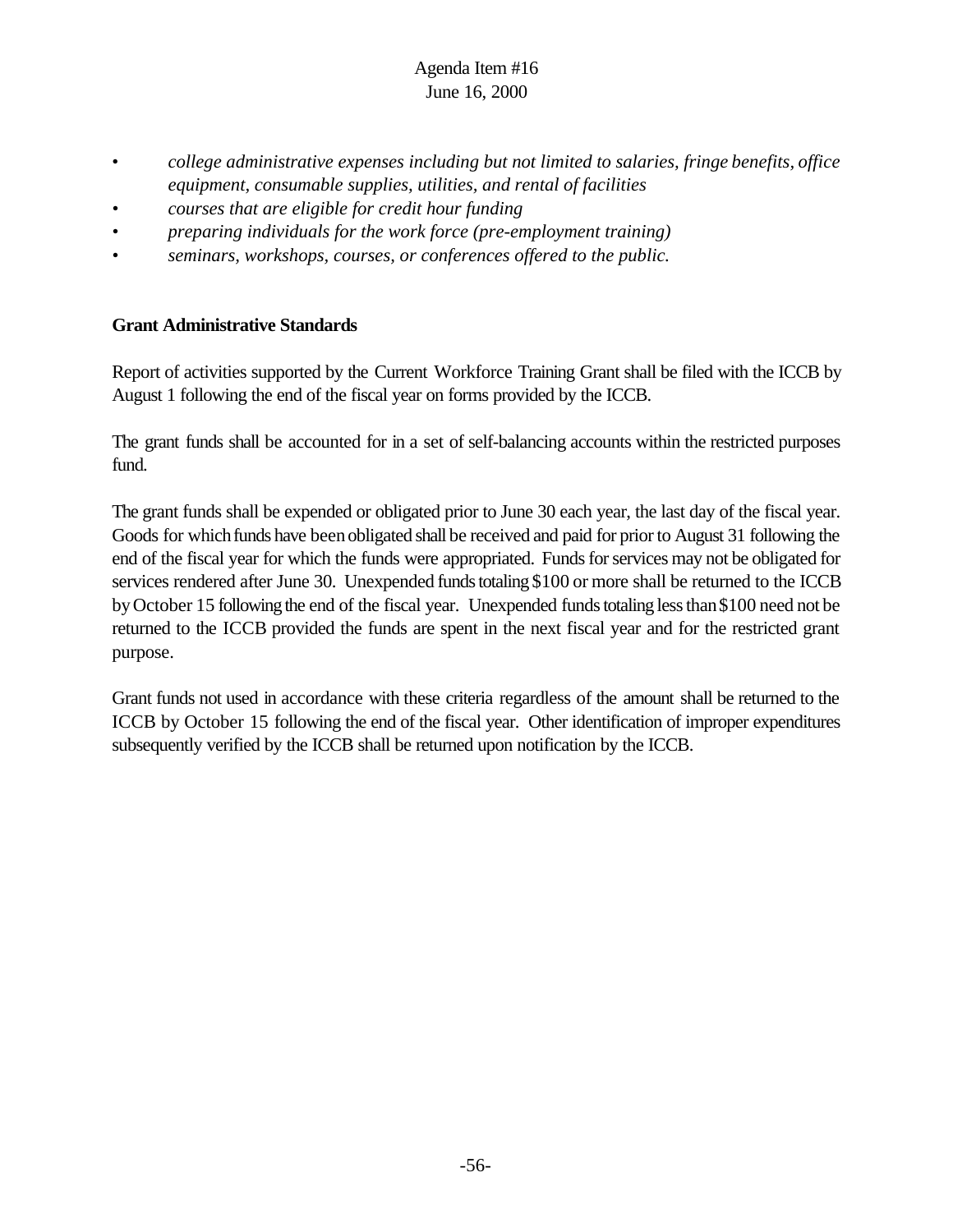Illinois Community College Board

# **POLICY GUIDELINES FOR RESTRICTED GRANT EXPENDITURES AND REPORTING FISCAL YEAR 2001**

*Accelerated College Enrollment Grant (ACE)*

**Purpose of Grant.** Accelerated College Enrollment Grant funding is intended to allow community colleges to expand their service to high school students desiring to take college-level classes prior to receiving their high school diploma. The grant is designed to assist high school students desiring to enroll in college-level classes to accelerate their college coursework.

#### **Allowable Expenditures**

*Tuition and Fees* - the expense of course tuition and universal fees associated with the coursework of the ACE student. The student must be enrolled as of the midterm to receive the funding (i.e., eligible for credit hour grant funding).

College districts will receive credit for eligible midterm student enrollments at the rate of \$50 per credit hour, regardless of the local district's tuition and universal fee rates, up to the total amount allocated to the district. The college may use these funds for full or partial coverage of the high school student's tuition and universal fees.

#### **Expenditure Limitations**

All allowable expenditures must be directly associated with the Accelerated College Enrollment student. The student must be taking college-level courses. Funds may not be used for coursework in Adult Basic or Secondary Education (ABE/ASE), English as a Second Language (ESL), General Educational Development (GED), or Remedial/Developmental (i.e., the courses must be approved by the ICCB as funding category: Baccalaureate, Business, Technical, or Health).

#### **Grant Administrative Standards**

Report of activities supported by the Accelerated College Enrollment Grant shall be filed with the ICCB by August 1 following the end of the fiscal year on forms provided by the ICCB.

The grant funds shall be accounted for in a set of self-balancing accounts within the restricted purposes fund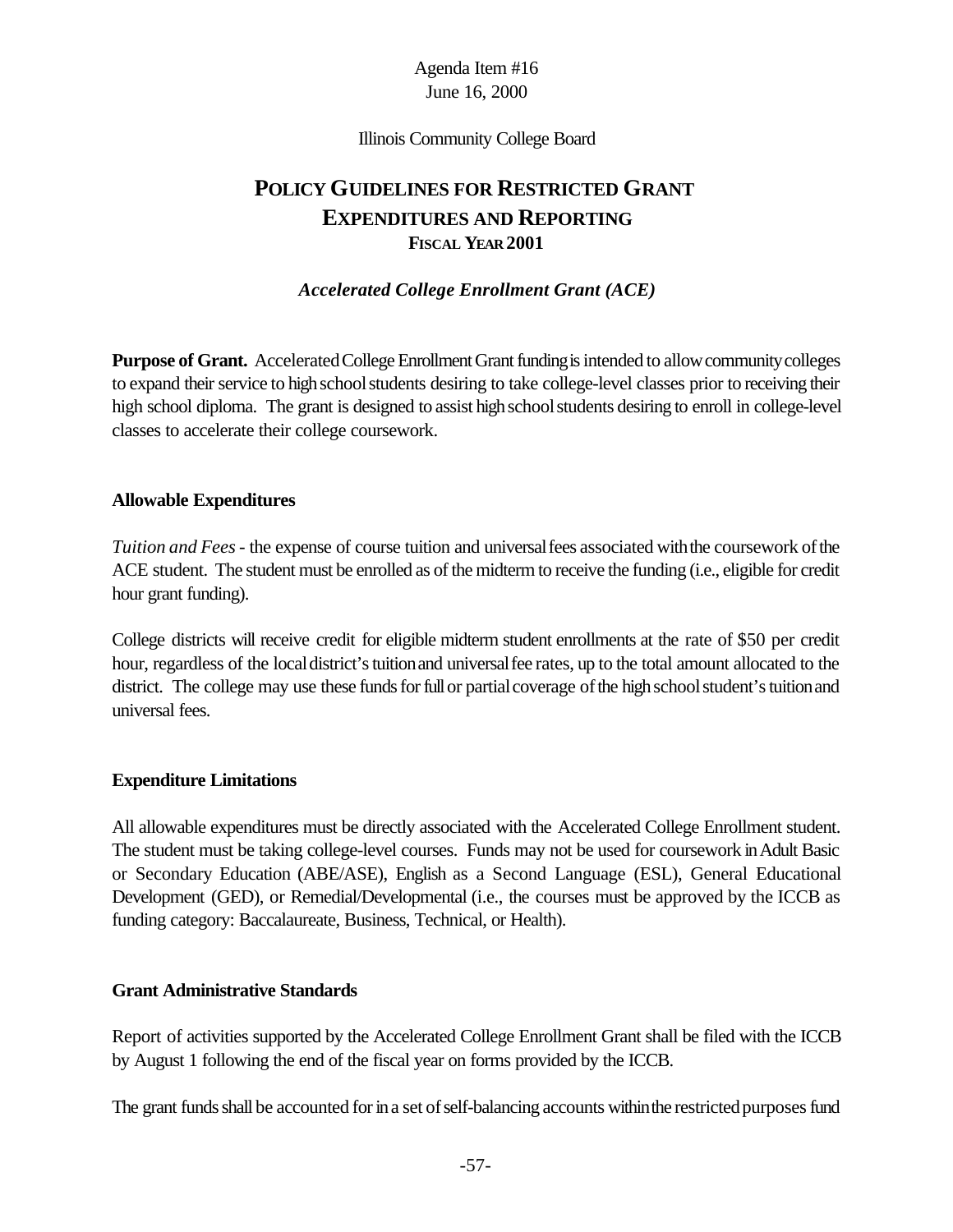and verified in the audit of the college district.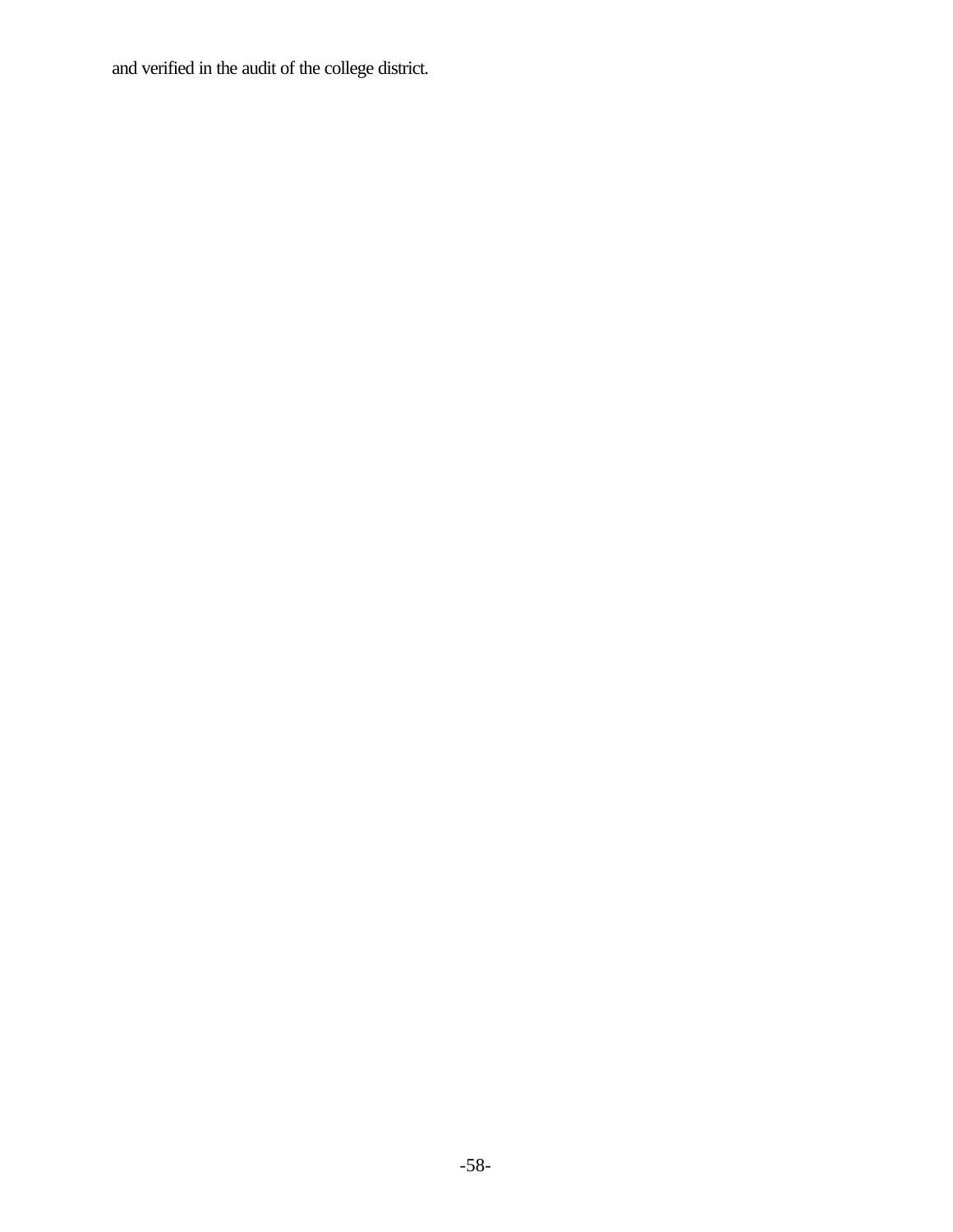The grant funds shall be expended or obligated prior to June 30 each year, the last day of the fiscal year. Grant funds should be accounted for in the same period as in the credit hour claiming process. Unexpended funds totaling \$100 or more shall be returned to the ICCB by October 15 following the end of the fiscal year. Unexpended funds totaling less than \$100 need not be returned to the ICCB provided the funds are spent in the next fiscal year and for the restricted grant purpose.

Grant funds not used in accordance with these criteria regardless of the amount shall be returned to the ICCB by October 15 following the end of the fiscal year. Other identification of improper expenditures subsequently verified by the ICCB shall be returned upon notification by the ICCB.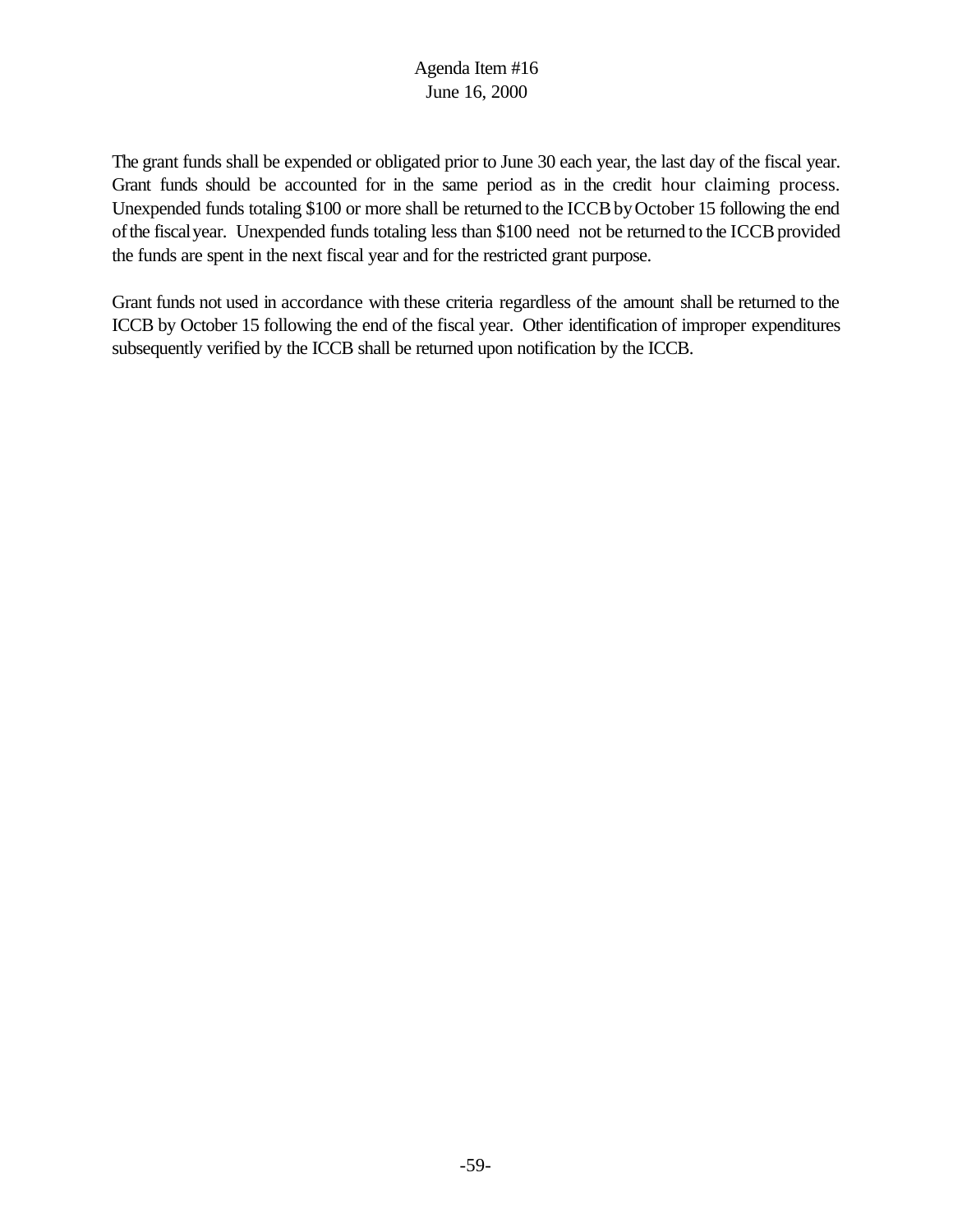Illinois Community College Board

# **POLICY GUIDELINES FOR RESTRICTED GRANT EXPENDITURES AND REPORTING FISCAL YEAR 2001**

#### *Illinois Community Colleges Online Grant*

**Purpose of Grant.** The Illinois Community Colleges Online (ILCCO) funding is state grants allocated proportionally to each community college district based on a flat grant per district to support student services activities for online students.

#### **Allowable Expenditures**

*Salaries and benefits for technical staff and support staff* in the areas of advising, counseling, registration, orientation, and tutoring for online students.

*Library support and test proctoring services* for online students.

*Marketing & promotional activities* for online students.

*Other expenditures* if approved in writing by the appropriate ICCB staff.

#### **Expenditure Limitations**

All expenditures shall serve to continue, increase, and/or improve student support services and offerings for online students in Illinois.

#### **Grant Administrative Standards**

Reports of activities and services supported by the Illinois Community College Online Grant shall be filed with the ICCB by August 1 following the end of the fiscal year on forms provided by the ICCB.

The grant funds shall be accounted for in a set of self-balancing accounts within the restricted purposes fund.

The grant funds shall be expended or obligated prior to June 30 each year, the last day of the fiscal year. Goods for which funds have been obligated shall be received and paid for prior to August 31